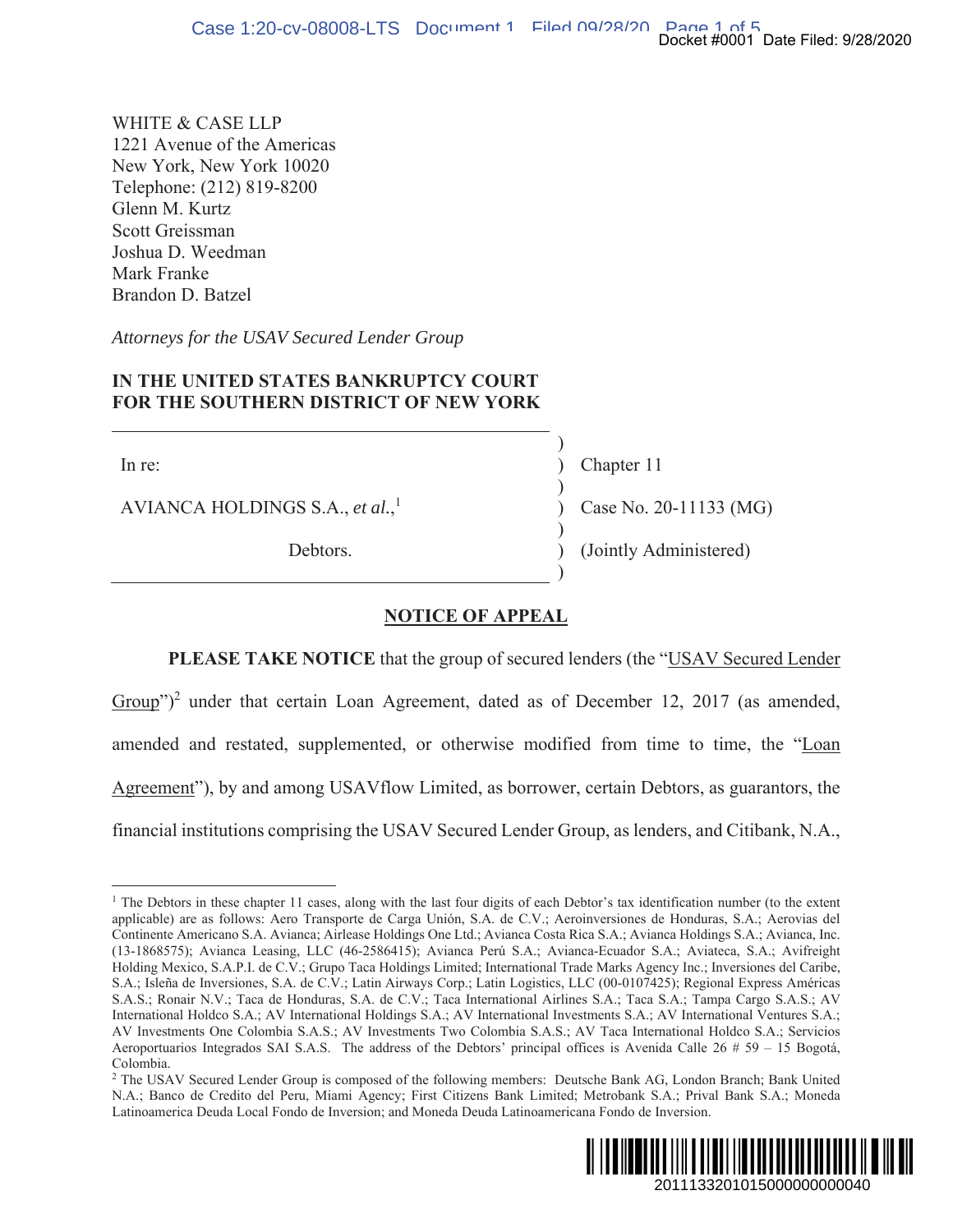#### Case 1:20-cv-08008-LTS Document 1 Filed 09/28/20 Page 2 of 5

as administrative agent and collateral agent, hereby appeals to the United States District Court for the Southern District of New York, pursuant to 28 U.S.C.  $\S$  158(a) and Federal Rules of Bankruptcy Procedure 8001-8006, each and every portion of the *Memorandum Opinion Granting in Part and Denying in Part Debtors' Motion to Reject the USAV Agreements* entered by the Court in these chapter 11 proceedings on September 4, 2020 [ECF 850] (the " $Order$ ")<sup>3</sup> insofar as the Order granted in part the *Debtors' Motion for Entry of an Order Authorizing Rejection of Certain Executory Contracts* [ECF 306] (the "Motion"). A copy of the Order appealed from is attached hereto as **Exhibit A**.

# The USAV Secured Lender Group does not appeal the Order insofar as it denied in part

the Motion and (or including) its findings and determinations that:

- $(i)$  under Colombian law, the USAV Agreements cannot be treated as a single contract for purposes of rejection under Section 365 of the Bankruptcy Code;
- (ii) the Cash Management Agreement, the Expense Agreement, the Assignment Agreement, the Credomatic Notice, the Credomatic Consent and Agreement, and the AMEX Notice and Consent are not executory contracts that the Debtors may reject pursuant to Section 365 of the Bankruptcy Code;
- (iii) "the Debtors sold to USAV the Debtors' right to receive payment of any sales identified by the AMEX Merchant Number and/or any replacement or additional merchant number assigned by AMEX that identify the Specified Sales with respect to AMEX," Order at 35-36;
- $(iv)$  "[r]ejection of the RSPA and Undertaking Agreement does not terminate USAV's right to receive payment of any sales processed by AMEX under the AMEX Notice and Consent," *id.* at 36;
- $(v)$  "the Debtors also sold to USAV the Debtors' right to receive payment of any sales identified by the Credomatic Merchant Code and/or any replacement or additional merchant code assigned by Credomatic that identify the Specified Sales with respect to Credomatic," *id.*;

<sup>3</sup> Capitalized terms not defined herein have the meanings provided in the Order.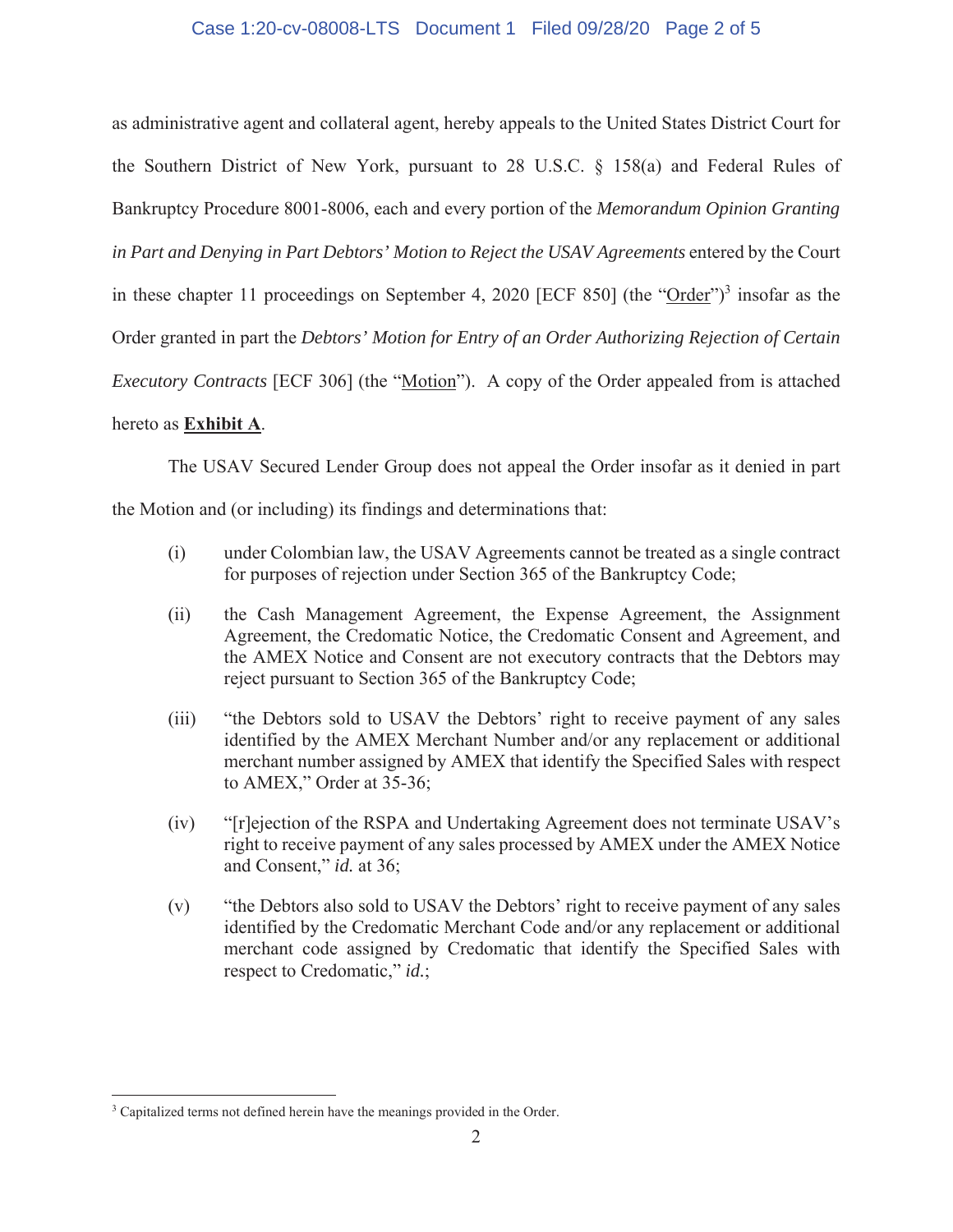- "[r]ejection of the RSPA and Undertaking Agreement does not terminate USAV's  $(vi)$ right to receive payment of any sales processed by Credomatic under the Credomatic Notice and Credomatic Consent and Agreement," id.;
- rejection does not rescind or unwind the RSPA or the Undertaking Agreement; and  $(vii)$
- $(viii)$ "rejection does not allow the Debtors to take back the Contract Rights to Specified Sales processed by AMEX and Credomatic that the Debtors sold in 2017," id.

The names of all the parties to the Order appealed from and the names, addresses, and

telephone numbers of their respective counsel are as follows:

## **APPELLANT:**

#### **USAV Secured Lender Group, Creditor**

| Represented by: | Glenn M. Kurtz, Esq.                        |
|-----------------|---------------------------------------------|
|                 | Scott Greissman, Esq.                       |
|                 | Joshua D. Weedman, Esq.                     |
|                 | Mark Franke, Esq.                           |
|                 | Brandon D. Batzel, Esq.                     |
|                 | <b>WHITE &amp; CASE LLP</b>                 |
|                 | 1221 Avenue of the Americas                 |
|                 | New York, NY 10020                          |
|                 | Telephone: (212) 819-8200                   |
|                 | Attorneys for the USAV Secured Lender Group |

## **APPELLEES:**

#### Avianca Holdings S.A., et al., Debtors

Represented by: Dennis F. Dunne, Esq. Evan R. Fleck, Esq. **MILBANK LLP** 55 Hudson Yards New York, NY 10001 Telephone: (212) 530-5000

 $-and-$ 

Gregory Bray, Esq. **MILBANK LLP** 2029 Century Park East 33rd Floor Los Angeles, CA 90067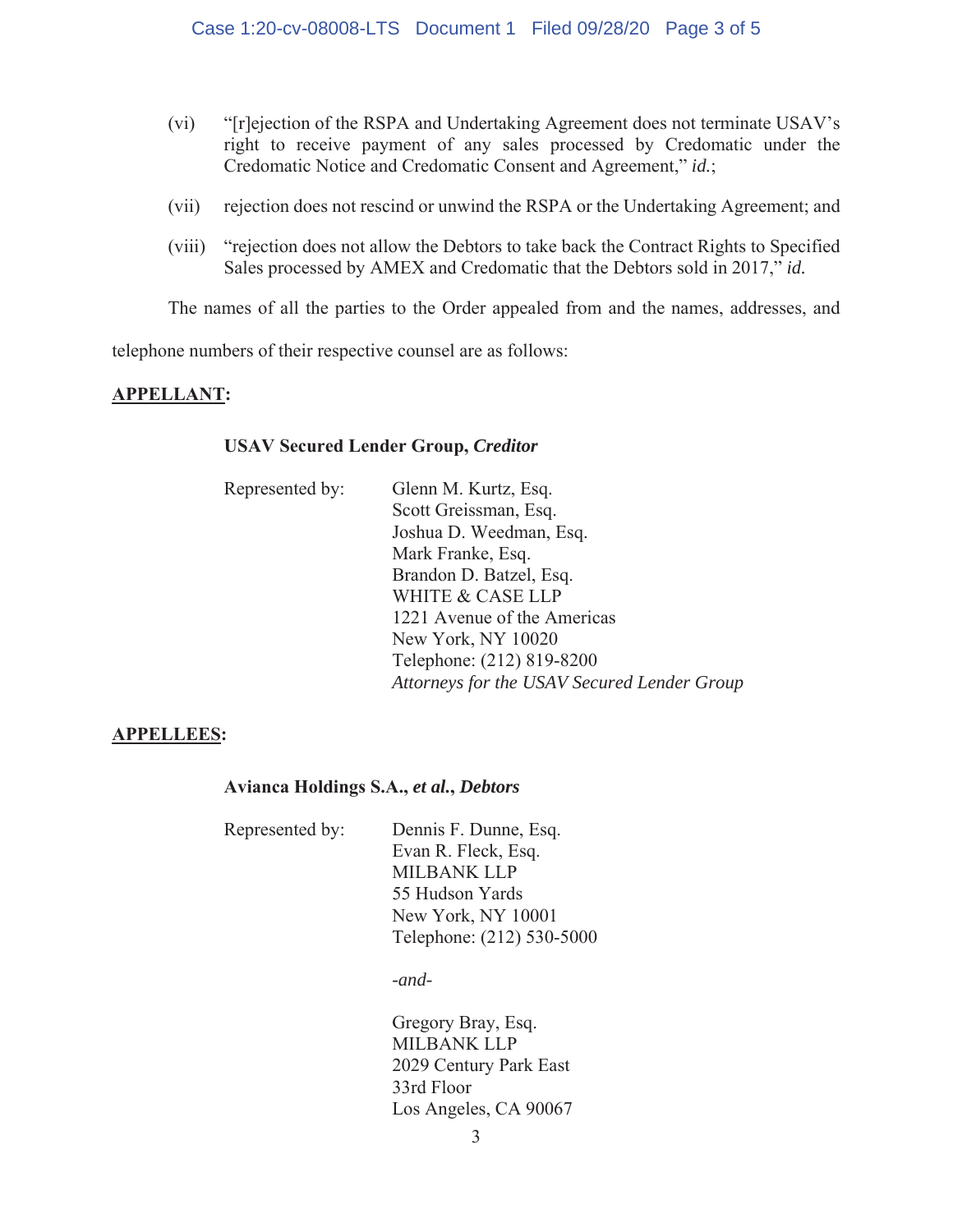# Telephone: (424) 386-4000

*-and-*

Andrew M. Leblanc, Esq. Aaron L. Renenger, Esq. MILBANK LLP 1850 K Street NW Suite 1100 Washington, D.C. 20006 Telephone: (202) 835-7500 *Counsel for Debtors and Debtors-in-Possession*

# **27 OTHER PARTIES:**

# **2IIILGO COMMITTEE OF Unsecured Creditors**

| Represented by: | Brett H. Miller, Esq.                                    |
|-----------------|----------------------------------------------------------|
|                 | Todd M. Goren, Esq.                                      |
|                 | Erica J. Richards, Esq.                                  |
|                 | Benjamin W. Butterfield, Esq.                            |
|                 | <b>MORRISON &amp; FOERSTER LLP</b>                       |
|                 | 250 West 55th Street                                     |
|                 | New York, New York 10019                                 |
|                 | Telephone: (212) 468-8000                                |
|                 | Counsel to the Official Committee of Unsecured Creditors |

# **USAVflow Limited**

| Represented by: | Sheron Korpus, Esq.               |
|-----------------|-----------------------------------|
|                 | David S. Rosner, Esq.             |
|                 | David J. Mark, Esq.               |
|                 | <b>KASOWITZ BENSON TORRES LLP</b> |
|                 | 1633 Broadway                     |
|                 | New York, NY 10019                |
|                 | Telephone: (212) 506-1700         |
|                 | Counsel for USAVflow Limited      |

>*Remainder of page intentionally left blank*@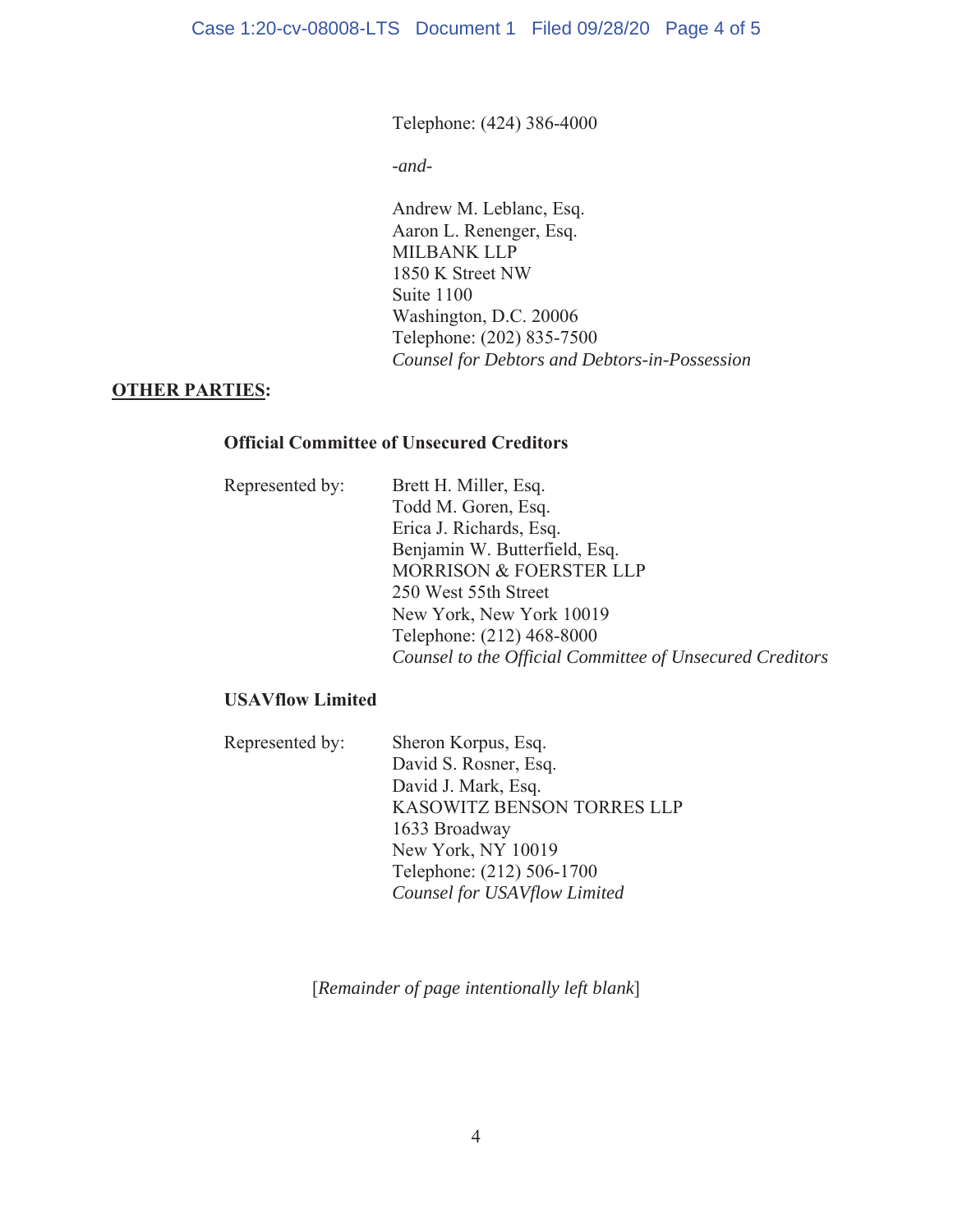New York, New York

September 18, 2020 Respectfully submitted,

# **WHITE & CASE LLP**

By: /s/ Glenn M. Kurtz

Glenn M. Kurtz Scott Greissman Joshua D. Weedman Mark Franke Brandon D. Batzel White & Case LLP 1221 Avenue of the Americas New York, New York 10020 Telephone: (212) 819-8200 Facsimile:  $(212)$  354-8113 gkurtz@whitecase.com sgreissman@whitcase.com jweedman@whitecase.com  $mark$ .franke@whitecase.com brandon.batzel@whitecase.com

*Attorneys for the USAV Secured Lender Group*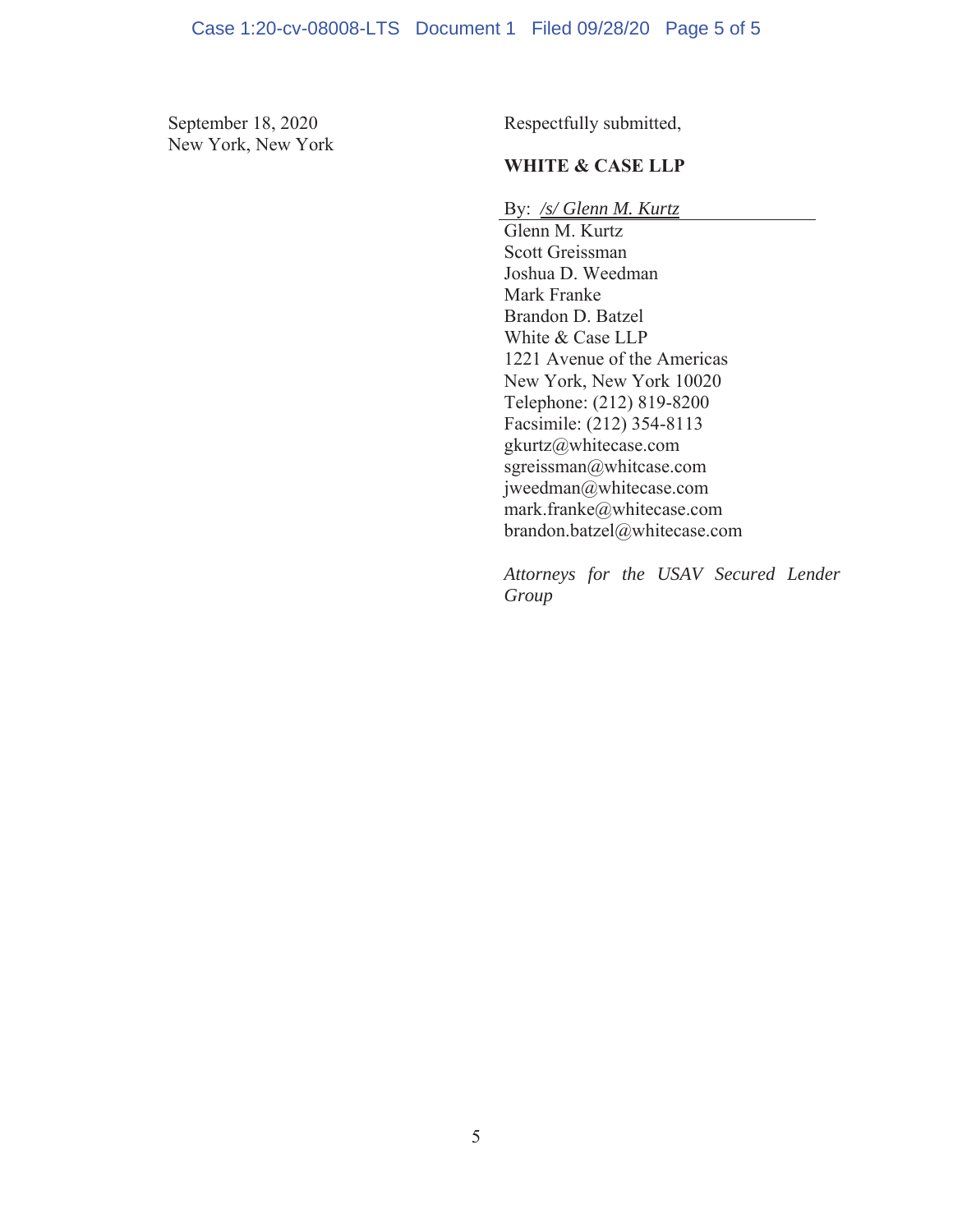# **Exhibit A**

# *Memorandum Opinion Granting in Part and Denying in Part Debtors' Motion to Reject the USAV Agreements*  [ECF 850] (September 4, 2020)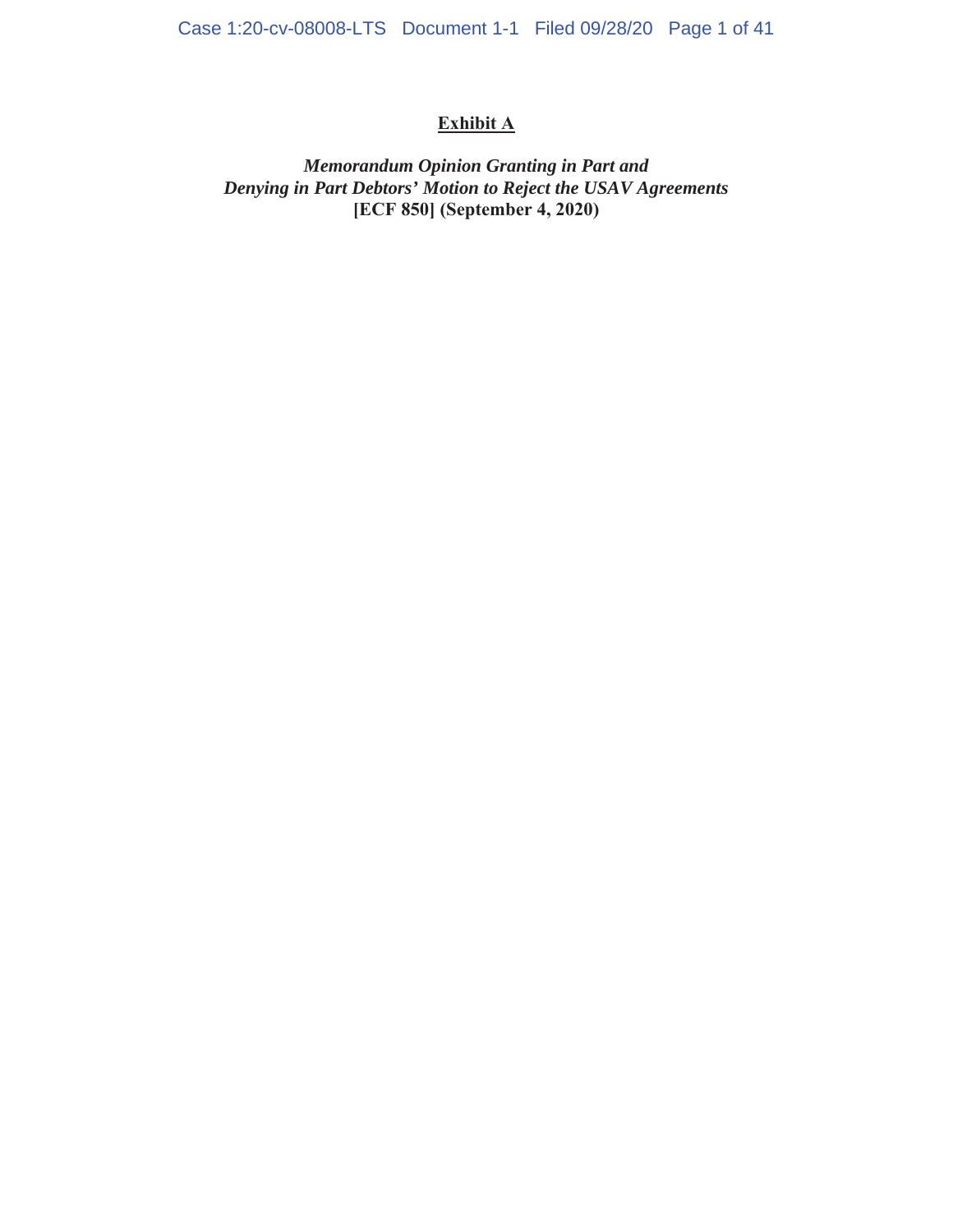# **UNITED STATES BANKRUPTCY COURT SOUTHERN DISTRICT OF NEW YORK**

In re:

## **FOR PUBLICATION**

AVIANCA HOLDINGS S.A., et al.,<sup>1</sup>

Chapter 11

Case No. 20-11133 (MG)

Debtors.

(Jointly Administered)

----------------<mark>X</mark> 

# **MEMORANDUM OPINION GRANTING IN PART AND DENYING IN PART** DEBTORS' MOTION TO REJECT THE USAV AGREEMENTS

 $APPEARANCES:$ 

**MILBANK LLP** Counsel to Debtors and Debtors-In-Possession 55 Hudson Yards New York, NY 10001 Dennis F. Dunne, Esq.  $\operatorname{By}$ : Evan R. Fleck, Esq.  $-and-$ 2029 Century Park East 33rd Floor Los Angeles, CA 90067 Gregory Bray, Esq.  $\operatorname{Bv}:$  $-$ and $-$ 1850 K Street NO Suite 1100 Washington, D.C. 20006

The Debtors in these chapter 11 cases, and each Debtor's federal tax identification number (to the extent applicable), are as follows: Avianca Holdings S.A. (N/A); Aero Transporte de Carga Unión, S.A. de C.V. (N/A); Aeroinversiones de Honduras, S.A. (N/A); Aerovías del Continente Americano S.A. Avianca (N/A); Airlease Holdings One Ltd. (N/A); America Central (Canada) Corp. (00-1071563); America Central Corp. (65-0444665); AV International Holdco S.A. (N/A); AV International Holdings S.A. (N/A); AV International Investments S.A. (N/A); AV International Ventures S.A. (N/A); AV Investments One Colombia S.A.S. (N/A); AV Investments Two Colombia S.A.S. (N/A); AV Taca International Holdco S.A. (N/A); Avianca Costa Rica S.A. (N/A); Avianca Leasing, LLC (47-2628716); Avianca, Inc. (13-1868573); Avianca-Ecuador S.A. (N/A); Aviaservicios, S.A. (N/A); Aviateca, S.A. (N/A); Avifreight Holding Mexico, S.A.P.I. de C.V. (N/A); C.R. Int'l Enterprises, Inc. (59-2240957); Grupo Taca Holdings Limited (N/A); International Trade Marks Agency Inc. (N/A); Inversiones del Caribe, S.A. (N/A); Isleña de Inversiones, S.A. de C.V. (N/A); Latin Airways Corp. (N/A); Latin Logistics, LLC (41-2187926); Nicaraguense de Aviación, Sociedad Anónima (Nica, S.A.) (N/A); Regional Express Américas S.A.S. (N/A); Ronair N.V. (N/A); Servicio Terrestre, Aereo y Rampa S.A. (N/A); Servicios Aeroportuarios Integrados SAI S.A.S. (92-4006439); Taca de Honduras, S.A. de C.V. (N/A); Taca de México, S.A. (N/A); Taca International Airlines S.A. (N/A); Taca S.A. (N/A); Tampa Cargo S.A.S. (N/A); Technical and Training Services, S.A. de C.V. (N/A). The Debtors' principal offices are located at Avenida Calle 26 # 59 - 15 Bogotá, Colombia.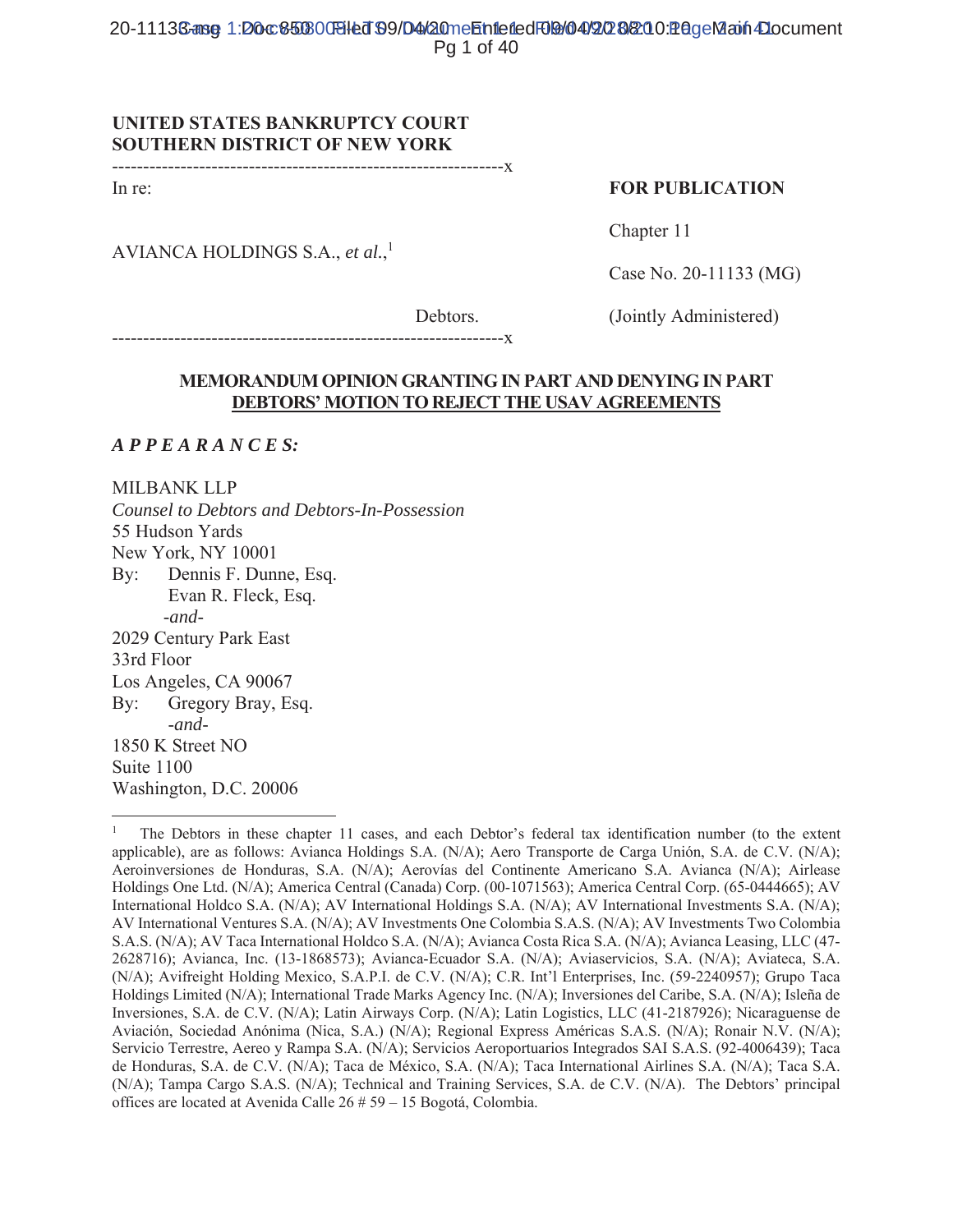MORRISON & FOERSTER LLP *Counsel to the Official Committee of Unsecured Creditors*  250 West 55th Street New York, NY 10019 By: Brett H. Miller, Esq. Todd M. Goren, Esq.

Erica J. Richards, Esq. Benjamin W. Butterfield, Esq.

# KASOWITZ BENSON TORRES LLP

*Counsel to USAVflow Limited*  1633 Broadway New York, NY 10019 By: Sheron Korpus, Esq. David S. Rosner, Esq. David J. Mark, Esq.

WHITE & CASE LLP

*Counsel to the USAV Secured Lender Group*  1221 Avenue of the Americas New York, NY 10020 By: Glenn M. Kurtz, Esq. Scott Greissman, Esq. Joshua D. Weedman, Esq. Mark Franke, Esq. Brandon D. Batzel, Esq.

# **MARTIN GLENN UNITED STATES BANKRUPTCY JUDGE**

# **I.** INTRODUCTION<sup>2</sup>

Pending before the Court is the motion of Avianca Holdings S.A. and its affiliated

debtors (the "Debtors" or "Avianca") seeking entry of an order pursuant to section 365 of the

Bankruptcy Code authorizing the rejection of the eight (8) contracts collectively referred to as

the USAV Agreements *nunc pro tunc* to June 23, 2020, the motion filing date. ("Motion," ECF

Doc. #306.) The USAV Agreements were entered into on or about December 12, 2017 to

 $\overline{2}$ 

By: Andrew M. Leblanc, Esq. Aaron L. Reneger, Esq.

Capitalized terms in the Introduction are defined below.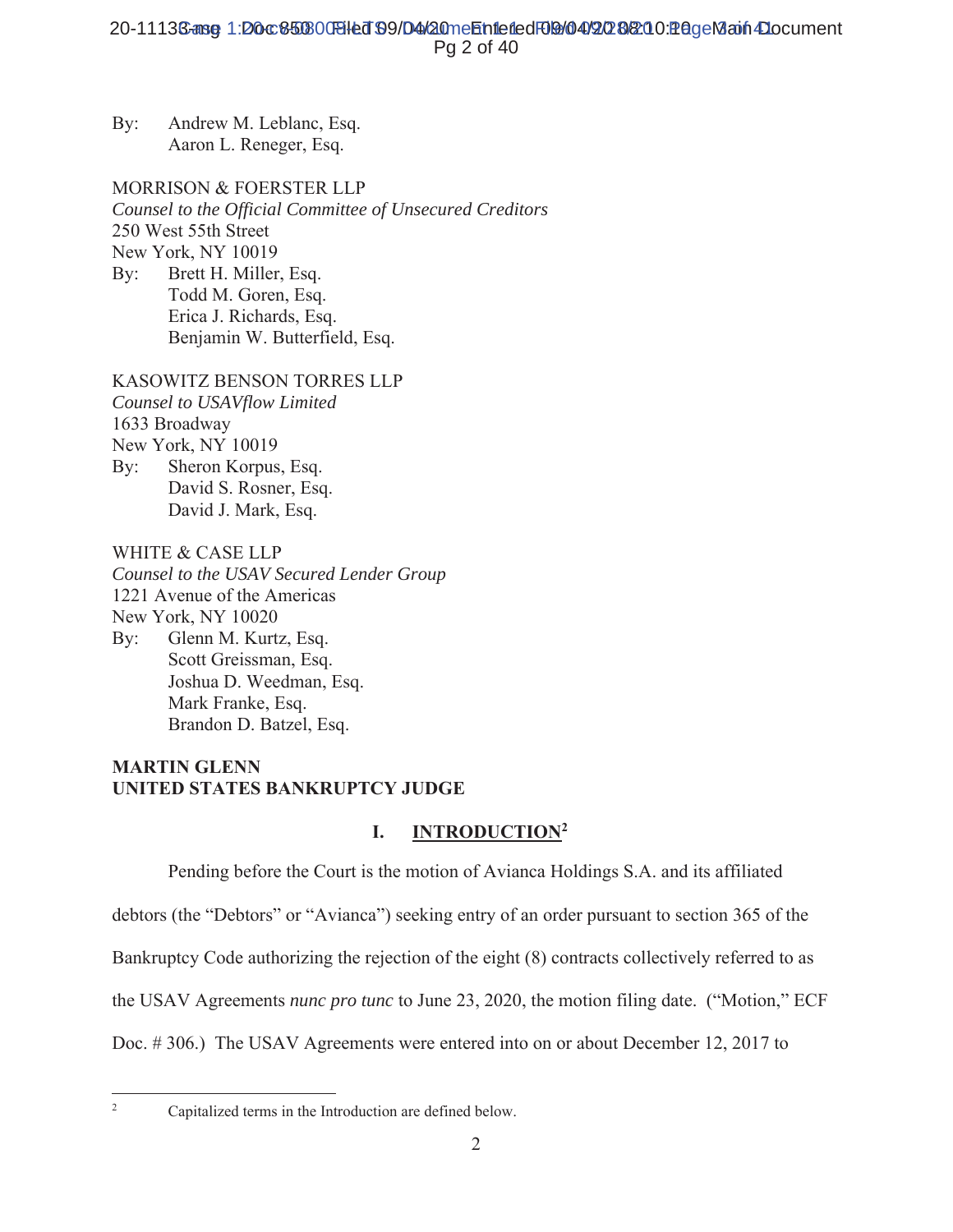#### 20-11136-ang 1:D0c850800Bled 99/D4/20meEntetedF09/04/2020&10 PageMain4Document Pg 3 of 40

effectuate a transaction among the Debtors, USAV flow Limited ("USAV"), an offshore special purpose vehicle, certain credit card processors, and other counterparties (collectively, the "2017" Transaction") in connection with USAV's purchase of certain existing contract rights—including the proceeds generated from certain credit card receivables—and accrued receivables from the Debtors for \$150 million plus the potential for additional amounts. (Lender Objection ¶ 1.) The USAV Lender Group financed the \$150 million purchase price in exchange for primary and guarantee claims against USAV and certain Debtors. (Id.)

The central question before the Court is whether some or all of the USAV Agreements are executory and can be rejected under section 365 of the Bankruptcy Code. The Debtors argue that the Debtors and USAV have material unperformed obligations under two of the eight agreements, the RSPA and Undertaking Agreement, and ask the Court to deem the remaining agreements inseparable from the RSPA and Undertaking Agreement for purposes of rejection. (Motion ¶ 29; Reply ¶ 36.) USAV and the USAV Lender Group (together, the "USAV Parties") argue that the RSPA and Undertaking Agreement are not executory contracts because USAV has no material unperformed obligations under either agreement. According to the USAV Parties, the Debtors, by rejecting the RSPA, are seeking to unwind the 2017 Transaction to get back the contract rights they sold in violation of the Supreme Court's holding *Mission Prod. Holdings v.* Tempnology, LLC, 139 S. Ct. 1652 (2019) [hereinafter "Tempnology"]. (Lender Sur-Reply 16 (citing Tempnology, 139. S. Ct. at 1662, 1663); USAV Objection [1] 31–32).)

For the reasons discussed below, the Debtors' Motion is GRANTED IN PART and **DENIED IN PART:** The Court concludes that the RSPA and Undertaking Agreement are executory contracts that the Debtors may reject pursuant to section 365 of the Bankruptcy Code.

 $\mathfrak{Z}$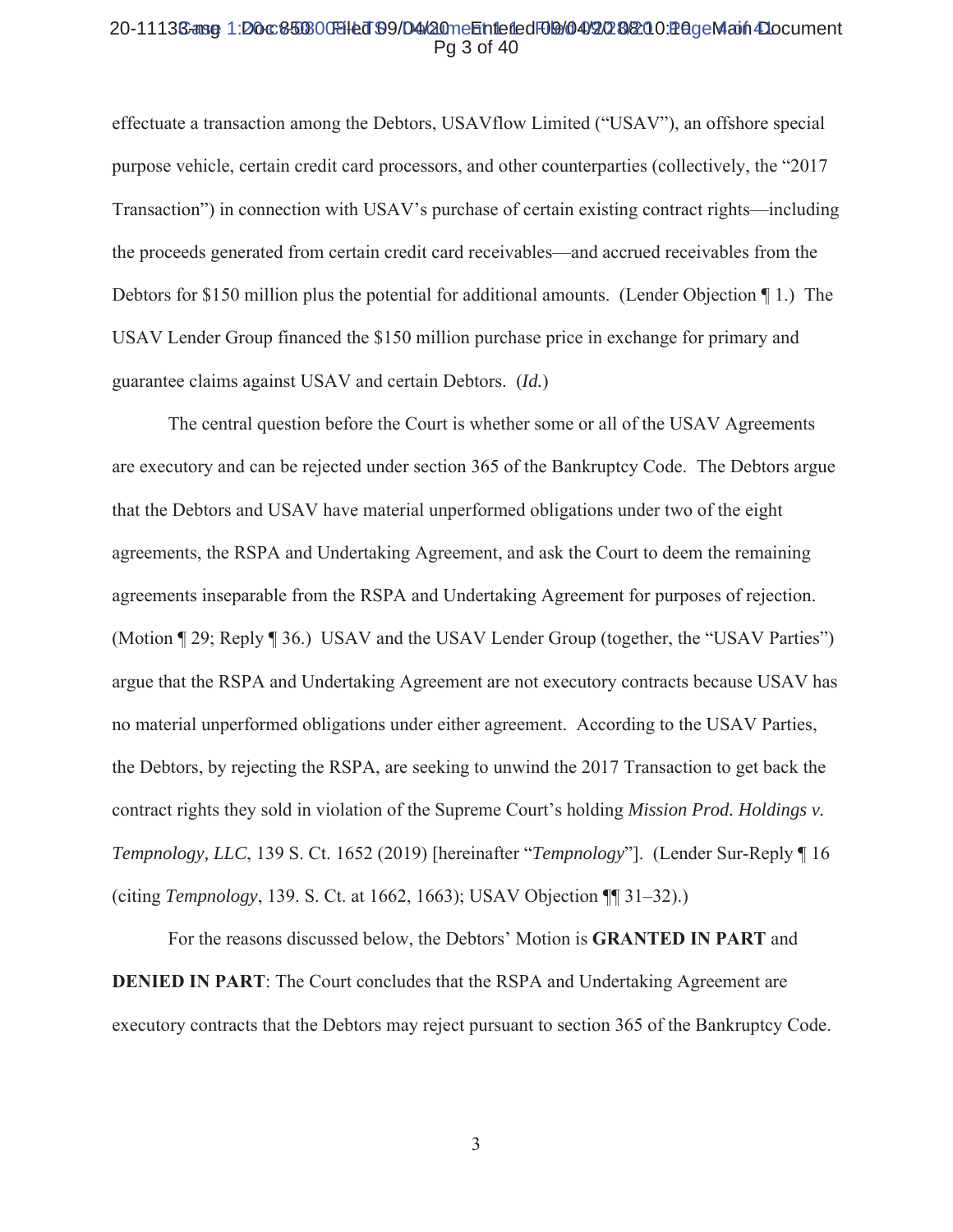## 20-1113Sanse 1:D0c850300BHed 99/D4/20mehhiefedF09/04/202020128geMain4Document Pa 4 of 40

The remaining USAV Agreements are not executory contracts that can be rejected by the Debtors.

#### II. **BACKGROUND**

Established in 1919, Avianca is a leading provider of air travel and cargo services in Latin America and around the globe. (Motion  $\P$  7.) Avianca is the second-largest airline group in Latin America and the most important carrier in the Republic of Colombia and the Republic of El Salvador. (*Id.*) Avianca is a code-share partner of United Airlines and a member of the Star Alliance—the world's largest global airline alliance. (Id.) Before the COVID-19 pandemic, the Debtors offered passenger services on more than 5,350 weekly flights to more than 76 destinations in 27 countries. (*Id.*  $\sqrt{8}$ .) With approximately 18,900 employees and approximately \$3.9 billion in annual revenues, the Debtors play a key role in the Latin American airline market. (*Id.*) On March 20, 2020, the Republic of Colombia closed its airspace to address the spread of COVID-19.  $(Id. \P$ 9.) Due to the restrictions imposed by the Colombian government, on March 24, 2020, the Debtors announced that they were suspending all scheduled passenger flights from March 25, 2020. (Id.) On May 10, 2020 (the "Petition Date"), each of the Debtors filed a voluntary petition for relief under chapter 11 of the Bankruptcy Code. (*Id.*  $\P$  10.) Each Debtor is continuing to operate its business and manage its properties as a debtor-in-possession pursuant to sections  $1107(a)$  and  $1108$  of the Bankruptcy Code. (*Id.*)

#### A. The Rejection Motion

On June 23, 2020, the Debtors filed the Motion to reject the USAV Agreements.<sup>3</sup> In support of the Motion, the Debtors submit the declaration of their CFO, Adrian Neuhauser

On June 23, 2020, the Debtors also filed an adversary proceeding against USAV seeking to recharacterize the 2017 Transaction as a disguised secured financing and seeking a declaration that USAV has no security interest in certain postpetition credit card receivables and related collateral pursuant to section 552 of the Bankruptcy Code. (See "Complaint," Adv. Proc. No. 20-1189, ECF Doc. #1 ¶ 2-3.) The Debtors state that it will not be necessary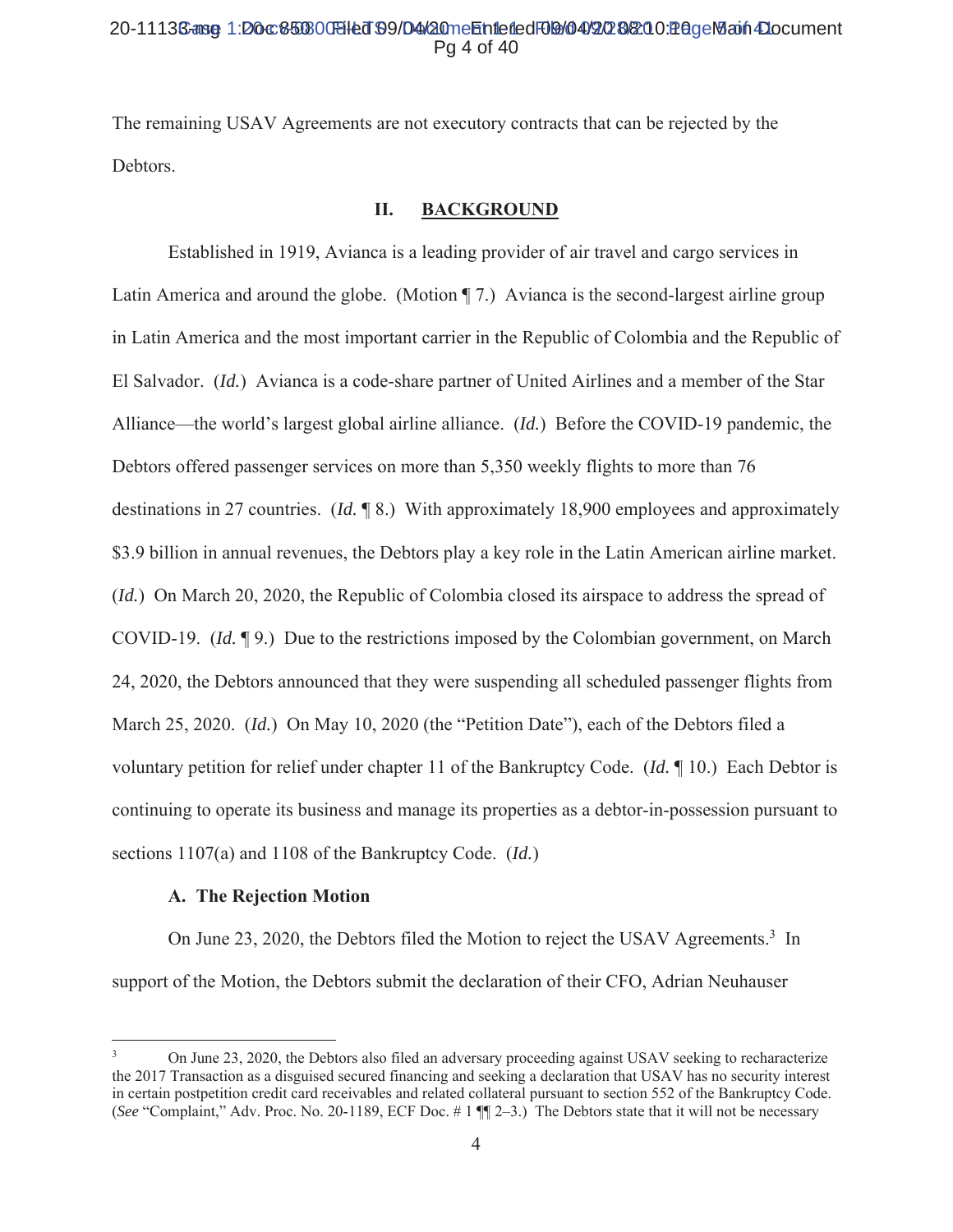#### 20-1113Sanse 1:D0c850800Biled 99/D4/20meEntlefledF09/04/20202020128geMaxin4Document Pg 5 of 40

("Neuhauser Declaration," ECF Doc. #306-1), and the declaration Aaron L. Reneger, which attaches copies of the USAV Agreements. ("Reneger Decl.," ECF Doc. #306-2.) On July 22, 2020, objections were filed by USAV (the "USAV Objection," ECF Doc. #616) and the USAV Lender Group (the "Lender Objection," ECF Doc. # 617). Foreign law opinions and declarations were submitted in support of the USAV Objection (ECF Doc.  $#616-1$ ) and the Lender Objection (ECF Doc. # 618). The Lender Group also submits the declaration of Joshua D. Weedman in support of their Objection. ("Weedman Decl.," ECF Doc. # 619.)

On July 27, 2020, the Court held a status conference with counsel to the Debtors, USAV, the Lender Group, and the Official Committee of Unsecured Creditors (the "Committee") to discuss the schedule of reply briefs and the necessity of an evidentiary hearing. (See ECF Doc. # 628.) The Court also raised several inquiries for the parties to address in supplemental briefs.

On August 7, 2020, the Debtors filed their reply brief ("Reply," ECF Doc.  $\# 683$ ) and the Committee filed a reply in support of Debtors' Motion ("UCC Reply," ECF Doc. #681). In support of the Reply, the Debtors submit the second declaration of Adrian Neuhauser ("Second Neuhauser Decl.," ECF Doc. # 683-1) and the second declaration of Aaron L. Renenger ("Second Renenger Decl.," ECF Doc. # 683-2). The Debtors also submit the declaration of Jamie Alberto Arrubla-Paucar analyzing, under Colombian law, the effects of a failure to comply with the RSPA by Avianca and the contractual remedies available to USAV. ("Arrubla Decl.," ECF Doc.  $#684$ .)

On August 18, 2020, the Debtors and the Committee each filed a supplemental response to the Court's questions posed at the July 27, 2020 status conference. ("Debtors' Supplemental Response," ECF Doc. #715; "UCC Supplemental Response," ECF Doc. #714.) On that same

for the Court to reach the issues raised in the Complaint to the extent that the Court grants the relief requested in the Motion. (See Motion | 1 n.2.)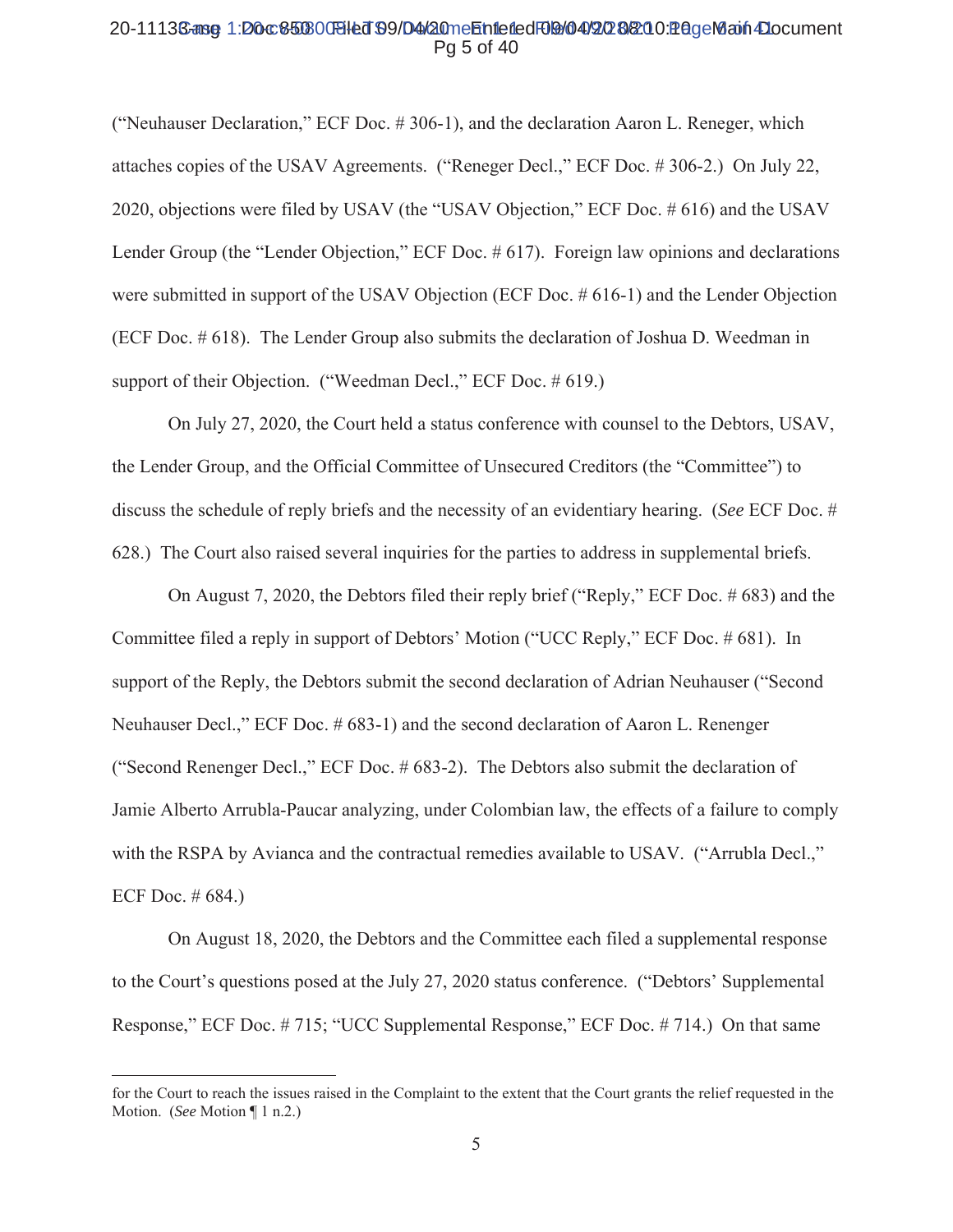## 20-11136-ase 1:D0c850800Bled 99/D4/20meEntetedF09/04/2020&10 PageMain4Document Pa 6 of 40

day, the Lender Group filed their response to the Court's questions posed at the July 27, 2020 status conference ("Supplemental Lender Response," ECF Doc. #716) and a sur-reply to the Lender Objection ("Lender Sur-Reply," ECF Doc. #718). In support of the Supplemental Lender Response and Lender Sur-Reply, the Lenders submit the declaration of Vicente Lines ("Lines Decl.," ECF Doc. #719); the second declaration of Jorge Suescun Melo ("Second Melo") Decl.," ECF Doc. #720); and the second declaration of Joshua D. Weedman ("Second Weedman" Decl.," ECF Doc. #721). USAV filed a combined response to the Debtors' Reply and questions posed at the July 27, 2020 status conference. ("Supplemental USAV Response," ECF Doc. #  $717.$ 

The parties also agreed that all of the declarations and exhibits offered in support of and in opposition to the Motions were admissible in evidence (ECF Doc.  $\#$  749, 750), and the parties waived the right to cross-examine any of the declarants (ECF Doc. #740). The Court entered an Order admitting the declarations and exhibits in evidence. (ECF Doc. #751.)

On August 25, 2020, the Court entered an order with questions that counsel for the parties were asked to address during the hearing on the Motion. (ECF Doc. #757.) On August 26, 2020, the Court held a hearing using Zoom for Government and heard arguments from the Debtors, the Committee, the USAV Lender Group, and USAV.

#### **B.** Overview of the 2017 Transaction

In 2017, Avianca retained an investment banker to assist in securing new debt financing—the 2017 Transaction was the result of these efforts. (See Complaint  $\P$ 12.) On December 12, 2017, the Debtors and USAV entered into the Contract Rights and Receivables Sale, Purchase and Servicing Agreement (the "RSPA").<sup>4</sup> (Id.  $\P$  13.) The RSPA is governed by

 $\overline{4}$ 

The RSPA is annexed as Exhibit 1 to the Reneger Decl.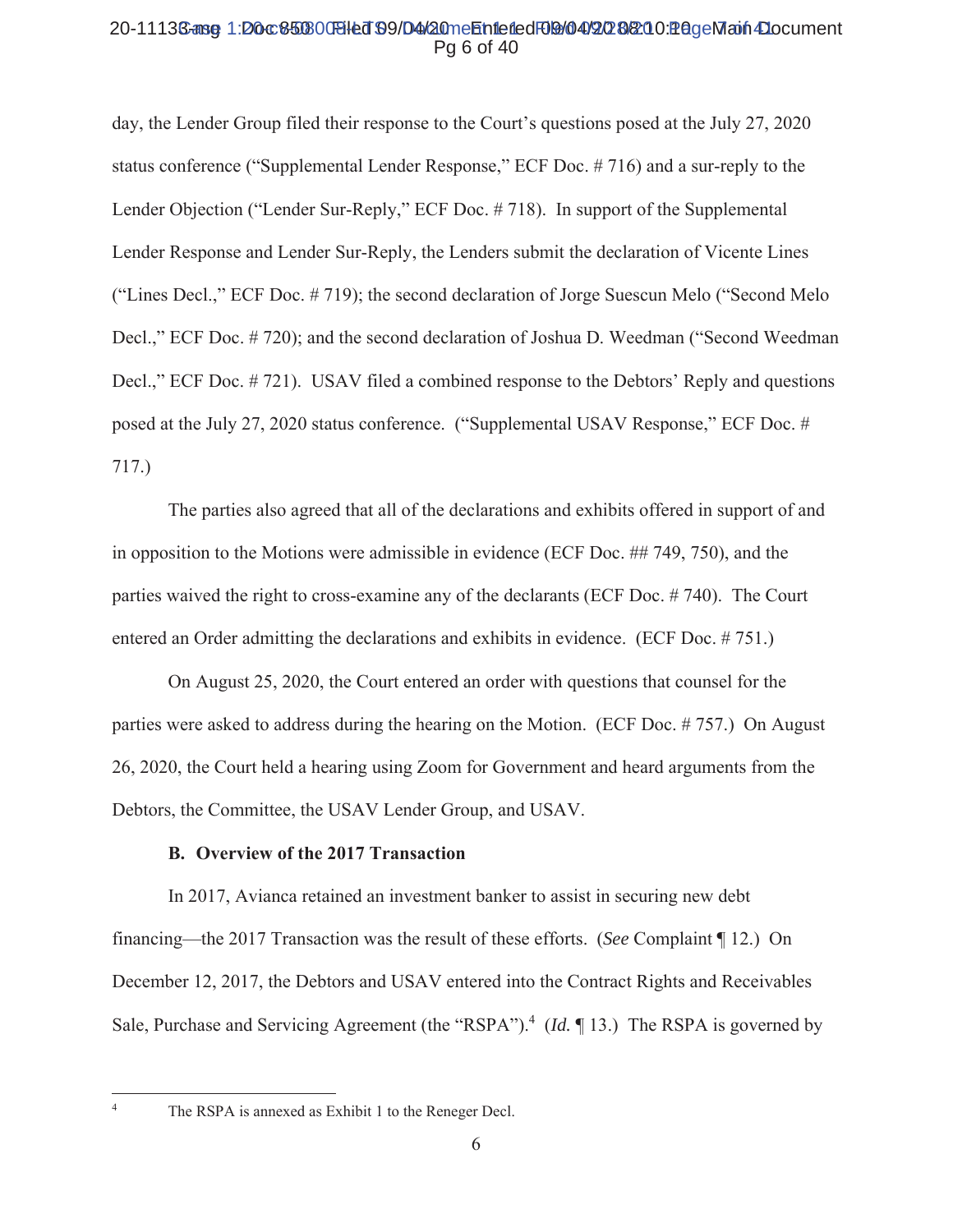## 20-11136-ang 1:D0c850800Bled 99/D4/20meEntetedF09/04/2020200 PageMain4Document Pa 7 of 40

the laws of Colombia. (*Id.* (citing RSPA  $\S$  9.09).) The RSPA memorializes the purported sale of the Debtors' accrued credit card receivables (the "Receivables") and the Debtors' rights to future credit card receivables under card processing agreements (the "Contract Rights") with (i) American Express Travel Related Services Company, Inc. and American Express Payment Services Limited ("AMEX") (the "AMEX Agreement") and (ii) BAC International Bank Inc. and its subsidiaries ("Credomatic") (the "Credomatic Agreement" and, together with the AMEX Agreement, the "Credit Card Processing Agreements") related to the purchase in the United States of airline tickets and related services with American Express, Visa, and MasterCard credit cards. (*Id.*  $\P$  14 (citing RSPA  $\S$  2.01; Recitals).)

In exchange for the purported "sale" of the Contract Rights and Receivables, Avianca received \$150 million plus the potential for additional amounts equal to future credit card receivables generated in any payment period less a reserve amount generally equal to the amount required for USAV's monthly amortization payments (the "Additional Purchase Price") under the USAV Loan Agreement (defined below). *(Id.* (citing RSPA  $\S$  3.01(a)).)

Contemporaneously with the execution of the RSPA, USAV entered into a loan agreement (the "USAV Loan Agreement")<sup>5</sup> with the USAV Lender Group, certain Debtors as guarantors, and Citibank, N.A. as administrative agent and collateral agent (in such capacities, "Citibank"). (*Id.*  $\llbracket 15 \rrbracket$ ) The USAV Loan Agreement is governed by New York law. (*Id.*  $\llbracket 15 \rrbracket$ n.4 (citing USAV Loan Agreement § 8.9.1).) Under the USAV Loan Agreement, the USAV Lender Group advanced to USAV \$150 million—the same amount USAV used to pay Avianca under the RSPA. (Id.  $\P$  16 (citing Cash Management Agreement  $\S$  2.1.1).) To repay the loan, USAV retains a portion of the collections on credit card receivables—funneled through a New

 $\overline{5}$ 

The USAV Loan Agreement is annexed as Exhibit 9 to the Reneger Decl.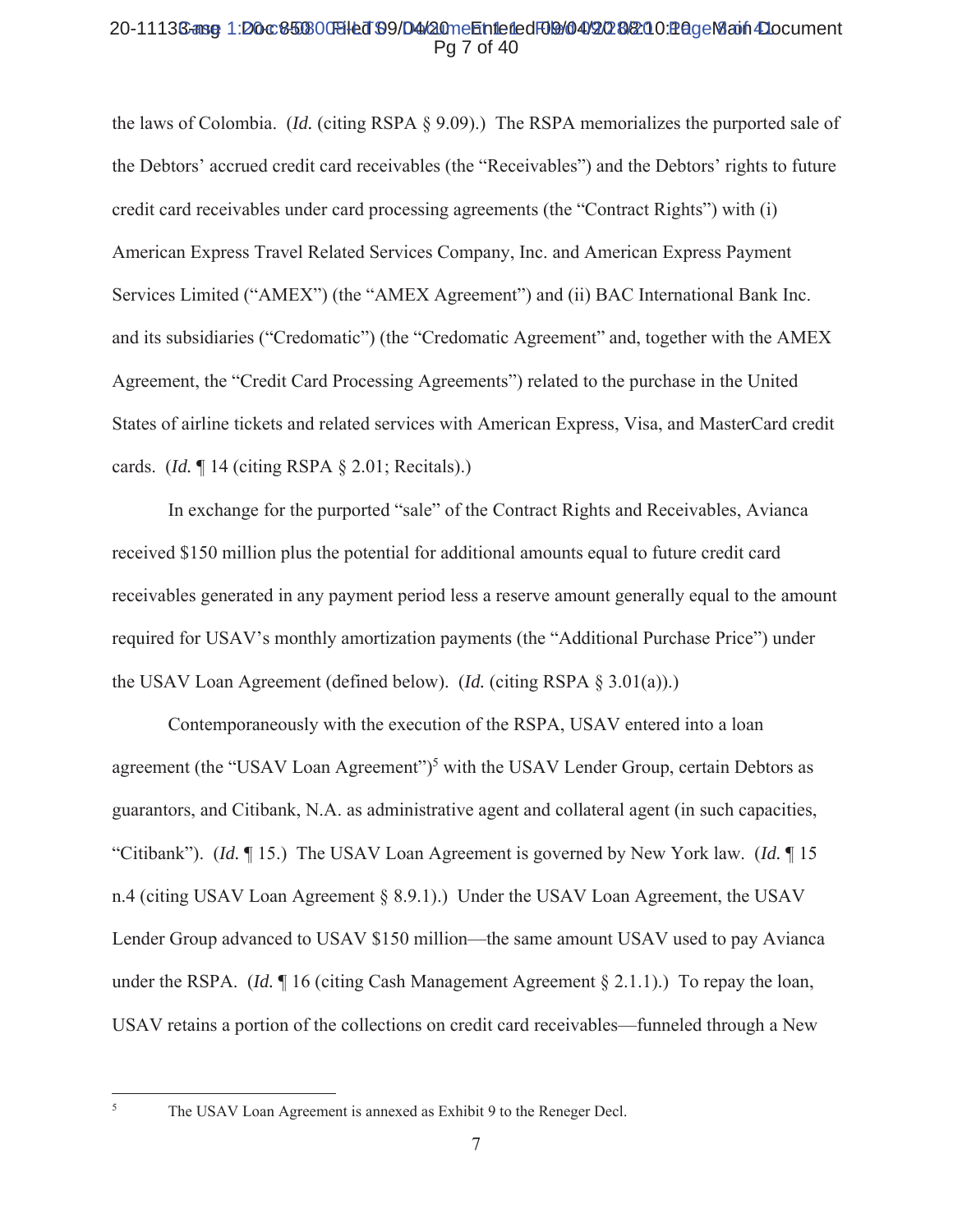## 20-1113Sanse 1:D0c850300BHed 99/D4/20mehhiefedF09/04/202020128geMann4Document Pg 8 of 40

York-based bank account (the "New York Pass-Through Account")—sufficient to make the required amortization payments under the USAV Loan Agreement. (*Id.*) Any surplus above what is required to be repaid or reserved under the USAV Loan Agreement is remitted to the Debtors as the Additional Purchase Price. (*Id.* (citing RSPA  $\S$  2.01 and Cash Management Agreement  $\S$  2.02).

The figure below provides an overview of the "future flow" transaction structure contemplated by the 2017 Transaction.



("Figure 1," Complaint  $\P$  17.)

# C. Events Prior to the Petition Date

From January 2020 through March 2020, the Debtors generated between \$25.2 million and \$48.8 million in credit card receivables each month, with 92% to 95% flowing back to the Debtors as Additional Purchase Price payments. (Reply ¶ 9 (citing Second Neuhauser Decl. ¶ 3).) On March 31, 2020, Citibank, as Administrative Agent, sent a notice to the Debtors by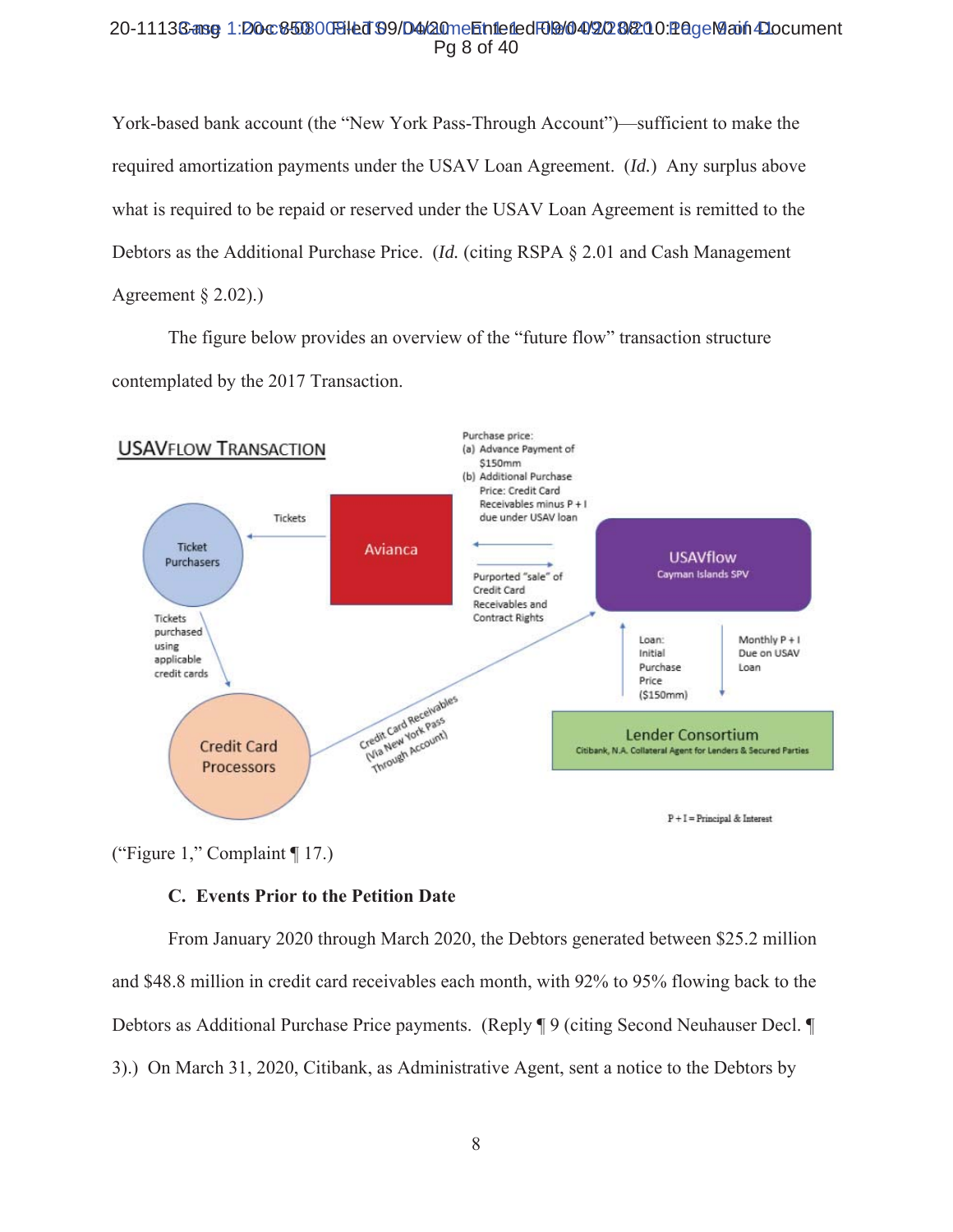#### 20-11133aster1:2Docv868008-iledS09/Dav/20nerEriteiredF09/04/20802010P20ue Mauri Diocument Pg 9 of 40

email, with the subject line, "USAVFlow—Notice of Reservation of Rights" (the "March" Notice"). *(Id.* 10.) The March Notice declared that a Trigger Event had occurred as a result of the Debtors' inability to fly and that as a result the Debtors were in "breach" of the RSPA (the "Flight Impairment Trigger Event"). (Id.) The March Notice did not invoke any remedies, but simply reserved Citibank's rights to pursue available remedies under the RSPA. *(Id. (citing)* Weedman Decl., Ex. A–B.) Thereafter, between April 1, 2020 and April 9, 2020, the Debtors received Additional Purchase Price payments in the aggregate amount of \$255,951.22. (*Id.* 11 (citing Second Neuhauser Decl. 15).)

#### **D.** Retention Event Notice

On May 11, 2020, the day after the Petition Date, Citibank delivered to the Debtors a notice that a "Retention Event" under the RSPA had occurred as a result of the drop in the Collections Coverage Ratio (the "Retention Event Notice"). (*Id.*  $\P$  13 (citing Motion  $\P$  22).) On May 15, 2020, Debtors' counsel delivered a letter to Citibank's counsel via email stating that the Retention Event Notice implicated the Debtors' property and was likely in violation of the automatic stay (the "Automatic Stay Notice"). (Id. ¶ 14 (citing Second Renenger Decl., Ex. 1).) On May 18, 2020, Citibank, at the instruction of the Lender Group, transferred approximately \$13.5 million from the New York Pass-Through Account, the Debt Service Reserve Account, and the Collection Account<sup>6</sup> to the accounts of the Lender Group. (*Id.*  $\parallel$  15 (citing Second Neuhauser Decl. ¶ 7; Second Renenger Decl., Ex. 2).) The Debtors state that, on information and belief, from May 18, 2020 to the present, Citibank has been sweeping all funds received from AMEX and Credomatic (the "Credit Card Processors")—over \$5 million—to the accounts of the Lender Group. (*Id.*  $\parallel$  16 (citing Second Neuhauser Decl.  $\parallel$  8).)

The New York Pass-Through Account, Debt Service Reserve Account, and the Collection Account are under the control of Citibank, N.A., London Branch. (See RSPA at 4, 6, 10.)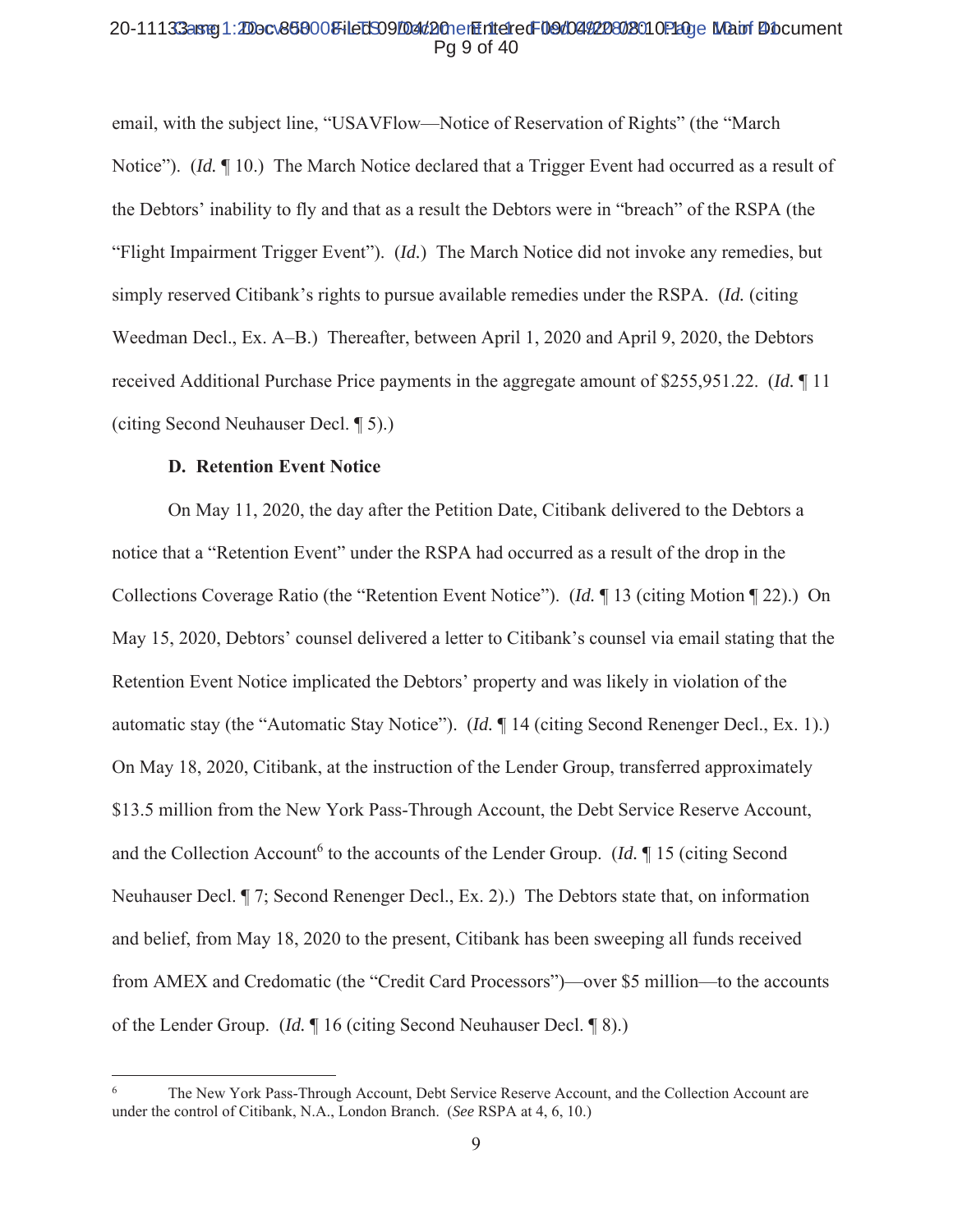# E. Overview of the USAV Agreements

The eight USAV Agreements that are the subject of the Motion, include the following:

- $\mathbf{i}$ . The RSPA, entered into on December 12, 2017 between Aerovias del Continente Americano S.A. Avianca, as Seller and Servicer, and USAV, as purchaser. (Renenger Decl. 12; id., Ex. 1.) The governing law under the RSPA is Colombian law. (See RSPA § 9.09.) The RSPA is more fully discussed below.
- The Undertaking Agreement, entered into on December 12, 2017 between Aerovías del ii. Continente Americano S.A. Avianca, as Seller and Servicer, and USAV, as purchaser. (Renenger Decl.  $\mathbb{I}$  3; *id.*, Ex. 2.) The governing law under the Undertaking Agreement is Colombian law. (See Undertaking Agreement  $\S$  4.09.) The Undertaking Agreement is more fully discussed below.
- The RSPA Assignment of Rights Agreement (the "Assignment Agreement"), entered iii. into on December 12, 2017 between Aerovías del Continente Americano S.A. Avianca and USAV. (Renenger Decl. ¶ 4; *id.*, Ex. 3.) The governing law under the Assignment Agreement is Costa Rican law. (Assignment Agreement  $\S$  5.) The form of Assignment Agreement is annexed to the RSPA as Exhibit E.
- The Cash Management Agreement, entered into on December 12, 2017 among iv. Aerovías del Continente Americano S.A. Avianca, as Seller and Servicer, USAV as purchaser, and Citibank, as Administrative Agent and Collateral Agent. (Renenger Decl. 15; id., Ex. 4.) The governing law under the Cash Management Agreement is New York law. (Cash Management Agreement  $\S 3.08(a)$ .)
- The Credomatic Notice of Transfer (the "Credomatic Notice"), dated December 12, V. 2017 executed by Aerovías del Continente Americano S.A. Avianca, Avianca, Inc., Taca International Airlines, S.A. and USAV and accepted and agreed by Citibank as Collateral Agent. (Renenger Decl. ¶ 6; id., Ex. 5.) The governing law under the Credomatic Notice is New York law. (Credomatic Notice  $\S$  7(a).)
- The Credomatic Consent and Agreement, dated December 12, 2017 executed by vi. Credomatic. (Renenger Decl.  $\P$  7; id., Ex. 6.) The contract does not have a governing law provision. The form Credomatic Consent and Agreement is annexed to the RSPA as Exhibit B.
- vii. The AMEX Notice and Consent, dated December 12, 2017 and executed by Aerovias del Continente Americano S.A. Avianca and other of the Debtors, USAV, American Express Travel Related Services Company, Inc., American Express Payment Services Limited, and Citibank as Collateral Agent. (Renenger Decl. ¶ 8; id., Ex. 7.) The governing law under the AMEX Notice and Consent is New York law. (AMEX Notice and Consent § 6.) The form of AMEX Notice and Consent is annexed to the RSPA as Exhibit A.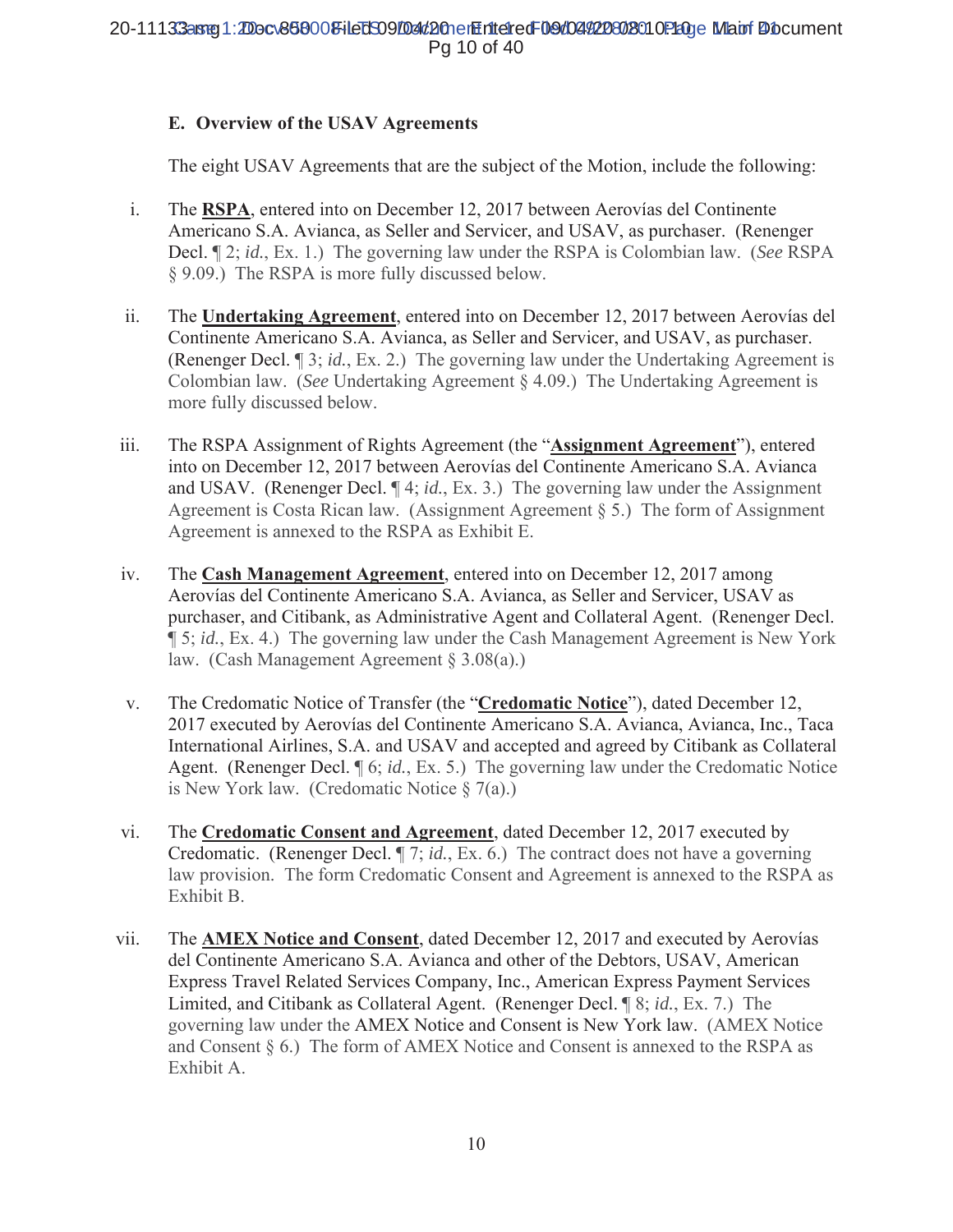# 20-11133arg1:20ocv868008-iled 509/04d20nen Entered F09/04/220802010 Page Main Document Pg 11 of 40

viii. The **Expenses Agreement**, entered into on December 12, 2017 between USAV and Aerovías del Continente Americano S.A. Avianca. (Renenger Decl. ¶ 9; id., Ex. 8.) The governing law under the Expenses Agreement is the law of the Cayman Islands. (Expenses Agreement  $\S$  6.)

Collectively, USAV Agreements effectuate the 2017 Transaction and establish the

mechanics of the "future flow" transaction structure set forth in Figure 1 above.

## 1. The RSPA

The RSPA functions as the master agreement pursuant to which the other USAV Agreements were entered to effectuate the 2017 Transaction. As previously stated, the RSPA was entered into between Aerovías del Continente Americano S.A. Avianca, as Seller and Servicer, and USAV, as Purchaser.

# *a. Purchase, Sale and Transfer (Article II)*

The RSPA provides that on the "Effective Date," December 12, 2017, "the Seller sells to the Purchaser, and the Purchaser buys from the Seller, finally, definitively, and irrevocably, the existing (as of the date hereof) Contract Rights arising under and the Receivables accrued under the AMEX Contract and the Credomatic Contract." (See RSPA  $\S$  2.01(a)(i).) "Contract Rights" are defined in the RSPA as the contract rights of Avianca under the Card Processing Agreements<sup>7</sup> "to (i) receive any kind of payments, indemnities or economic compensation derived therefrom on account of Specified Sales, including the right, among other things, to receive all future Collections derived therefrom; and (ii) to enforce the rights referred to in (i) against the respective Card Processors thereunder." (See id. § 1.01.) "Receivables" are defined in the RSPA as "any and all Collections accrued under the Card Processing Agreements that are due on account of Specified Sales from . . . AMEX or Credomatic to the Seller immediately prior

<sup>7</sup> The RSPA defines Card Processing Agreements to mean the Credomatic Contract, the AMEX Contract, and each Additional Card Purchasing Agreement. (Reneger Decl. at 12.)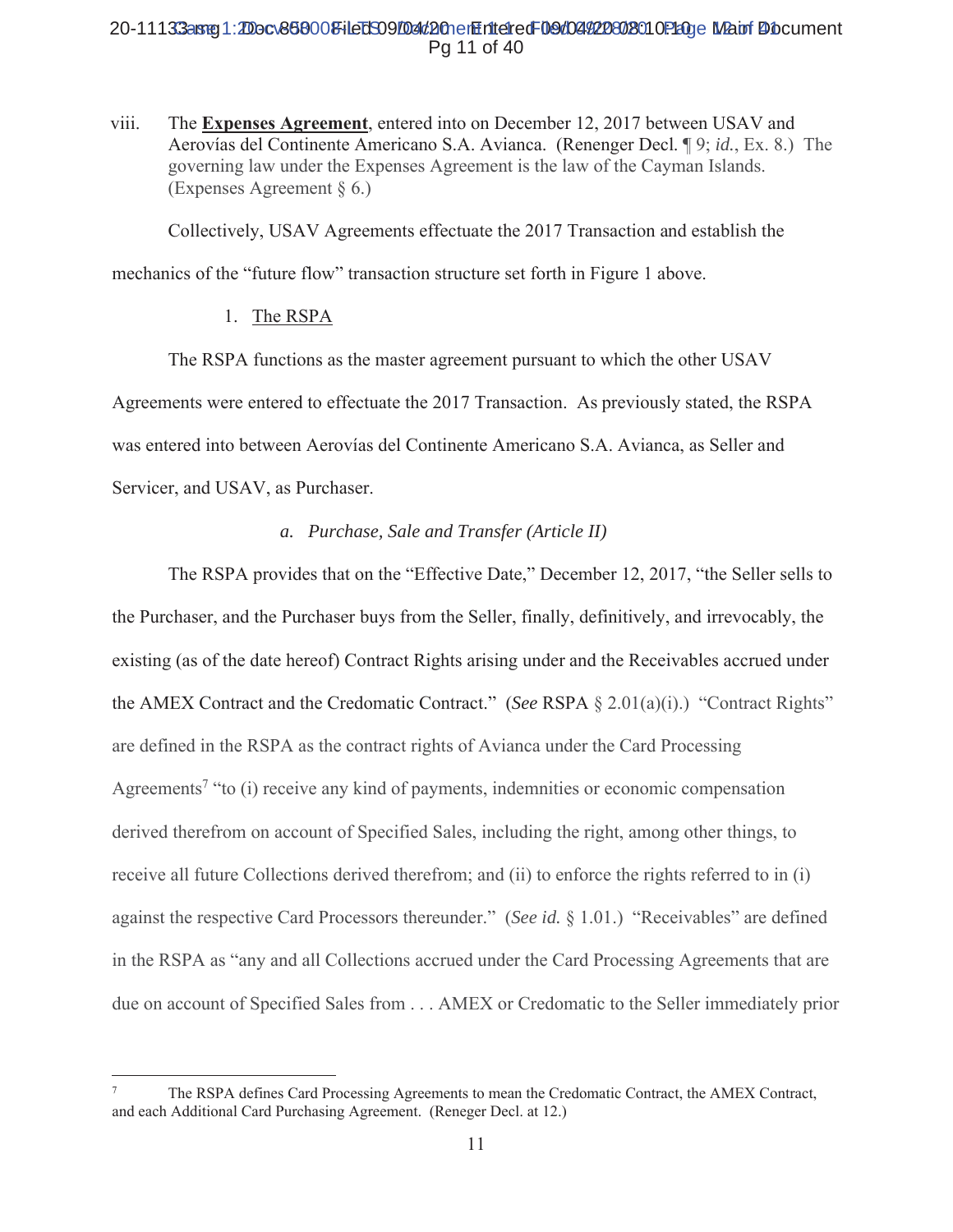#### 20-11133arrej1:200cv868008+ledS09004d20nerhitetredF09d044228028010P200e MBauf Diocument Pa 12 of 40

to giving effect to this Agreement on the Effective Date (and due to the Purchaser immediately upon giving effect to this Agreement on the Effective Date)." (See id.  $\S$  1.01.)

The RSPA provides a general definition of the term "Specified Sales" and refers to the AMEX Notice and Consent and the Credomatic Notice and Consent to determine what "Specified Sales" means with respect to each Card Processing Agreement. (See Reneger Decl. at  $22.)$ 

The AMEX Notice and Consent defines Specified Sales to mean "the sales, including future sales, made by travel agencies in the United States and cleared through ARC of airline tickets or related services provided by the Receivables Seller where payment in the case of any such sale is made by an American Express® Card, however branded, or any one or more of such Cards, including all such sales identified by those certain merchant codes set forth on Exhibit A hereto, with such changes, if any, as shall have been made from time to time after delivery and acceptance of a Merchant ID Supplement." (*Id.* at 321.) Exhibit A to the AMEX Notice and Consent includes just one (1) merchant number: "7992700286." (Id. at 322.)

The Credomatic Notice and Consent defines Specified Sales to mean "the sales, including future sales, made by travel agencies in the United States and cleared through ARC of airline tickets or related services provided by Avianca S.A. where payment in the case of any such sale is made by a Master Card® Card or Visa® Card, however branded, or any one or more of said Cards, including all such sales identified by those certain merchant codes set forth on Exhibit A hereto, with such changes, if any, as shall have been made from time to time after delivery and acceptance of a Merchant ID Supplement." (Id. at 280–281.) Exhibit A to the Credomatic Notice and Consent includes just one (1) merchant code: "Credomatic FL (VI/MC): 5610-014001084970". (*Id.* at 283.)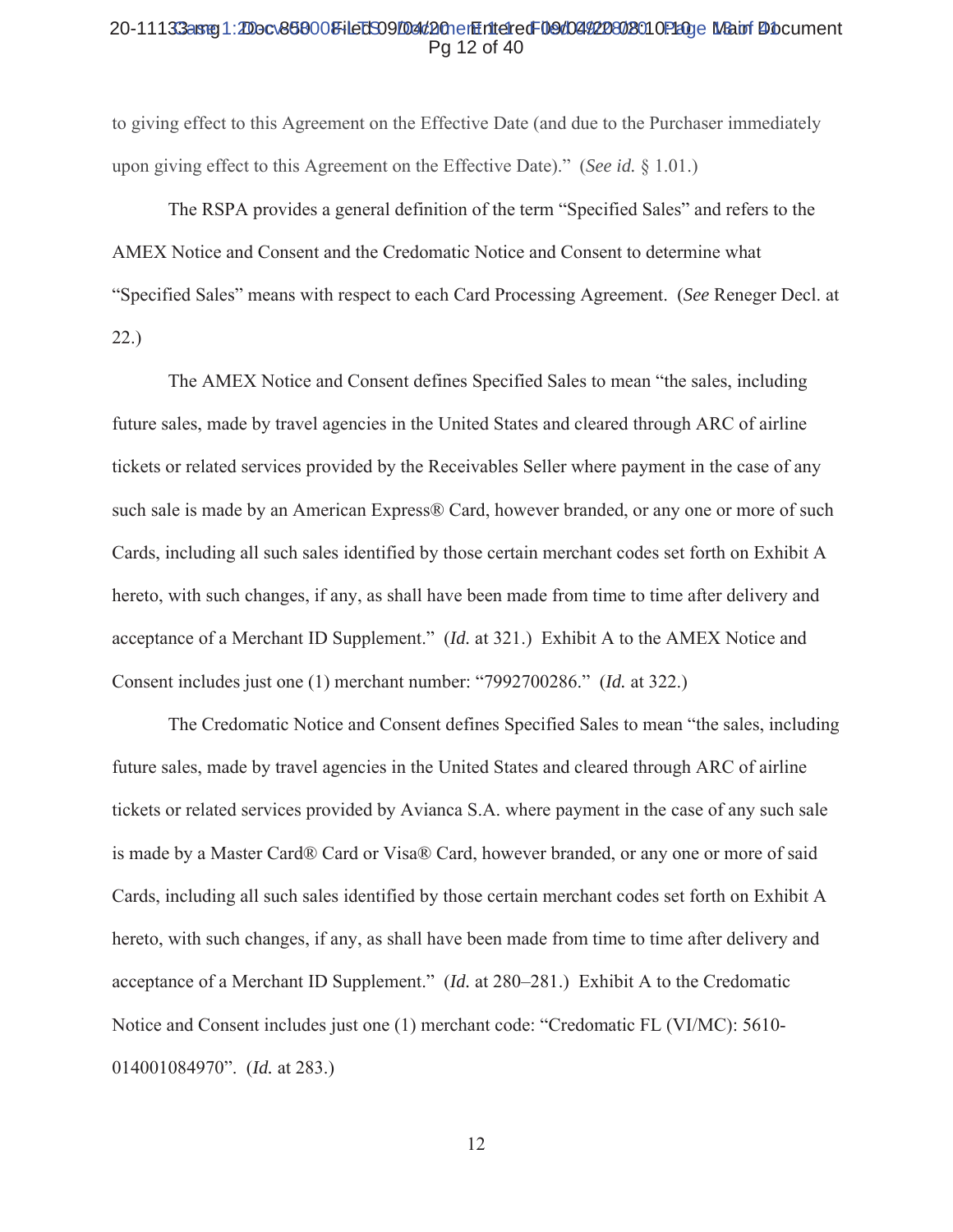#### 20-11133arg1:20ocv868008-iled 509/04d20nen Entered F09/04/220802010 Page Main f Document Pg 13 of 40

The RSPA also provides that upon termination of either of their Credit Card Processing Agreements, Debtors are required to enter into replacement credit card processing agreements on substantially similar terms within 10 calendar days. (See RSPA  $\S$  2.03(b).) Upon entry into the replacement processing agreements, the Debtors are obligated to sell to USAV for no additional consideration the Debtors' payment rights under the new agreements. (See id.  $\S 2.01(a)(ii)$ .) The Debtors are also required to enter into ancillary agreements with the credit card processors intended to perfect USAV's interest in the new agreements and resulting proceeds. (See id.  $\S$ )  $2.01(b)(ii)$ , (c)(ii);  $2.03(b)(i)$ –(vii).)

## *b. Consideration (Article III)*

The purchase price under the RSPA was \$150 million plus the Additional Purchase Price, which is defined as amounts payable to the Seller under the RSPA subject to the satisfaction of various conditions, including that no Trigger Event be continuing. (See id.  $\S$  1.01, 3.01(a).) If a Trigger Event occurs, USAV is entitled to withhold the Additional Purchase Price from Avianca during the continuance of the Trigger Event. (See id.  $\S$  3.01(a)(ii).)

#### *c. Trigger Events and Remedies*

The RSPA lists eighteen (18) events that constitute "Trigger Events." (See id.  $\S 6.01(a)$ - $(r)$ ) As discussed above, the RSPA provides that "no Additional Purchase Price shall be paid during the continuation of  $\ldots$  a Trigger Event." (See id. § 3.01(a)(ii).) A Trigger Event occurs, for example, when "the capacity or ability of the Seller to operate domestic and/or international flights is materially impaired for any reason" (see id.  $\S$  6.01(i)(i)), or upon the occurrence of any Insolvency Event, which the RSPA defines to include the filing of a voluntary petition in bankruptcy (see id.  $\S 6.01(h)$ ) A Trigger Event also occurs if the Debtors fail to perform or observe "any term or obligation under the Undertaking Agreement (except Sections 2.01 $(c)$ ,  $(d)$ ,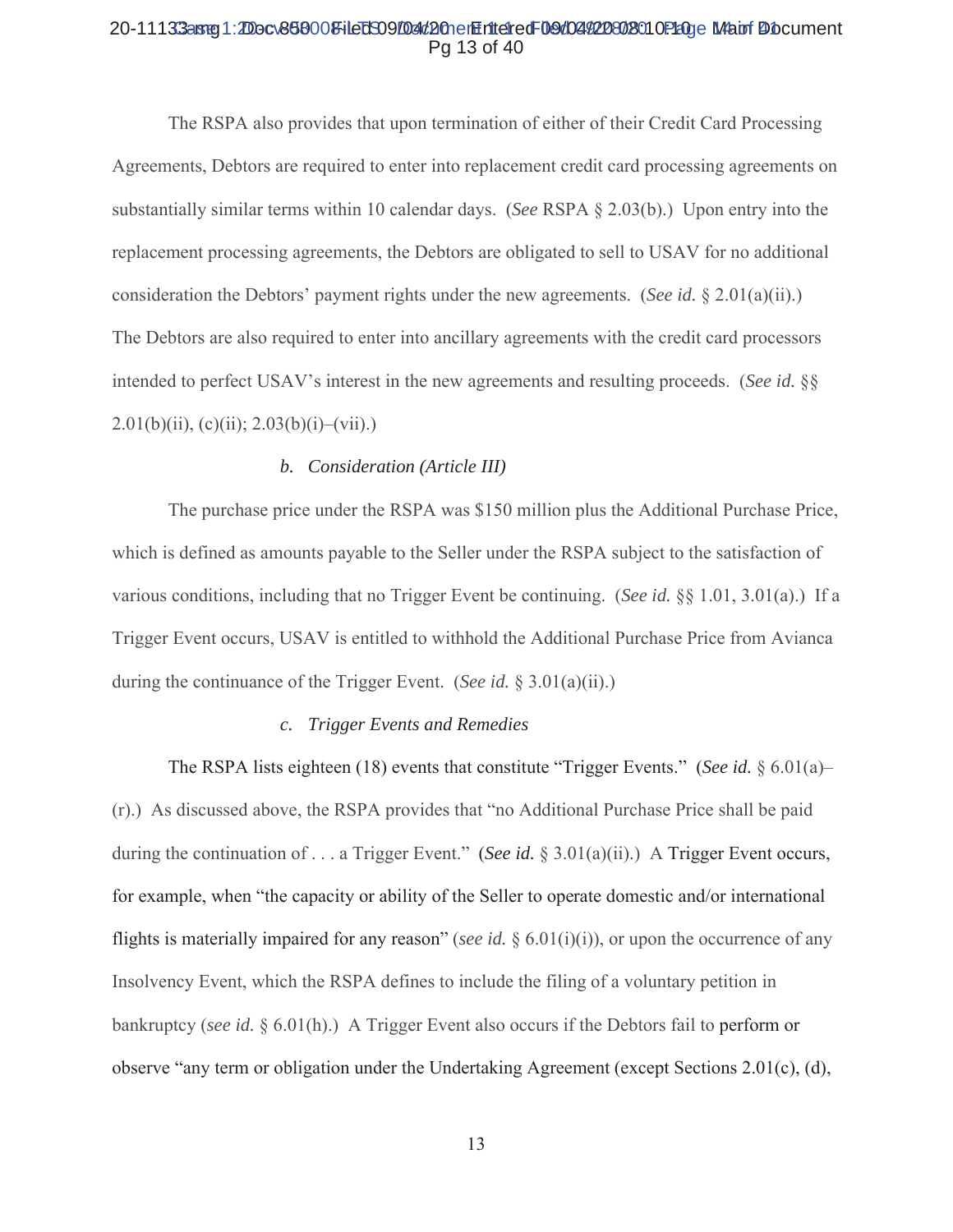#### 20-11133arg1:20ocv868008-iled 509/04d20nen Entered F09/04/220802010 Page Main Document Pg 14 of 40

(e), and (s)(i) and Section 2.02(c) thereof), any RSPA Security Document or any Notice and Consent. (See id.  $\S 6.01(c)(i)$ .) Avianca must also continue to generate Receivables sufficient to (i) pay to USAV the Monthly Settlement Amount (as defined in the Cash Management Agreement) and (ii) maintain a Collection Coverage Ratio of at least 1.75:1:00 at any date of determination. (See id.  $\S$ § 6.01(a), (b).)

If a Trigger Event occurs, USAV is entitled to terminate the RSPA and demand Liquidated Damages, which the RSPA defines as an amount equal to unpaid principal on USAV's loan plus surcharged interest and administrative costs related to unwinding the transaction. (See id.  $\S$  6.02.) If a Trigger Event occurs due to an Insolvency Event, the Liquidated Damages shall become automatically due and payable. (See id. § 6.03.)

#### 2. The Undertaking Agreement

Pursuant to the Undertaking Agreement, certain of the Debtors agreed to carry out certain duties as responsibilities as a Servicer in respect to the Contract Rights and Receivables. (Undertaking Agreement  $\S$ § 3.02 and 3.03.) As Servicer, the Debtors agreed to undertake certain administrative duties that include (i) responding to inquiries of the Card Processors, correcting errors, and settling claims and disputes relating to receivables *(id.*  $\S$  3.02(b)); *(ii)* managing, servicing, and administering the Contract Rights and the Collections (*id.*  $\S$  3.02(e)); (iii) using its best efforts to collect all payments called for under the terms and provisions of the Card Processing Agreements as and when the same become due  $(id. \S 3.02(h))$ ; and (iv) providing monthly statements regarding Collections to USAV and Citibank (id. § 3.02(k)). Pursuant to the Undertaking Agreement, USAV is required to provide documents, including powers of attorney, necessary for the Debtors to carry out their obligations under the Undertaking Agreement. (See *id.* § 3.05.)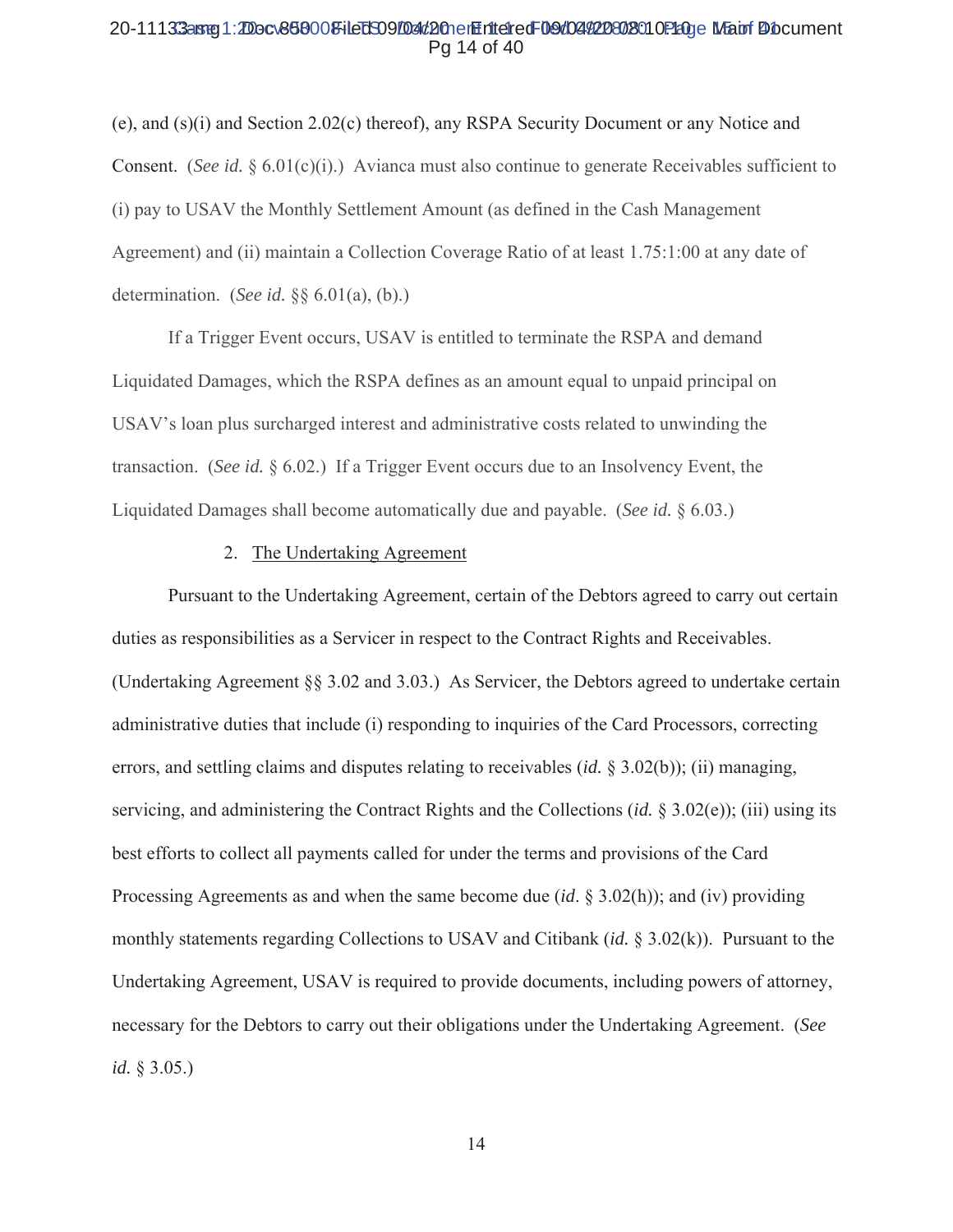## 20-11133aster1:200cv868008+ledS09004d20netEritetredF09d044228028010P200e Mauri Diocument Pq 15 of 40

#### 3. The Relationship Among the USAV Agreements

The USAV Agreements each have a separate and distinct purpose. (USAV Objection ¶ 12.) As discussed above, the RSPA is a sale agreement pursuant to which Avianca sold its rights to future credit card receivables and associated contract rights under the Card Processing Agreements—*i.e.*, the Contract Rights and Receivables. Pursuant to the Card Processing Agreements, Credomatic and AMEX agreed, among other things, to pay Avianca for sales, including future sales, made by travel agencies in the United States of Avianca's airline tickets and related services purchased in the United States with Visa or MasterCard cards and American Express cards, respectively. (Id.)

Under the Assignment Agreement, Avianca assigned to USAV its interests in its Card Processing Agreement with Credomatic in exchange for the purchase price under the RSPA. Similarly, Avianca transferred to USAV the Contract Rights and Receivables under the AMEX Card Processing Agreement through the AMEX Notice and Consent.  $(Id. \P 13.)$ 

The Cash Management Agreement governs the disbursement of funds to the parties, including in the case of a "Trigger Event," as defined in section 6.01 of the RSPA. Upon notice of the parties of major events (including a Retention Event or a Trigger Event) or any unpaid fees, expenses or indemnities incurred by or claimed through or disbursable to USAV or the Administrative Agent, Citibank is required to adjust the schedule of payments to conform with the priority of payments set forth in Article II of the Cash Management Agreement. (See Cash Management Agreement  $\S$ § 2.06, 2.07(a), 2.09(c).)

Pursuant to the Expenses Agreement, Avianca agreed to indemnify and settle on USAV's behalf certain costs, including but not limited to, "any and all fees and expenses USAV incurred in connection with its entry into and the performance of its obligations," and "all costs, fees and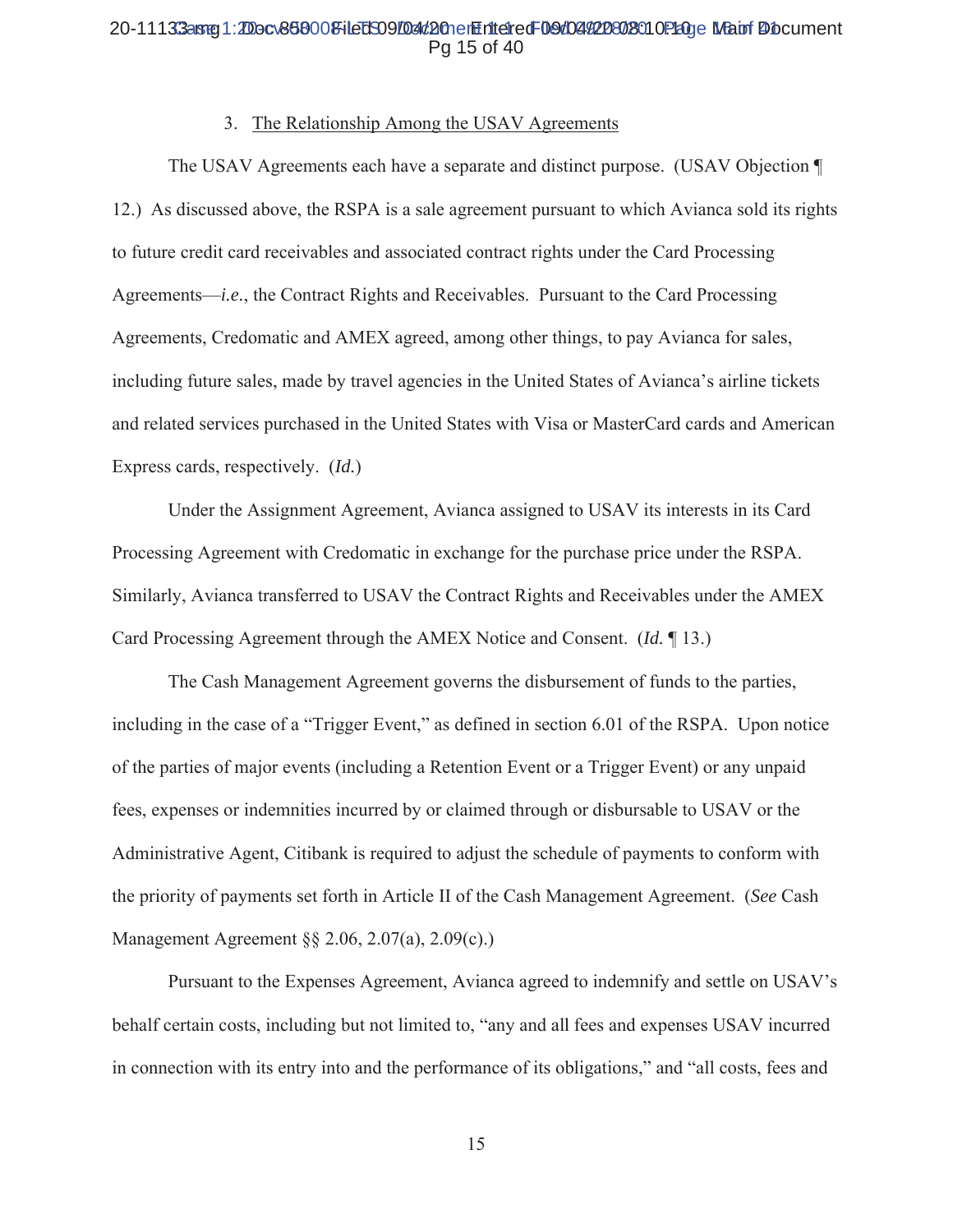#### 20-11133aster1:2Docv868008HeDSO9D4d2OnerHriteredF09d04422802010P20ge Matri Diocument Pa 16 of 40

expenses incurred by [USAV, Citibank], and any other person contracted to provide services in relation to the Receivables or the Loan Agreement or the transactions contemplated thereby." (See Expenses Agreement  $\P$  3.1, 3.4.)

The Debtors concede that the following six (6) agreements are not executory by their own terms: Cash Management Agreement, Expense Agreement, Assignment Agreement, Credomatic Notice, Credomatic Consent and Agreement, and AMEX Notice and Consent. (Motion ¶ 29.) The Debtors state that these agreements exist solely to effectuate the RSPA, which, according to the Debtors, should deem them inseparable from the RSPA and Undertaking Agreement for purposes of rejection.  $(Id.)$ 

#### Ш. **LEGAL STANDARD**

#### A. Determining Whether a Contract is Executory

Section 365 of the Bankruptcy Code provides that "the trustee, subject to the court's approval, may assume or reject any executory contract or unexpired lease of the debtor." 11 U.S.C. § 365(a). Notably, the Bankruptcy Code does not define the term "executory contract." The Supreme Court has noted that an executory contract is a contract that neither party has finished performing. *Tempnology*, 139 S. Ct. at  $1657$  (citing 11 U.S.C. § 365(a)).) Most courts have adopted Professor Countryman's definition of an executory contract as "a contract under which the obligation of both the [debtor] and the other party to the contract are so far unperformed that the failure of either to complete performance would constitute a material breach excusing the performance of the other." Vern Countryman, *Executory Contracts in* Bankruptcy: Part 1, 57 MINN. L. REV. 439, 460 (1973). Under Countryman's "material breach" test, a prepetition contract is executory when both sides are still obligated to render substantial performance. *Enter. Energy Corp. v. United States (In re Columbia Gas Sys.)*, 50 F.3d 233, 239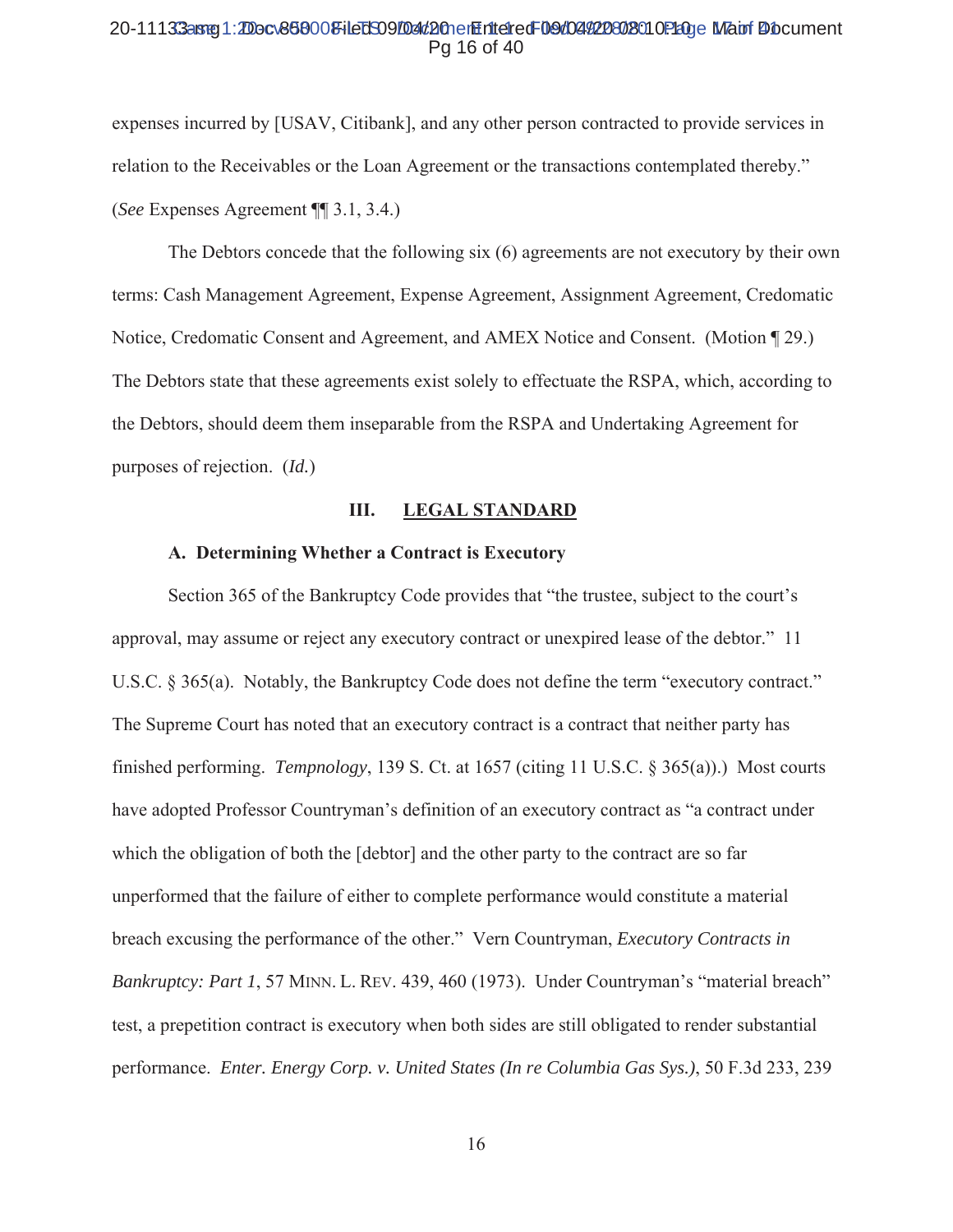#### 20-11133arg1:20ocv868008-iled 509/04d20nen Entered F09/04/220802010 Page Main Document Pg 17 of 40

 $(3d$  Cir. 1995); Mitchell v. Streets (In re Streets & Beard Farm P'ship), 882 F.2d 233, 235 (7th Cir. 1989); *In re 375 Park Ave. Assocs.*, 182 B.R. 690, 697 (Bankr. S.D.N.Y. 1995). Where such performance remains due on only one side, the contract is non-executory, and hence, neither assumable nor rejectable. See In re Chateaugay Corp., 102 B.R. 335, 345 (Bankr. S.D.N.Y.) 1989). The materiality of the breach is a question of state law. In re Columbia Gas Sys., Inc., 50 F.3d at 239 n.10.

To determine whether a contract was executory, the court in Gen. DataComm Indus., Inc. *v. Arcara (In re Gen. DataComm Indus., Inc.),* 407 F.3d 616, 624 (3d Cir. 2005), considered whether there were material obligations that remained unperformed by the counterparty at the time the bankruptcy petition was filed. The court found that when the parties define a breach of one party's obligation as a terminable breach in the contract, such obligations are material obligations. See id. As such, the benefit plan at issue was executory because it specified that the failure to perform certain duties entitled the counterparty to terminate the contract, and "by contractual definition, therefore, such obligations were material." *Id.* at 625; see also Jay *Dee/Mole Joint Venture v. Mayor & City Council of Balt.*, 725 F. Supp. 2d 513, 526 (D. Md.) 2010) ("Where the contract itself is clear in making a certain event a material breach of that contract, a court must ordinarily respect that contractual provision.") (internal quotation marks and citations omitted).

#### **B.** *Tempnology* and the Effect of Rejection

*Tempnology* involved a debtor's attempt in a Chapter 11 case to terminate a trademark license it had previously granted to a licensee by rejecting the underlying licensing agreement. *Tempnology*, 139 S. Ct. at 1658–59. The debtor argued that, as a result of rejection, the debtor not only was free to stop performing under the parties' agreement, but also that rejection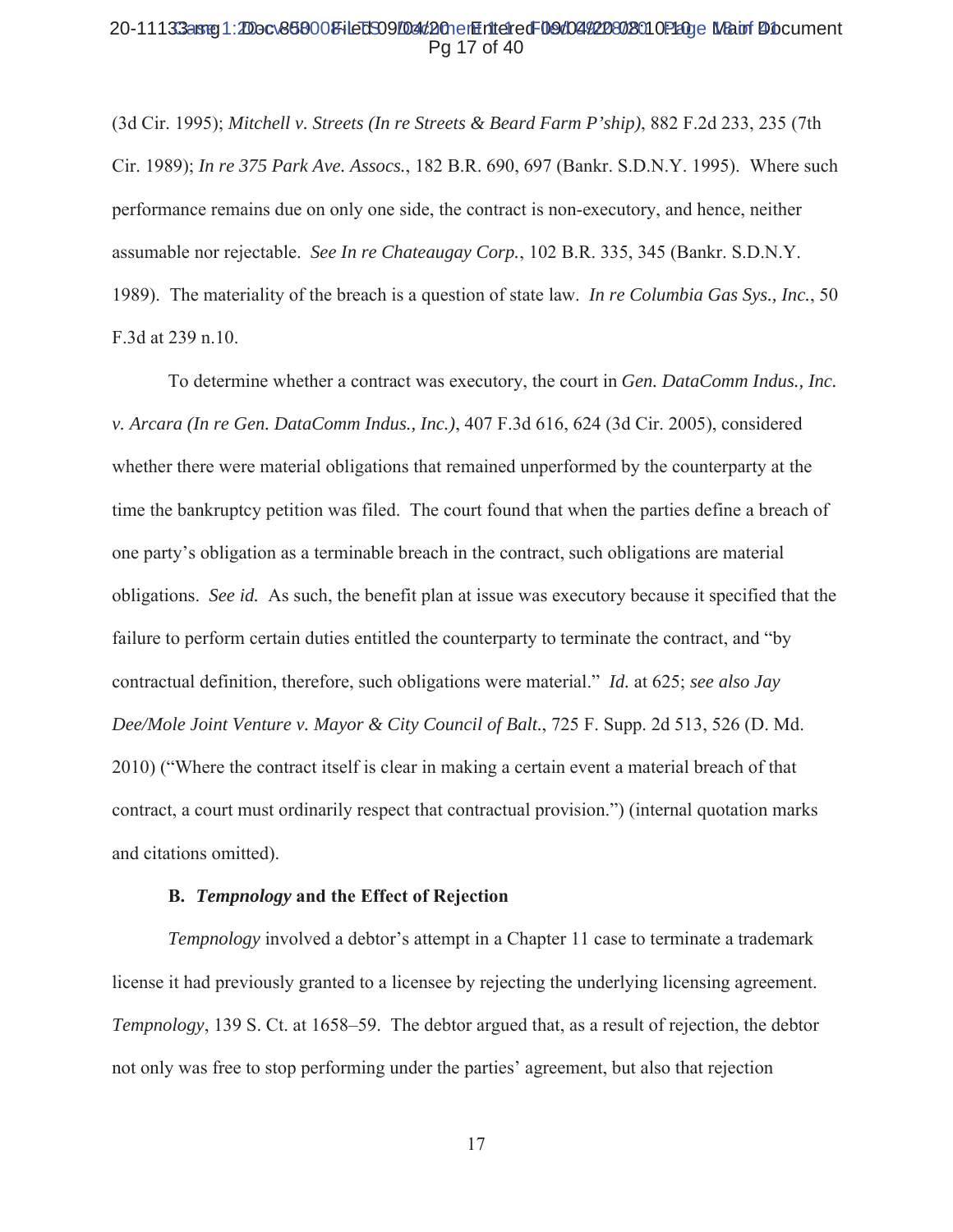#### 20-11133arg1:20ocv868008-iled 509/04d20nen Entered F09/04/220802010 Page Main f Document Pg 18 of 40

terminated the licensee's right to use the licensed trademark going forward. *Id.* The bankruptcy court agreed, reasoning that the debtor's rejection of a trademark licensing agreement must extinguish the rights that the agreement had conferred in the trademark licensee. *Id.* at 1659.

The Bankruptcy Appellate Panel reversed, relying on the Seventh Circuit's decision in *Sunbeam Prods. v. Chicago Am. Mfg., LLC*, 686 F.3d 372 (7th Cir. 2012). The court determined that while rejection converts a debtor's unfulfilled obligations to a pre-petition damages claim, it does not "terminate the contract" or "vaporize "|" the counterparty's rights, so the licensee could continue to use the trademark as previously granted to it by the debtor. *Tempnology*, 139 S. Ct. at 1659. The First Circuit rejected the Panel's view, reinstating the bankruptcy court's opinion terminating the license. *Id.* The Supreme Court granted certiorari to resolve the circuit split. *Id.* at 1660.

In an 8-1 decision, Justice Kagan, writing for the Court, reversed the decision of the First Circuit, holding that rejection of an executory contract gives rise to a claim for breach of contract against the debtor, but it does not operate as a termination or rescission of the rejected contract, so a debtor cannot evade its pre-rejection grant of rights. *Id.* at 1657–58. The Court deemed this distinction a "rejection-as-breach" approach, as opposed to the "rejection-as-rescission" approach advocated by the debtor and adopted by the First Circuit. *Id.* at 1663.

The Supreme Court explained that rejection is a breach, and the consequences of such breach are determined by "non-bankruptcy contract law." *Id.* at 1662. Thus, "a debtor's rejection of an executory contract in bankruptcy has the same effect as a breach outside of bankruptcy." *Id.* at 1666. That is, it "does not eliminate rights to the contract already conferred on the non-breaching party." *Id.* at 1659. "It gives the counterparty a claim for damages, while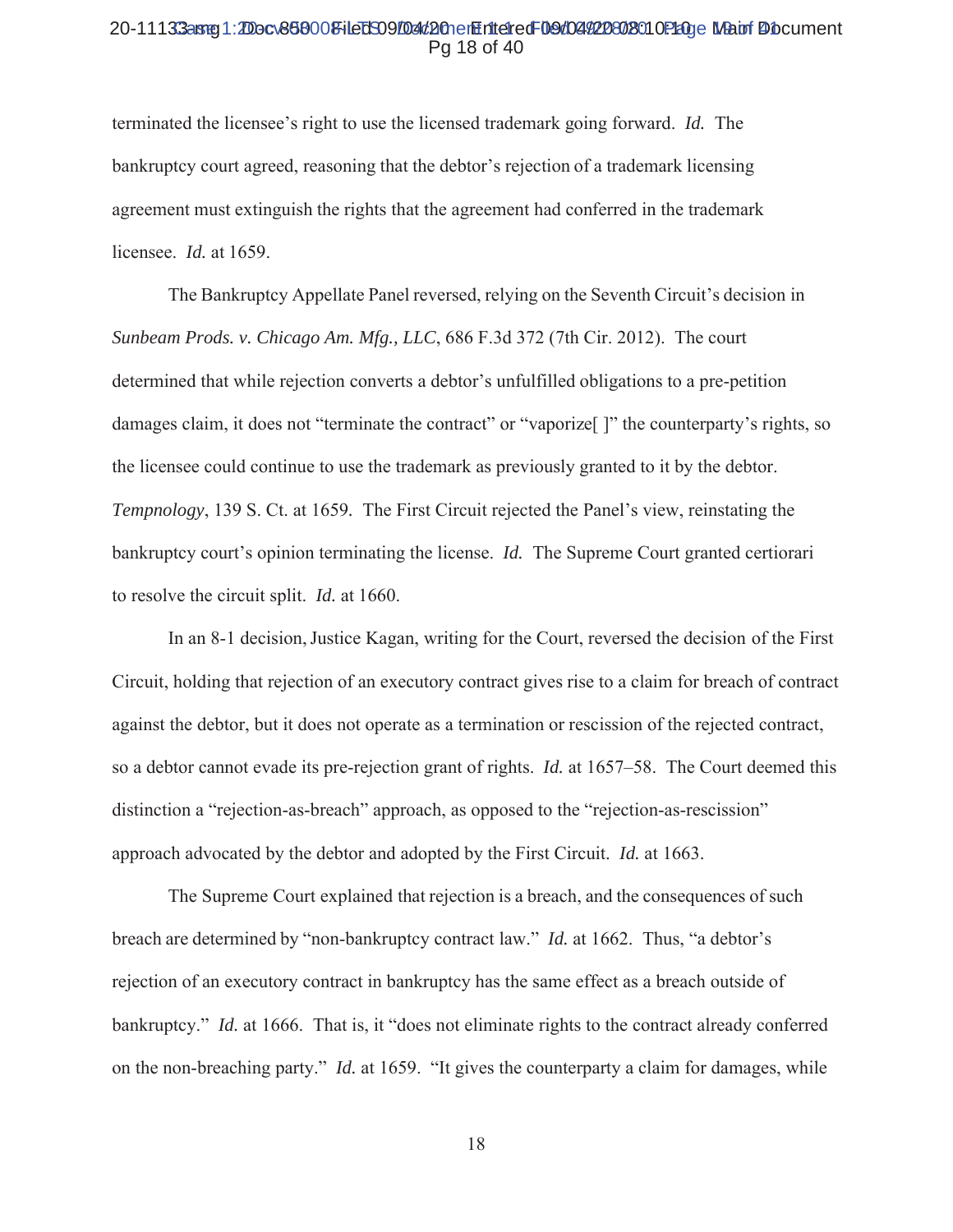#### 20-11133aster1:2Docv868008+ledS09/D4d2OnerHriteredF09/04/20802010P20ge Mapri Diocument Pq 19 of 40

leaving intact the rights the counterparty has received under the contract." *Id.* at 1661.

Thus, a debtor does not have a right to repudiate prior performance, but rather can only "repudiatell any further performance of its duties." *Id.* at 1658, 1662 (stating that a debtor "cannot unilaterally revoke" what it contracted to provide the counterparty based on the debtor's own breach); In re Lyondell Chem. Co., 416 B.R. 108, 115 (Bankr. S.D.N.Y. 2009); In re Exec. Tech. Data Sys., 79 B.R. 276, 282 (Bankr. E.D. Mich. 1987). "A rejection breaches a contract but does not rescind it. And that means all the rights that would originally survive a contract breach, remain in place." *Tempnology*, 139 S. Ct. at 1657–58, 1666 ("[Rejection] cannot rescind rights that the contract previously granted."); Rudaw/Empirical Software Prods., Ltd. v. Elgar Electronics Corp. (In re Rudaw/Empirical Software Prods., Ltd.), 83 B.R. 241, 245 (Bankr. S.D.N.Y. 1988) (stating that "debtor cannot undo an executed sale of property where title has passed. Such property does not revert as a result of the debtor's rejection of the executory contract."). "When it occurs, the debtor and counterparty do not go back to their precontract positions. Instead, the counterparty retains the rights it has received under the agreement. As after a breach, so too after a rejection, those rights survive." Tempnology, 139 S. Ct. at 1662.

*Tempnology* applies to all contracts, not just trademark licenses: "we reject an argument for the rescission approach turning on the distinctive features of trademark licenses. Rejection of a contract—any contract—in bankruptcy operates not as a rescission but as a breach." Id. at 1661. As the Court explained, Section 365 provides debtors with a "powerful tool: Through rejection, the debtor can escape all of its future contract obligations, without having to pay much of anything in return," given that debtors typically pay claims at "only cents on the dollar." *Id.* at 1658, 1665.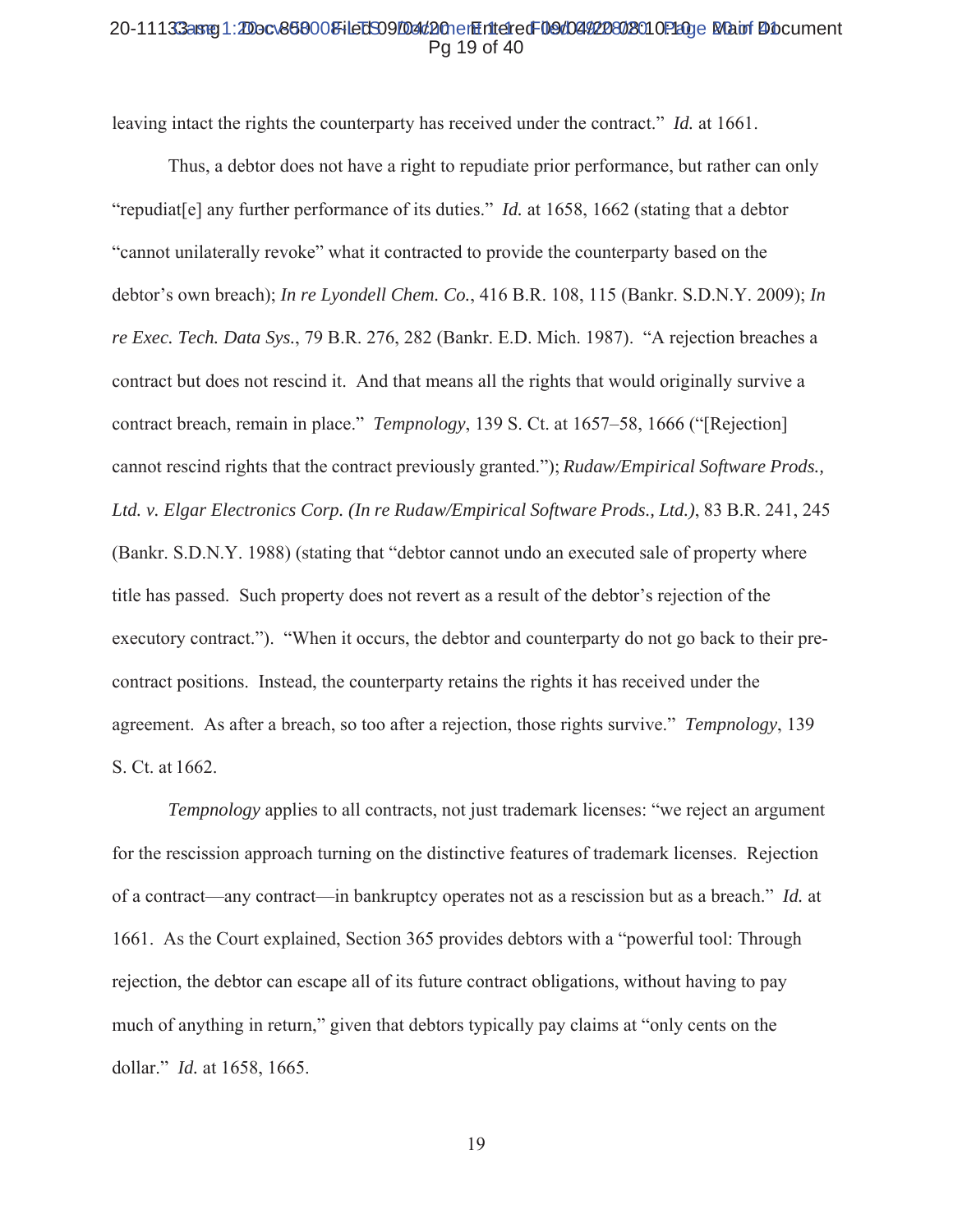## 20-11133aster1:2Docv868008HeDSO9Dad2OnerHriteredF09d04922802010P20ge Matri Diocument Pg 20 of 40

#### **C. Business Judgment Standard**

Courts are inclined to "approve motions to assume, assume and assign, or reject executory contracts or unexpired leases upon a showing that the debtor's decision to take such action will benefit the debtor's estate and is an exercise of sound business judgment." In re MF Glob. Holdings Ltd., 466 B.R. 239, 242 (Bankr. S.D.N.Y. 2012); see also NLRB v. Bildisco & *Bildisco*, 465 U.S. 513, 523 (1984) (stating that section 365 is traditionally subject to the "business judgment" standard); *In re Gucci*, 193 B.R. 411, 415 (Bankr. S.D.N.Y. 1996) ("A bankruptcy court reviewing a trustee's decision to assume or reject an executory contract should apply its 'business judgment' to determine if it would be beneficial or burdensome to the estate to assume it.").

In most cases, a court "will not second-guess a debtor's business judgment concerning whether the assumption or rejection of an executory contract or unexpired lease would benefit the debtor's estate." MF Glob. Holdings, 466 B.R. at 242; see also In re Balco Equities Ltd., Inc., 323 B.R. 85, 98 (Bankr. S.D.N.Y. 2005) ("A court 'should defer to a debtor's decision that rejection of a contract would be advantageous."") (quoting In re Sundial Asphalt Co., 147 B.R. 72, 84 (Bankr. E.D.N.Y. 1992)). "The 'business judgment' test merely requires a showing that either assumption or rejection of the executory contract or unexpired lease will benefit the Debtor's estate." MF Glob. Holdings, 466 B.R. at 242; see also Bregman v. Meehan (In re *Meehan*), 59 B.R. 380, 385 (E.D.N.Y. 1986) ("The primary issue under the business judgment test is whether rejection of the contract would benefit general unsecured creditors."); In re Helm, 335 B.R. 528, 538 (Bankr. S.D.N.Y. 2006) ("To meet the business judgment test, the debtor in possession must 'establish that rejection will benefit the estate."") (quoting In re Cent. Jersey Airport Servs., LLC, 282 B.R. 176, 183 (Bankr. D.N.J. 2002)).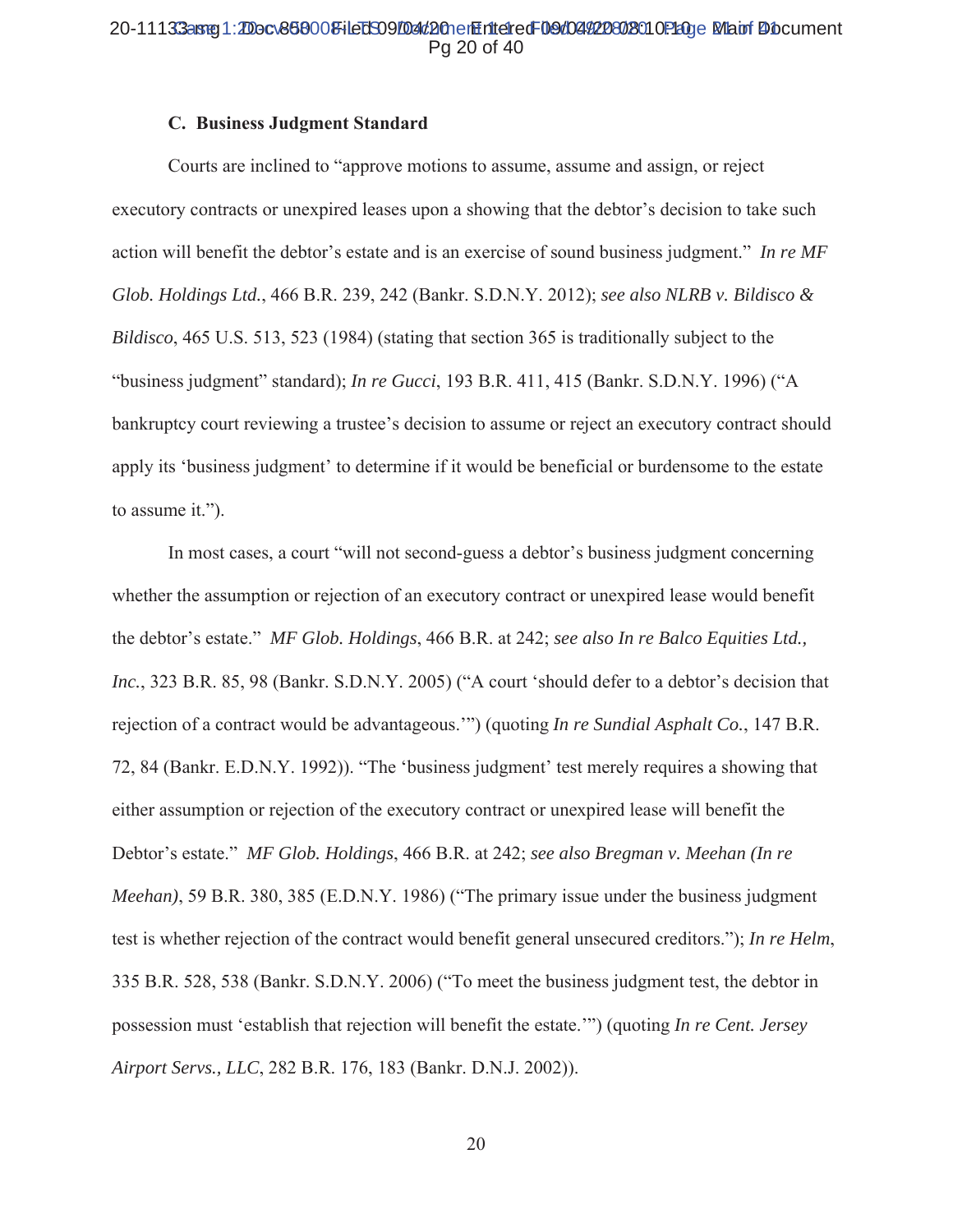## 20-11133aster1:2Docv868008HeDSO9D4d2OnerHriteredF09d04422802010P20ge Man Diocument Pg 21 of 40

#### IV. **DISCUSSION**

The central question before the Court is whether the USAV Agreements are executory and can be rejected under section 365 of the Bankruptcy Code. The parties agree on the legal standard for determining whether the USAV Agreements are executory: "if both parties have substantial unperformed obligations, the contract is executory even though the uncompleted obligation of one of the parties only involves the payment of money." In re Teligent, Inc., 268 B.R. 723, 732 (Bankr. S.D.N.Y. 2001) (emphasis in original). (See Motion ¶ 27; USAV Objection  $\P$  22 n.7; Lender Objection  $\P$  47.)

The Debtors argue that the Debtors and USAV have material unperformed obligations under the RSPA and Undertaking Agreement. (Motion ¶ 24–28; Reply ¶ 18–29.) The USAV Parties argue that the RSPA and Undertaking Agreement are not executory contracts because USAV has no material unperformed obligations under either agreement. (Lender Objection ¶ 44–60; USAV Objection  $\P$  17–26.) The Debtors concede that the remaining six (6) agreements are not executory by their own terms (Motion  $\P$  29), but argue that, under Colombian law, the USAV Agreements should be construed as one transaction for purposes of rejection. (Reply  $\P$ 37.) The USAV Parties agree that the Court should apply Colombian law to this part of the analysis (Supplemental Lender Response  $\P$  21–24), but argue that Colombian law does not permit multiple agreements to be treated as one integrated contract. (*Id.*  $\P$  18–20.)

According to the Lenders, the Debtors, by rejecting the RSPA, are seeking to unwind the 2017 Transaction to get back the contract rights they sold in violation of Supreme Court's holding in *Tempnology*. (Lender Sur-Reply 16 (citing *Tempnology*, 139. S. Ct. at 1662, 1663).) The Debtors argue that they are not seeking to unwind the 2017 Transaction. Rather, the Debtors seek to reject—*i.e.*, breach—the RSPA to be relieved of their unperformed obligations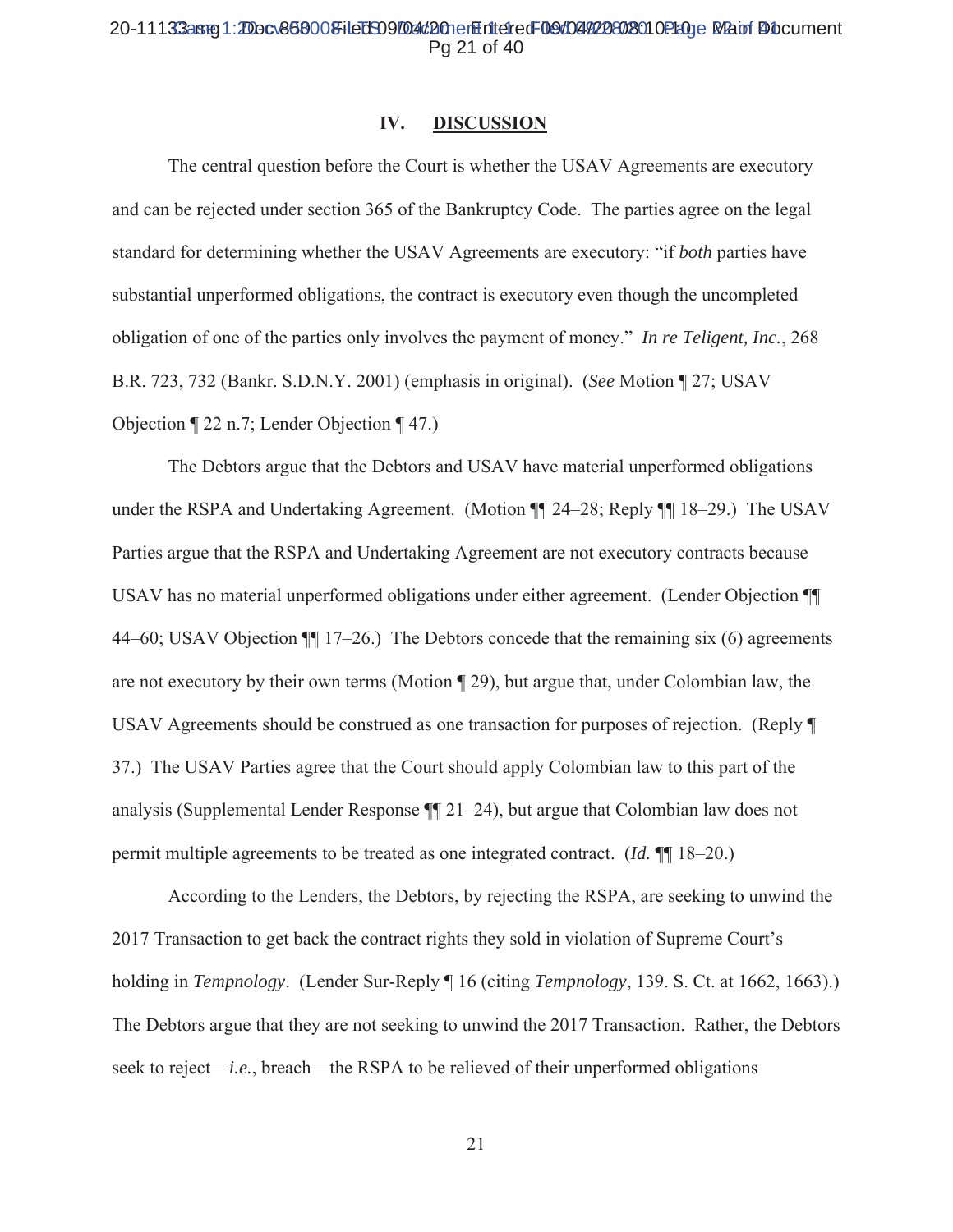#### 20-11133aster1:2Docv868008+ledS09/D4d2OnerHriteredF09/04/20802010P20ge Mapri Diocument Pa 22 of 40

thereunder, namely under RSPA § 2.01 to sell to USAV, for no additional consideration, the contract rights arising under new card processing agreements. (See Reply ¶ 7, 57.)

#### A. The RSPA Is Executory

The USAV Parties argue that neither the Debtors nor USAV have material obligations remaining under the RSPA. (See Lender Objection  $\P\P$  44–60; USAV Objection  $\P\P$  18–29.) The Debtors and Committee disagree. As discussed below, the RSPA is an executory contract subject to rejection under section 365 of the Bankruptcy Code because both the Debtors and USAV have material unperformed obligations thereunder.

#### 1. The Debtors' Ongoing Obligations Under the RSPA

The Debtors have several material unperformed obligations under the RSPA, including the obligation to sell their rights to payment under replacement credit card processing agreements to USAV for no additional consideration. (See RSPA  $\S$  2.01(a)(ii).) Other material unperformed obligations of the Debtors include to (a) ensure the Collection Coverage Ratio does not drop below 1.75:1:00 (RSPA  $\S$  6.01(b)); (b) observe all obligations under the Undertaking Agreement (id.  $\S 6.01(c)(i)$ ); (c) keep all Card Processing Agreements in effect by adhering to all obligations under those agreements (id.  $\S 6.01(e)$ ); and (d) maintain the capacity or ability to operate domestic and/or international flights  $(id. \S 6.01(i)(i))$  (collectively, the "Trigger Event" Obligations").

The failure to perform any of the Trigger Event Obligations results in a Trigger Event under the RSPA, whereby USAV is entitled to prematurely terminate the RSPA and demand, as damages, payment in full of its loan to the Lender Group, plus surcharged interest and administrative costs—*i.e.*, the Liquidated Damages. (See RSPA  $\S$  6.02.) The Lender Group argues that the Trigger Event Obligations are not ongoing obligations of the Debtors, but rather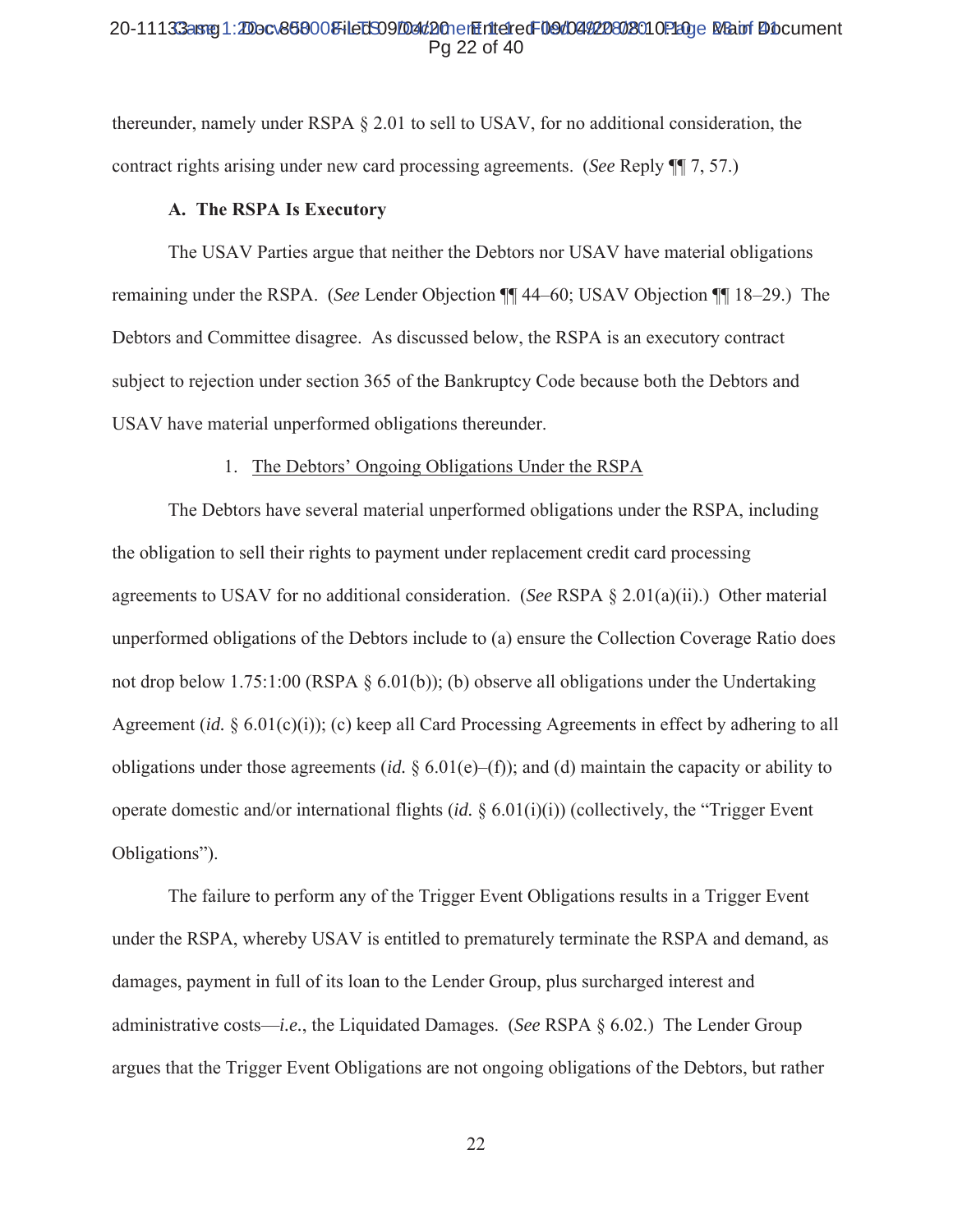#### 20-11133aster1:2Docv868008+ledS09/D4d2OnerHriteredF09/04/20802010P20ge M4atrf Diocument Pa 23 of 40

conditions—the non-occurrence of which trigger certain consequences—namely, acceleration of the loan amount in the form of the Liquidated Damages. (Lender Sur-Reply ¶ 46, 47.) The Lender Group interprets the Trigger Event Obligations as being the opposite of a breach, they represent the Debtors' obligation to comply with contractual terms, not a failure to comply with a contractual term. (Id. 147 (citing In re Peanut Corp Ins. Litig., 524 F.3d 458, 474 (4th Cir. 2008) (noting that "[a] condition precedent is either an act of a party that must be performed or a certain event that must happen before a contractual right accrues or contractual duty arises") (citations and quotations omitted)).) According to the Lender Group, "all" Trigger Events are merely conditions and that failing to perform is "simply not a breach." (Lender Objection 157 (citing In re Hawker Beechcraft, Inc., 486 B.R. 264, 276 (Bankr. S.D.N.Y. 2013) (stating that the "[n] on-occurrence of a condition is not a breach by a party unless he is under a duty that the condition occur.") (citations and quotations omitted).

Regardless of how the Trigger Events are characterized, the RSPA clearly gives USAV the right to "prematurely terminate" the RSPA upon the occurrence of a Trigger Event—whether USAV decides to exercise that right is up to it. (See RSPA  $\S 6.02$ .) While the RSPA does not require Avianca to "use best efforts" to ensure that a Trigger Event does not occur, USAV, at the direction of the Lender Group, has the right to unilaterally terminate the RSPA if a Trigger Event occurs. *(Id. (providing that, "*[u]pon the occurrence of a Trigger Event, the Purchaser may or the Administrative Agent (at the direction of the Required Lenders pursuant to the Purchaser Credit Agreement) shall prematurely terminate (*resolver*) this Agreement . . . .").)

When parties to a contract define a breach of one party's obligations as a terminable breach, such obligations are material obligations. See In re Gen. DataComm Indus., Inc., 407 F.3d at 625 (holding that a contract was executory because it specified that the failure to perform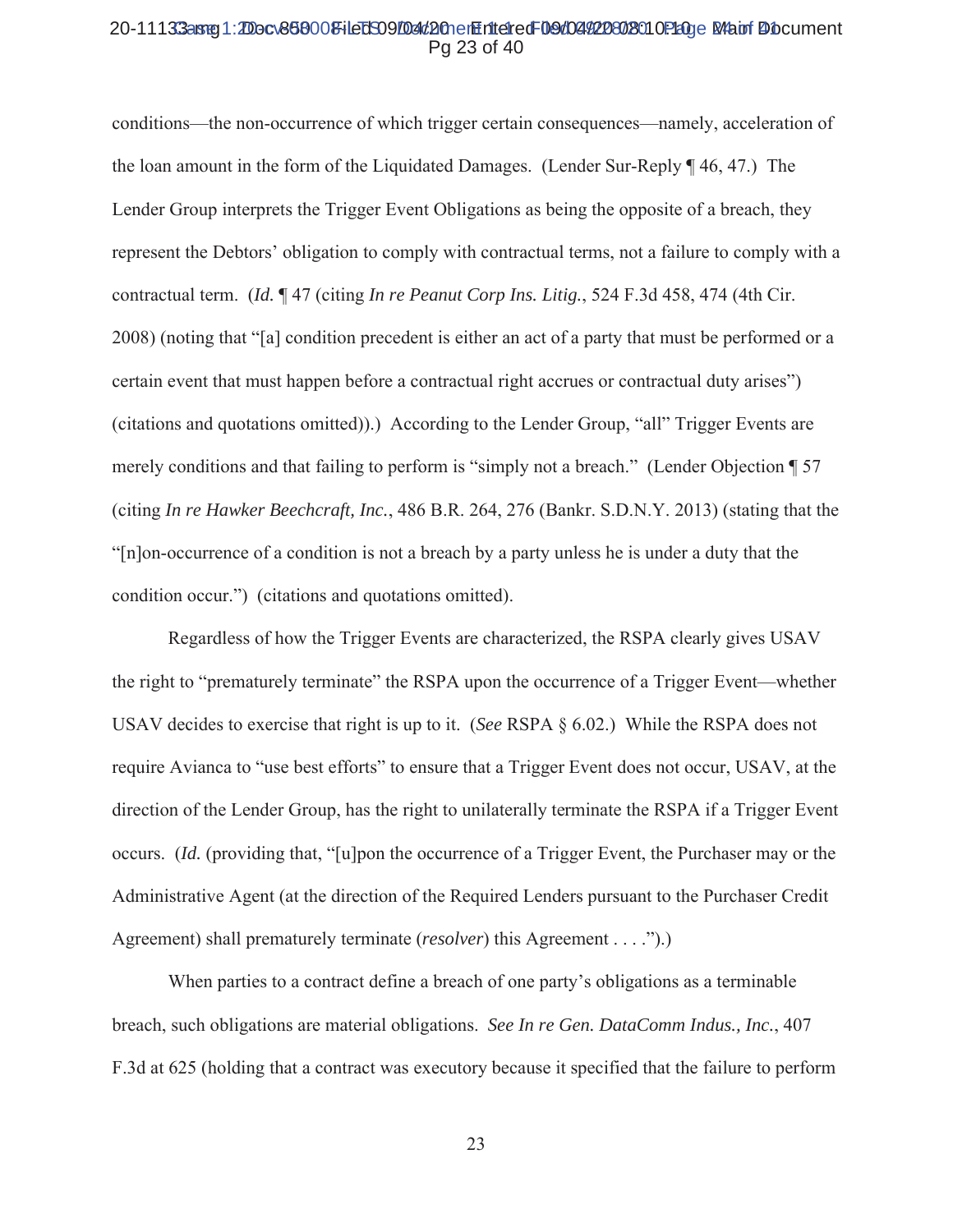#### 20-11133arg1:20ocv868008-iled 509/04d20nen Entered F09/04/220802010 Page Main Document Pg 24 of 40

Full certain duties entitled the counterparty to terminate the contract, and "by contractual definition, therefore, such obligations were material"). See also In re Hawker Beechcraft, Inc., 486 B.R. at 278 (stating that where the parties "contractually agree that some or all of the terms are sufficiently important to discharge any further obligations imposed on the party aggrieved by a breach, their intent will govern"); Gencor Indus., Inc. v. CMI Terex Corp. (In re Gencor Indus., *Inc.*), 298 B.R. 902, 911 (Bankr. M.D. Fla. 2003) (holding that an "affirmative duty to [e]nsure that the condition occurs" will be a material obligation); In re Level Propane Gases, Inc., 297 B.R. 503, 508–09 (Bankr. N.D. Ohio 2003) (holding that the requirement to execute releases was material, and not conditional, where it was "specifically what the Debtors bargained for," without the satisfaction of which, "there would be no sound reason" for the parties to have entered the agreement). Accordingly, the Court concludes that the Debtors have material unperformed obligations under the RSPA.

# 2. USAV's Ongoing Obligations Under the RSPA

USAV also has material ongoing obligations under the RSPA, most significantly to distribute funds and make payments to the Debtors of the Additional Purchase Price. (Motion \[ 27 (citing RSPA  $\S 3.01(a)(ii)$ ).) However, the USAV Parties argue this obligation is no longer ongoing because the prepetition Flight Impairment Trigger Event automatically "cut off" the Debtors' right to an Additional Purchase Price. (Lender Objection  $\P$  14–15, 48 (citing RSPA  $\S$  $3.01(a)(ii)$ ). The Debtors counter that the occurrence of a Trigger Event does not permanently relieve USAV from payment of the Additional Purchase Price. (Reply  $\parallel$  28 (citing RSPA §  $3.01(a)(ii)$  providing "that no Additional Purchase Price shall be paid during the continuance of a  $\ldots$  Trigger Event").) Thus, the declaration of a Trigger Event only temporarily relieves USAV's obligation to pay the Advance Purchase Price. (Reply  $\P$  28.) The Debtors also point to section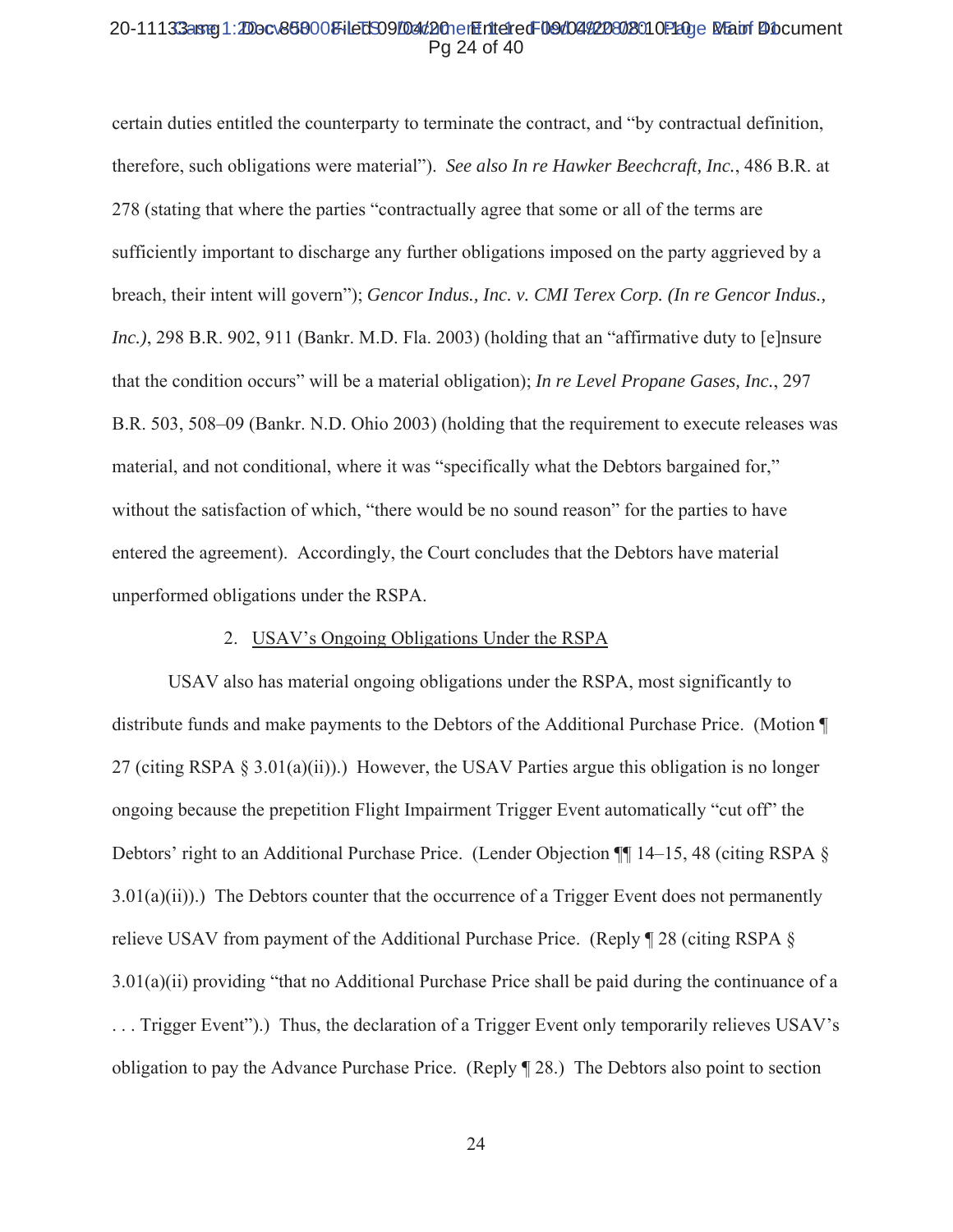#### 20-11133aste1:2Docv868000FileDS09D04d2OnerHilteredF09d04922802010P20ge MapriDocument Pa 25 of 40

2.02 of the Cash Management Agreement, which calls for the resumption of payment of the Additional Purchase Price once the Collateral Agent revokes any Trigger Event Notice. (Id. (citing Cash Management Agreement  $\S$  2.02).)

USAV's conduct confirms its obligation is only temporarily "cut off" upon the occurrence of a Trigger Event: Citibank continued to send Additional Purchase Price payments to the Debtors in April 2020 after sending the March Notice declaring a Trigger Event. (See Second Neuhauser Decl. [5.] The Lender Group does not dispute that the Additional Purchase Price payments are a contingent obligation of USAV. (See Lender Sur-Reply 133.) Rather, the Lenders argue that, because the Flight Impairment Trigger Event remains ongoing and neither USAV nor the Agents has revoked the Trigger Event, USAV has no unperformed obligation to make Additional Purchase Price payments. (*Id.* 135.)

The fact that an obligation is contingent is irrelevant for the purposes of determining whether the underlying contract is executory. (See UCC Reply 13 (citing In re RoomStore, Inc., 473 B.R. 107, 112–13 (Bankr. E.D. Va. 2012) ("In contrast, debtor's position, which finds ample support in the case law, is that a contingent obligation, even though not yet triggered on a debtor's petition date, is nevertheless executory until expiration of the contingency because until the time has expired during which an event triggering a contingent duty may occur, the contingent obligation represents a continuing duty to stand ready to perform if the contingency occurs.") (citations and internal quotations omitted) (collecting authorities). The fact that USAV's obligation to pay the Additional Purchase Price was contingent on the Petition Date *(i.e., such payments would become due following the cessation of the Trigger Event in the* future) does not change the legal reality that the obligation is material and unperformed for the purposes of determining the executory nature of the RSPA. (See RSPA  $\S$ § 3.01(a), 6.01(i)(i).)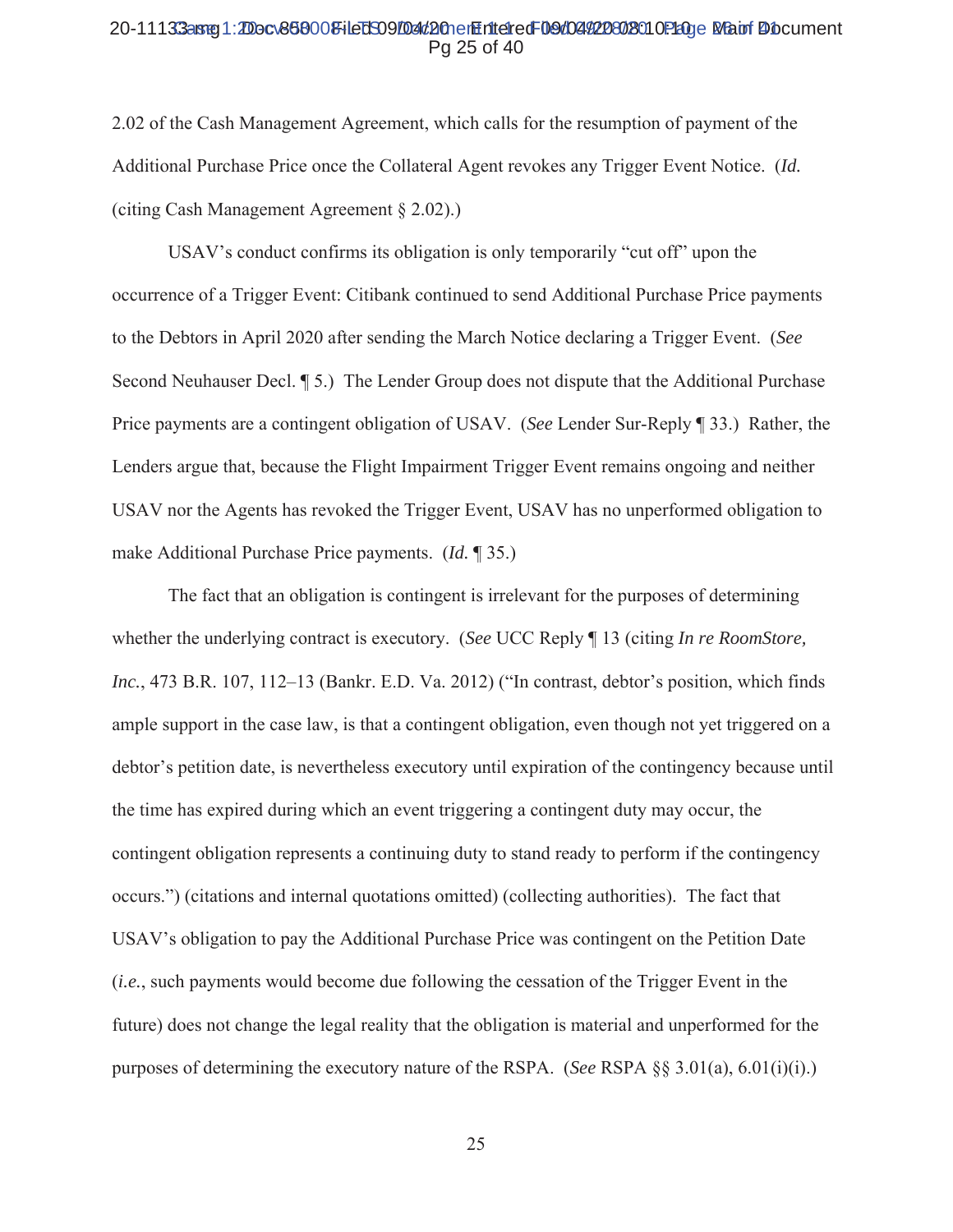#### 20-11133aste1:2Docv868000FileDS09D04d2OnerHilteredF09d04922802010P10ge Mainf Diocument Pa 26 of 40

Accordingly, the Court finds that USAV has material ongoing and unperformed obligations under the RSPA, namely the contingent obligation to make Additional Purchase Price payments. Therefore, the Court concludes that the RSPA is an executory contract that the Debtors may reject pursuant to section 365 of the Bankruptcy Code.

# **B.** The Undertaking Agreement Is Executory

The parties do not seriously dispute that the Debtors have material unperformed obligations under the Undertaking Agreement. However, the extent of USAV's unperformed obligations is contested by the USAV Parties. For the reasons set forth below, the Court finds that the Undertaking Agreement is executory because both the Debtors and USAV have material unperformed obligations thereunder.

#### 1. Debtors' Ongoing Obligations Under the Undertaking Agreement

The Debtors have several ongoing obligations under the Undertaking Agreement. These include carrying out duties and responsibilities as servicer of the Contract Rights and Receivables. As Servicer, the Debtors agreed to undertake certain administrative duties that include (i) responding to inquiries of the Card Processors, correcting errors, and settling claims and disputes relating to receivables (Undertaking Agreement  $\S 3.02(b)$ ); (ii) managing, servicing, and administering the Contract Rights and the Collections (id.  $\S 3.02(e)$ ); (iii) using its best efforts to collect all payments called for under the terms and provisions of the Card Processing Agreements (id.  $\S$  3.02(h)); and (iv) providing monthly statements regarding Collections to USAV and Citibank (id.  $\S 3.02(k)$ ). (Motion  $\S 24$ ). The Undertaking Agreement also requires the Debtors to ensure that each of the Card Processing Agreements remains the legal, valid, and binding obligation of each of the parties thereto, to perform and observe all of its material covenants and obligations contained in each of them, and to "renew each Card Processing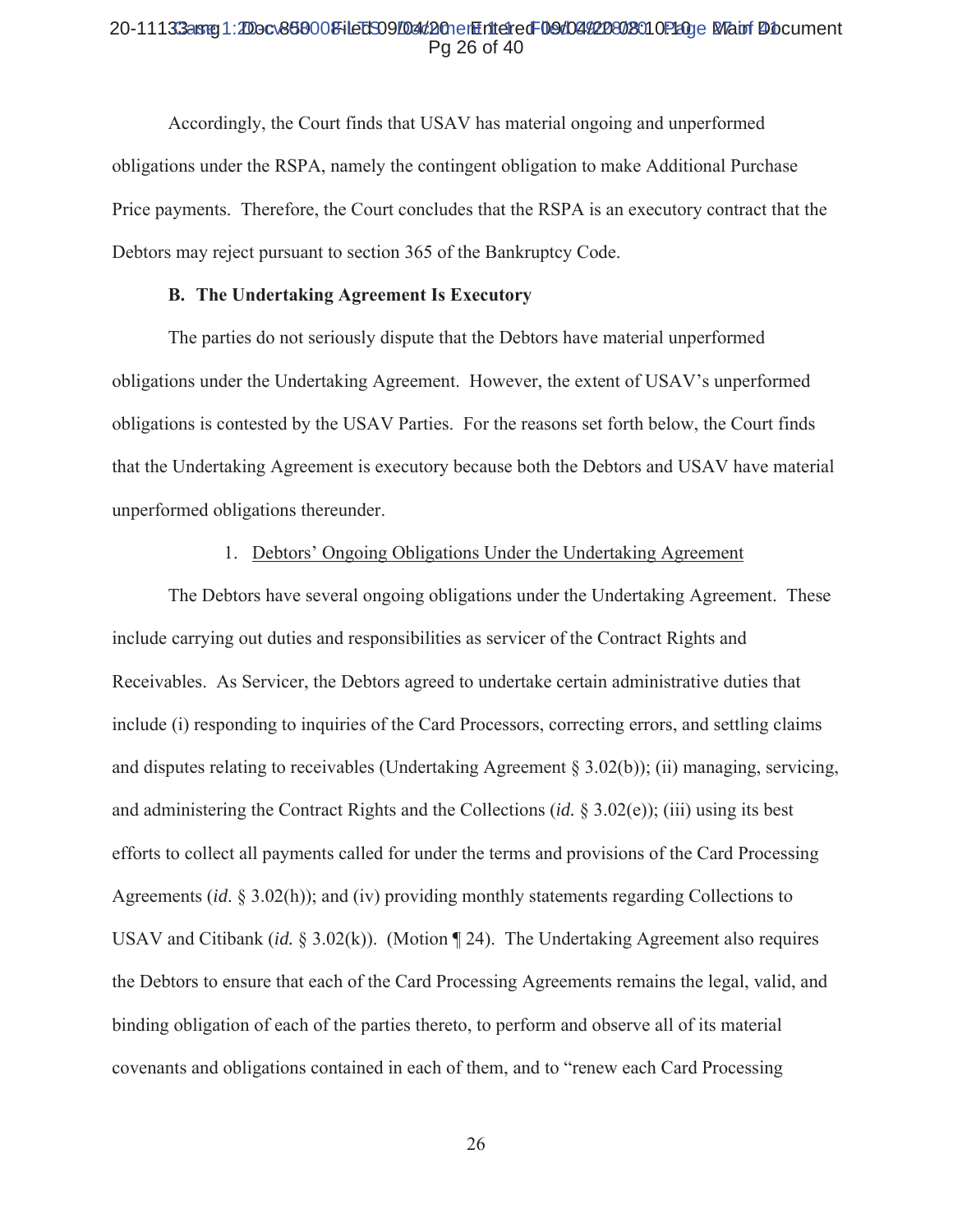#### 20-11133aster1:200cv868008+ledS09004d20netEritetredF09d044228028010P20ne Mauri Diocument Pa 27 of 40

Agreement in accordance with the terms thereof and not consent to any termination by any Card Processor to any termination thereof." (Motion  $\sqrt{25}$  (citing Undertaking Agreement  $\sqrt[8]{2.01(v)}$ ).)

The USAV Parties do not contest that the Undertaking Agreement imposes ongoing obligations on the Debtors. (See, e.g., USAV Objection  $\P$  15 (stating that Avianca has ongoing obligations to USAV under the Undertaking Agreement "concerning late and delinquent receivables, including to collect USAV-owned receivables so that they can be delivered to USAV").) While the Lender Group appears to argue that the March Notice terminated the Debtors' obligations under the Undertaking Agreement, they immediately concede in a footnote that it failed to comply with the technical requirements to name a new servicer as would have been required under the Undertaking Agreement. (See Lender Objection ¶ 56; Undertaking Agreement  $\S$  3.12.)

Accordingly, the Court concludes that the Debtors have material unperformed obligations under the Undertaking Agreement.

#### 2. USAV's Ongoing Obligations Under the Undertaking Agreement

Pursuant to section 3.05 of the Undertaking Agreement, USAV is required, upon the Debtors' request, to furnish to the Debtors any documents necessary to enable the Debtors to carry out their duties under the Undertaking Agreement, including furnishing any powers of attorney and other documents. (Lender Objection  $\P$  49 (citing Undertaking Agreement § 3.05).) The Lenders argue that such obligation is *de minimis* and contingent, thus, not a material obligation for purposes of determining whether the Undertaking Agreement is executory. (Id.)

The Court rejects the Lenders' argument and finds that the obligation to furnish to the Debtors any documents, including powers of attorney, necessary to enable the Debtors to carry out their duties under the Undertaking Agreement is a material unperformed obligation. Burley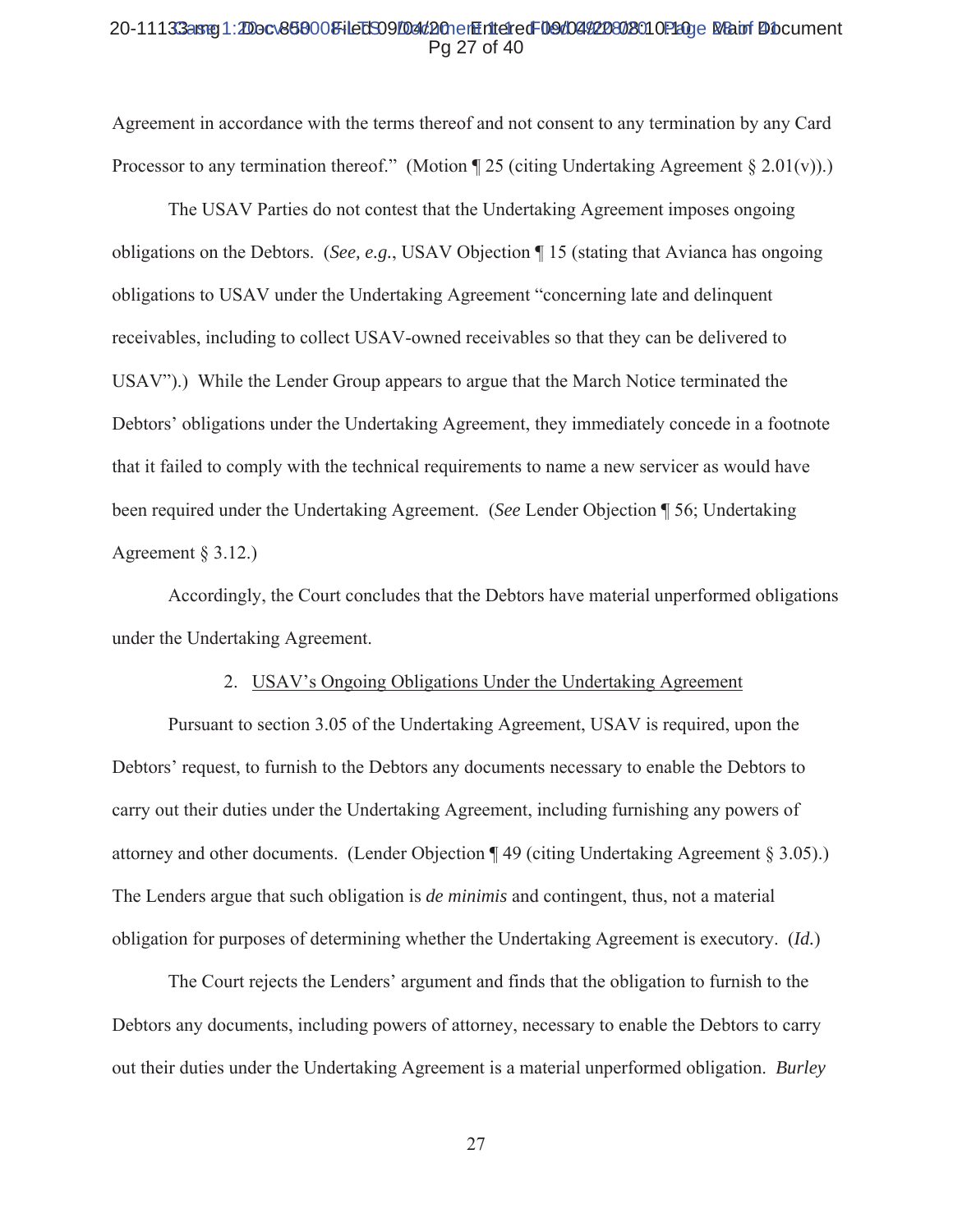#### 20-11133arg1:20ocv868008-iled 509/04d20nen Entered F09/04/220802010 Page Main Diocument Pg 28 of 40

*v. Am. Gas & Oil Investors (In re Heafitz)*, 85 B.R. 274 (Bankr. S.D.N.Y. 1988) is instructive in this regard. There, the court found that an oil and gas limited partnership agreement was executory because, *inter alia*, the general partner had an ongoing "obligation to make distributions, to furnish additional financial statements, to prepare quarterly progress reports and to maintain the books and records of the partnership." *Id.* at 282–84. Similarly, in *In re Teligent, Inc.*, 268 B.R. 723 (Bankr. S.D.N.Y. 2001), Judge Bernstein, while ruling that a merger agreement was executory on narrower facts than those raised by the parties, flagged, *inter alia*, the following as an unperformed obligation under the merger agreement: "the parties must execute any and all further documents and instruments necessary and/or appropriate to carry out the terms and provisions of the Merger Agreement." Id. at 729 n.7; see also RDP Holdings v. *Tech Pharmacy Servs. (In re Provider Meds, L.L.C.), 907 F.3d 845, 855 (5th Cir. 2018) (finding* that a licensing agreement was executory where, *inter alia*, the agreement "straightforwardly obligated the debtors to take certain ongoing actions, such as filing quarterly reports and not discussing the settled lawsuit"). These cases support the conclusion that USAV's ongoing obligation to furnish all necessary account records to the Debtors is a material obligation, especially where—as here—Debtors require those documents to perform their obligations under the Undertaking Agreement.

Accordingly, the Court finds that USAV has material unperformed obligations under the Undertaking Agreement. Therefore, the Court concludes that the Undertaking Agreement is an executory contract that the Debtors may reject pursuant to section 365 of the Bankruptcy Code.

# C. Under Colombian Law, The USAV Agreements Cannot be Construed as One **Agreement for Purposes of Rejection**

Having concluded that the RSPA and Undertaking Agreement are executory contracts that may be rejected, the Court will now address the Debtors' request to reject the remaining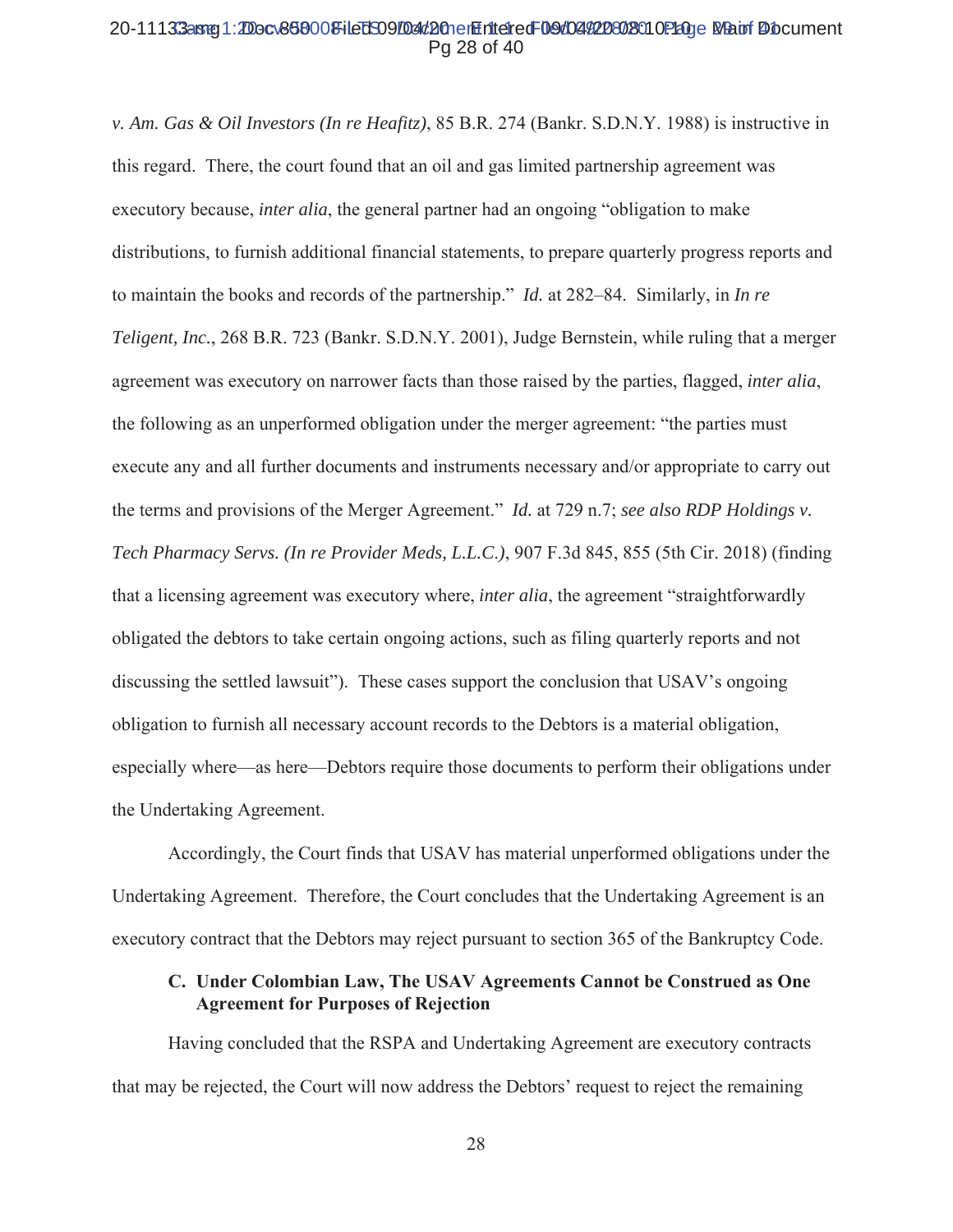#### 20-11133aster1:2Docv868008+ledS09/04/20netEriteredF09/04/20802010P20ge Matri Diocument Pa 29 of 40

USAV Agreements. As previously stated, the Debtors concede that the following  $s$ ix  $(6)$ agreements are not executory by their own terms: (1) Cash Management Agreement, (2) Expense Agreement, (3) Assignment Agreement, (4) Credomatic Notice, (5) Credomatic Consent and Agreement, and (6) AMEX Notice and Consent. (Motion 129.) The Debtors state that these agreements exist solely to effectuate the RSPA and ask the Court to deem these agreements to be inseparable from the RSPA and Undertaking Agreement for purposes of rejection. (Motion  $\sqrt{29}$ ; Reply 136.) The USAV Parties argue that the USAV Agreements are not a single contract for purposes of rejection. (Lender Objection ¶ 34–43; USAV Objection ¶ 27–29.)

The parties agree that Courts look to applicable non-bankruptcy law on this issue and agree that Colombian law—governing law of the RSPA and Undertaking Agreement—should apply to the Court's analysis regarding the relatedness of the USAV Agreements. (See Supplemental Lender Response  $\P$  16; Reply  $\P$  36.) The Debtors and the Lender Group submitted Colombian law declarations addressing, *inter alia*, the extent to which several related agreements can be treated as a single contract under Colombian law. (See Arrubla Decl., ECF Doc. # 684-1; Second Melo Decl., ECF Doc. #720.) The Court has reviewed the Colombian law declarations and both declarants were available at the August 26, 2020 hearing to answer questions of the Court. For the reasons discussed below, the Court concludes that, under Colombian law, the USAV Agreements should not be treated as a single contract for purposes of rejection under section 365 of the Bankruptcy Code.

The Debtors argue that, under Colombian law, the USAV Agreements should be evaluated together for purposes of rejection under section 365. (Reply  $\parallel$  37.) In support of their position, the Debtors submit the Arrubla Declaration, which states that, under Colombian law, agreements that are "related between themselves in regard to their overall economic purpose, so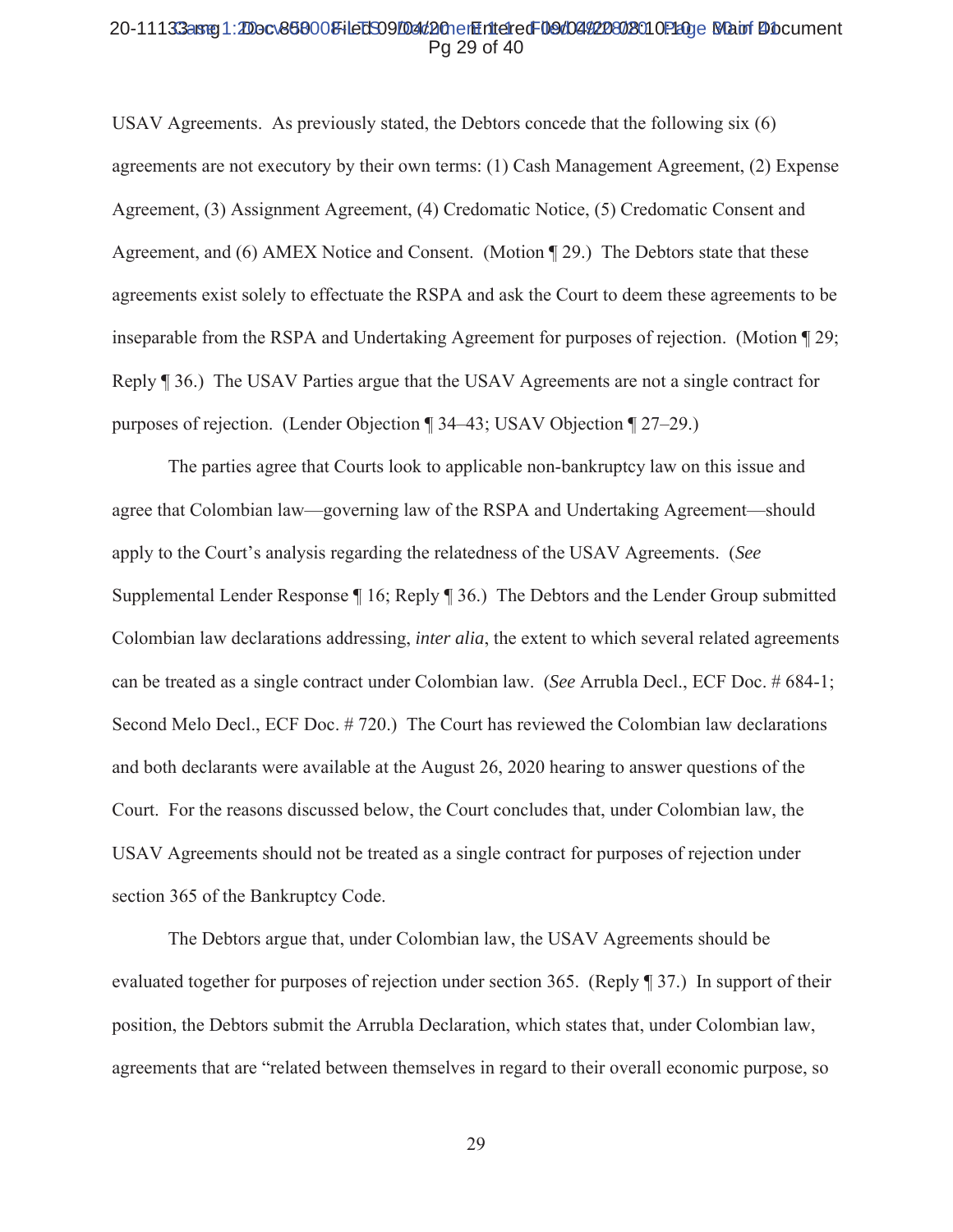#### 20-11133aster1:2Docv868008+ledS09/D4d2OnerHriteredF09/04/20802010P20ge Matri Diocument Pg 30 of 40

that each of them has repercussion on the others, and may be based on a single cause or shared economic objective . . . must not be understood in an isolated manner, but instead, they should be interpreted according to the 'supra-contractual' economic function of the entire operation as a whole." (Arrubla Decl. ¶ 14 (citing Supreme Court of Justice, Civil Division, Judgment of December 19, 2018).) Further, "[i]n order to establish a link, the emphasis of the interpretation should not be on the contract, but rather the overall deal as an economic reality and this can be present even when in different contracts the parties only coincide partially or when they are regulated by different rules, whenever they seek the same overall economic goal." *(Id.* (citing Supreme Court of Justice, Civil Division, Judgement of November 15, 2017).

The Lender Group submits that, under Colombian law, the USAV Agreements cannot be evaluated together. (See Lender Group Supplement Response ¶ 19.) In support, the Lender Group submits the second declaration of Jorge Suescun Melo, which states that, under Colombian law, the doctrine of "colligated contracts" (contratos coligados) does not permit multiple agreements to be treated as one integrated contract. (Lender Sur-Reply ¶ 19 (citing Second Melo Decl.  $\P\P$  9–19).) Further, "the purpose of the *contratos coligados* doctrine is not to treat separate contracts as a single contract, but simply as an aid to courts when considering how to interpret one contract within a suite of linked contracts, or as a framework for understanding links among a series of contracts towards a common business objective." (Second Melo Decl. ¶ 19.) The Second Melo Declaration also provides that:

> The *contratos coligados* doctrine has nothing to do with whether, and to my knowledge has never been used (and in my view cannot be used) in a manner that would result in, the colligated contracts being treated as a single contract. I am aware of no Colombian case law or arbitral awards applying Colombian law holding that *contratos coligados* are "inseparable" or inextricably linked such that they would be treated by a Colombian court or arbitral panel as a single contract. In fact, the case law says that the opposite is true: if parties wished for a suite of contracts to be treated as one contract,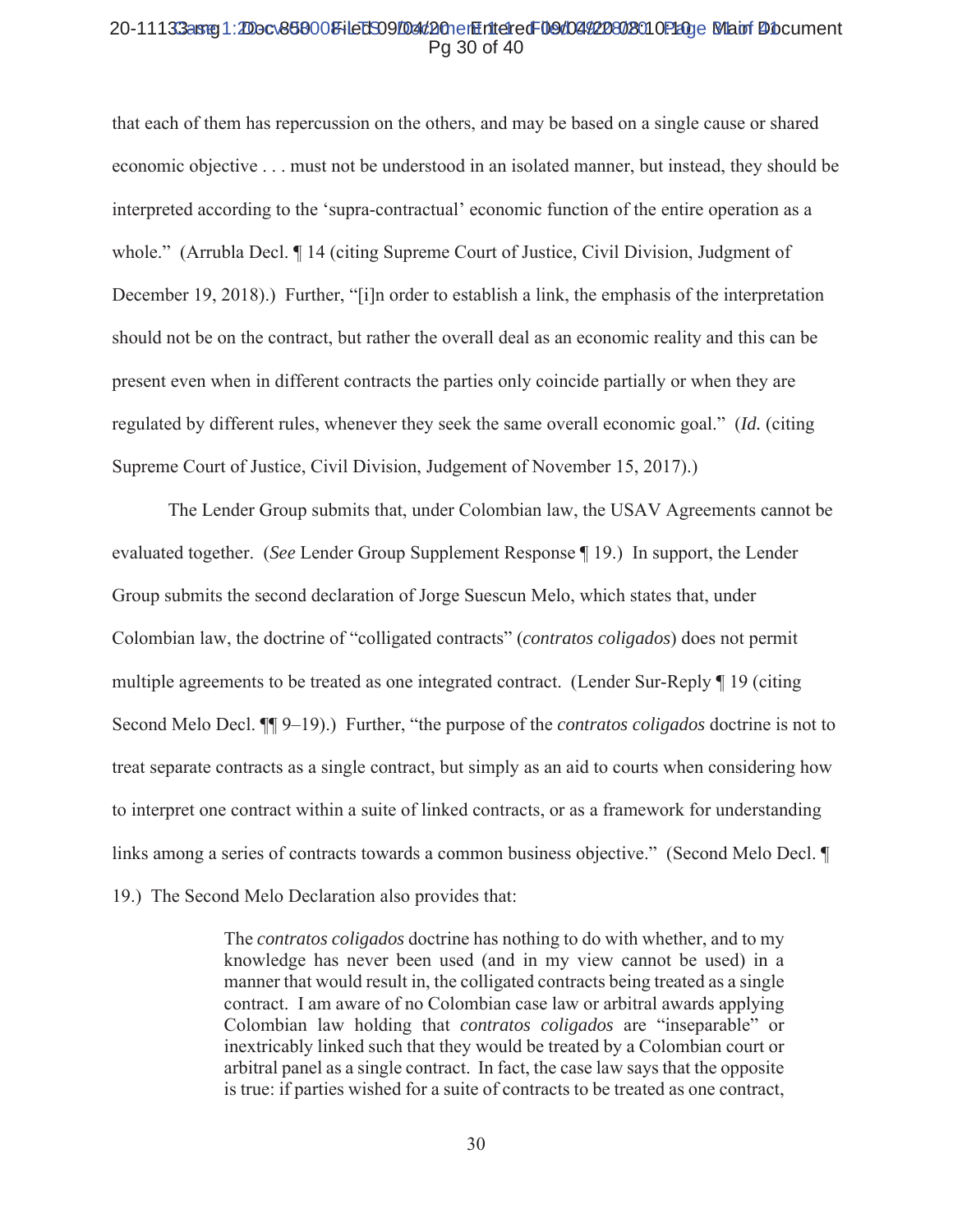# 20-11133aster1:200cv868008+ledS09004d20netEritetredF09d044228028010P20ne Matri Diocument Pg 31 of 40

they must combine all terms and conditions of the proposed transaction into a single writing and separate writings will never be considered a single contract for purposes of Colombian law.

*(Id.* 11 (citing Colombian Supreme Court of Justice, Decision, November 15, 2017).)

Having considered the Parties respective Colombian law declarations, the Court concludes that, under Colombian law, the USAV Agreements cannot be treated as a single contract for purposes of rejection.<sup>8</sup> The Court finds that the Arrubla Declaration merely sets forth a general cannon of contract interpretation with respect to related agreements but does not discuss or cite to any Colombian case law or arbitral awards holding that related agreements should be treated as a single contract. (See Arrubla Decl.  $\P$  14, 15.) In contrast, the Second Melo Declaration specifically states that "the case law says that . . . separate writings will never be considered a single contract for purposes of Colombian law." (Second Melo Decl. 11) (citing Colombian Supreme Court of Justice, Decision, November 15, 2017).) The Second Melo Declaration further provides that "I am aware of no Colombian case law or arbitral awards applying Colombian law holding that *contratos coligados* are 'inseparable' or inextricably linked such that they would be treated by a Colombian court or arbitral panel as a single contract." (Id.  $\P$  11.)

Therefore, the Court rejects the Debtors' argument that the USAV Agreements should be considered a single contract for purposes of rejection and concludes that the following agreements are not executory contracts that the Debtors may reject pursuant to section 365 of the Bankruptcy Code: (1) Cash Management Agreement, (2) Expense Agreement, (3) Assignment Agreement, (4) Credomatic Notice, (5) Credomatic Consent and Agreement, and (6) AMEX

Federal Rule of Civil Procedure 44.1 provides, in relevant part, as follows: n determining foreign law, the court may consider any relevant material or source, including testimony, whether or not submitted by a party or admissible under the Federal Rules of Evidence. The court's determination must be treated as a ruling on a question of law." FED. R. CIV. P. 44.1.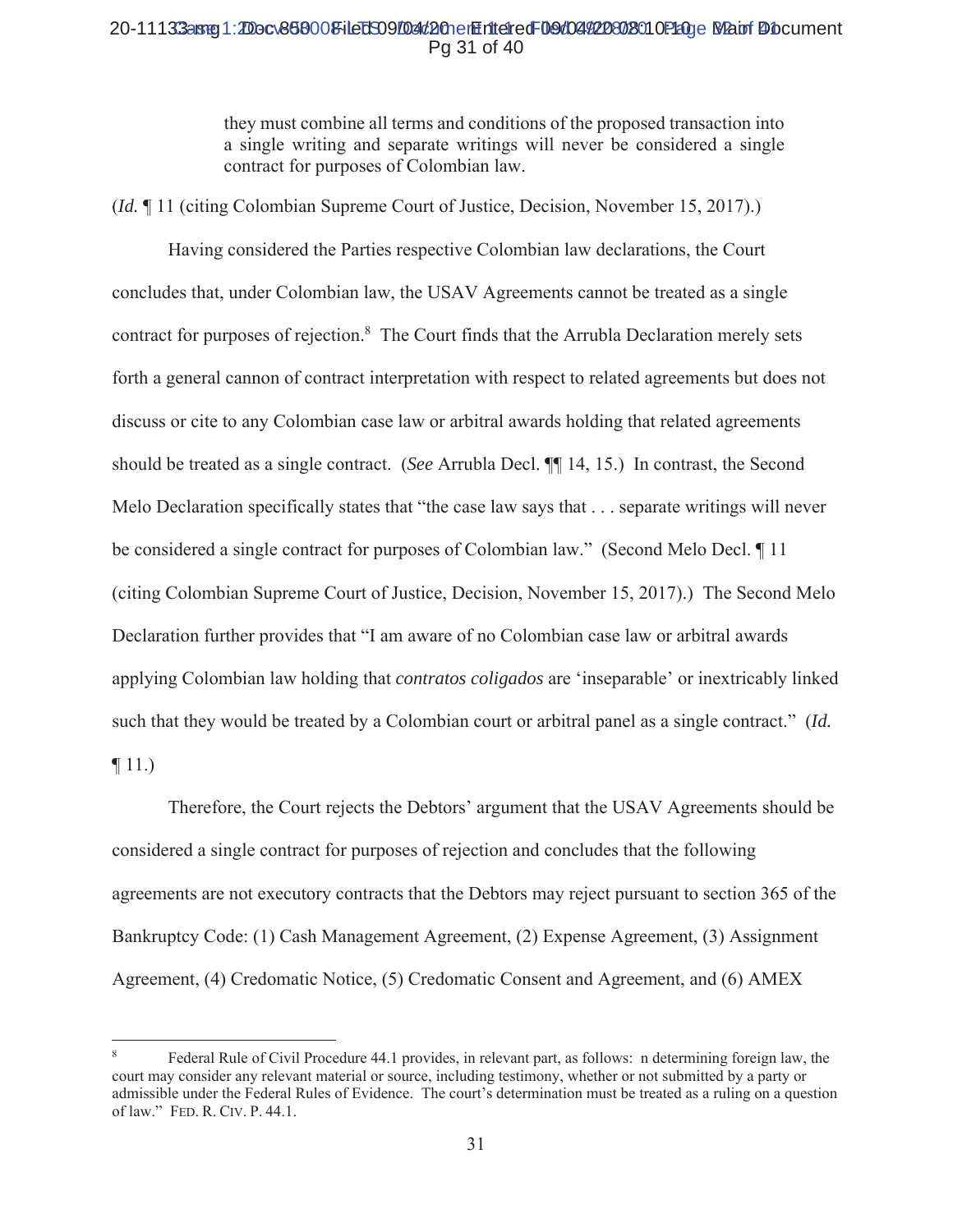#### 20-11133aster1:2Docv868008+ledS09/D4d2OnerHriteredF09/04/20802010P20ge Man Diocument Pa 32 of 40

Notice and Consent. But as the Debtors' counsel acknowledged during argument, while the Debtors may not reject these contracts, the counterparties can assert damages claims under applicable non-bankruptcy law for any breach.

#### D. Rejection of the RSPA Does Not Rescind or Unwind the 2017 Transaction

Having concluded that the RSPA and Undertaking Agreements are executory contracts subject to rejection under Bankruptcy Code section 365, the Court must still address the USAV Parties' argument that rejection of the RSPA would violate the Supreme Court's holding in *Tempnology* that rejection does not permit a debtor to "get back" rights that they sold or "unwind" or "rescind" a transaction. (Lender Sur-Reply ¶ 16 (citing Tempnology, 139. S. Ct. at 1662–63); see also Lender Group Objection ¶ 26, 33 (stating that rejection "would not allow the Debtors to take back from USAV Proceeds of the Contract Rights they sold in 2017 because of the contract mechanics.").) The USAV Parties argue that even if the RSPA may be rejected, they are entitled to receive all of the proceeds from *future* (post-rejection) credit card receivables without paying any additional consideration because future receivables were among the Contract Rights sold in 2017. The Debtors and Committee disagree with the assertions made by the Lenders and USAV. Debtors submit that they seek to breach the RSPA so that they are no longer obligated to perform under the RSPA, namely, under RSPA  $\S$  2.01(a)(ii), to sell to USAV, for no additional consideration, the contract rights arising under new card processing agreements that the Debtors may seek to enter. (See Reply ¶ 7, 57.) Indeed, whether the USAV Parties are entitled to receive all of the proceeds from future (post-rejection) credit card receivables without paying any additional consideration is the crux of the dispute.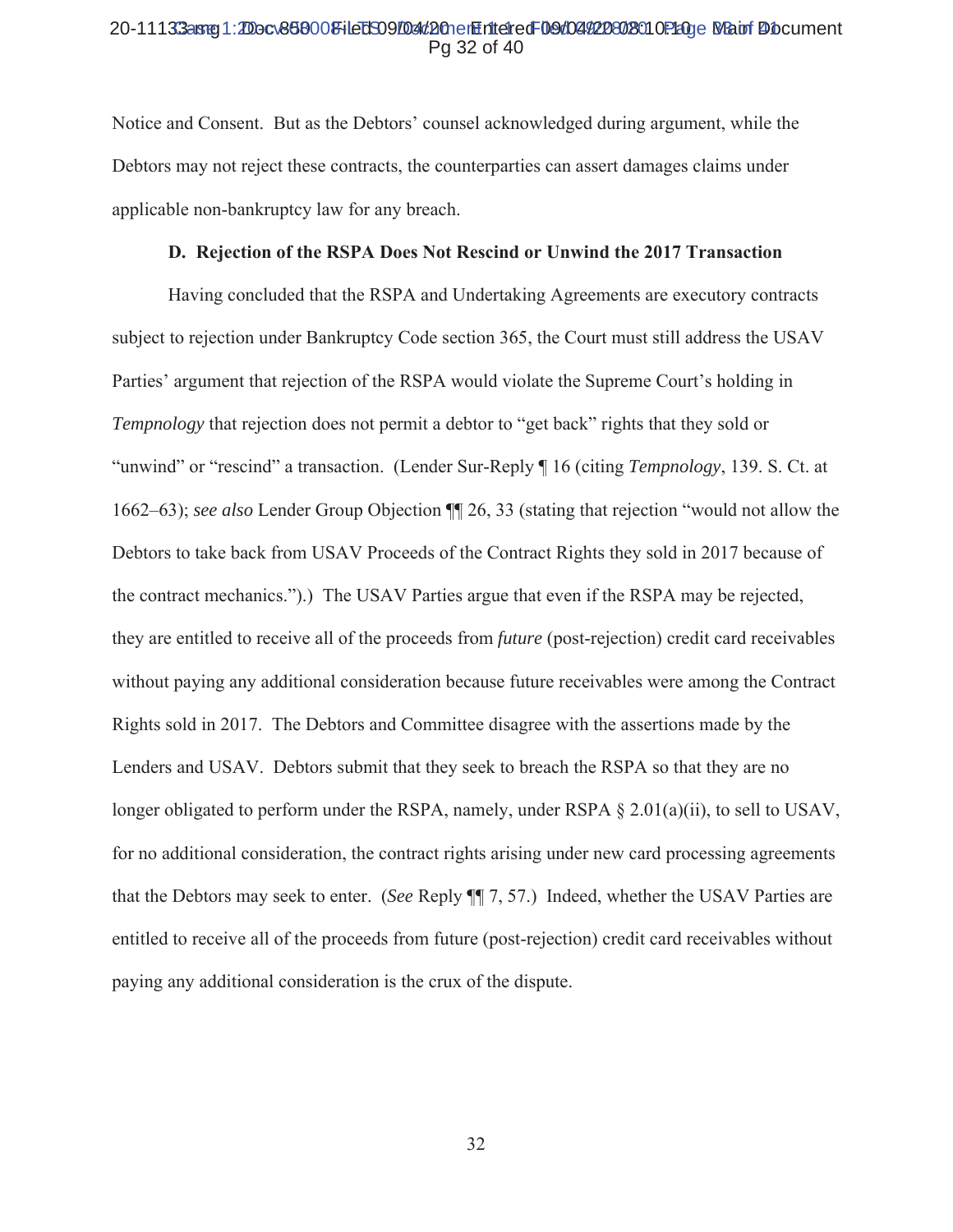## 20-11133aster1:200cv868008+ledS09004d20netEriteredF09d044228023010P200e B4atof Diocument Pa 33 of 40

#### 1. Tempnology Holds that Rejection Does Not Terminate a Contract

In *Tempnology*, the Bankruptcy Court granted the debtors' motion to reject a nonexclusive executory license agreement it entered into with Mission Products for, *inter alia*, the use of certain trademarks of the debtors both in the United States and around the world. See Tempnology, 139 S. Ct. at 1658. The consequence of debtors' breach meant two things on which the parties agreed. First, the debtors could stop performing under the contract. *Id.* at 1659. Second, Mission could assert (for whatever it might be worth) a pre-petition claim in the bankruptcy proceeding for damages resulting from the debtors' nonperformance. Id. However, the debtors thought that a further consequence of rejection was termination of the rights it had granted Mission to use the trademarks. *Id.* The debtors returned to the Bankruptcy Court and moved for a determination of what rights Mission retained following rejection of the license agreement. Id.

In an 8-1 decision, Justice Kagan, writing for the Court, held that rejection of an executory contract gives rise to a claim for breach of contract against the debtor, but it does not operate as a termination or recession of the rejected contract. *Id.* at 1657–58. The Court deemed this distinction a "rejection-as-breach" approach, as opposed to the "rejection-as-rescission" approach advocated by the debtor and adopted by the First Circuit. *Id.* at 1663.

Section 365 of the Bankruptcy Code provides that subject to Bankruptcy Court approval, a debtor may "reject any executory contract"—meaning a contract that neither party has finished performing." *Id.* at 1657 (quoting 11 U.S.C.  $\S$  365(a)). The Supreme Court explained that rejection is a breach, and the consequences of breach are determined by "non-bankruptcy" contract law." *Id.* at 1662. The majority held, and the concurrence emphasized, that in specific cases, specialized terms in a contract may limit what rights the non-breaching counterparty may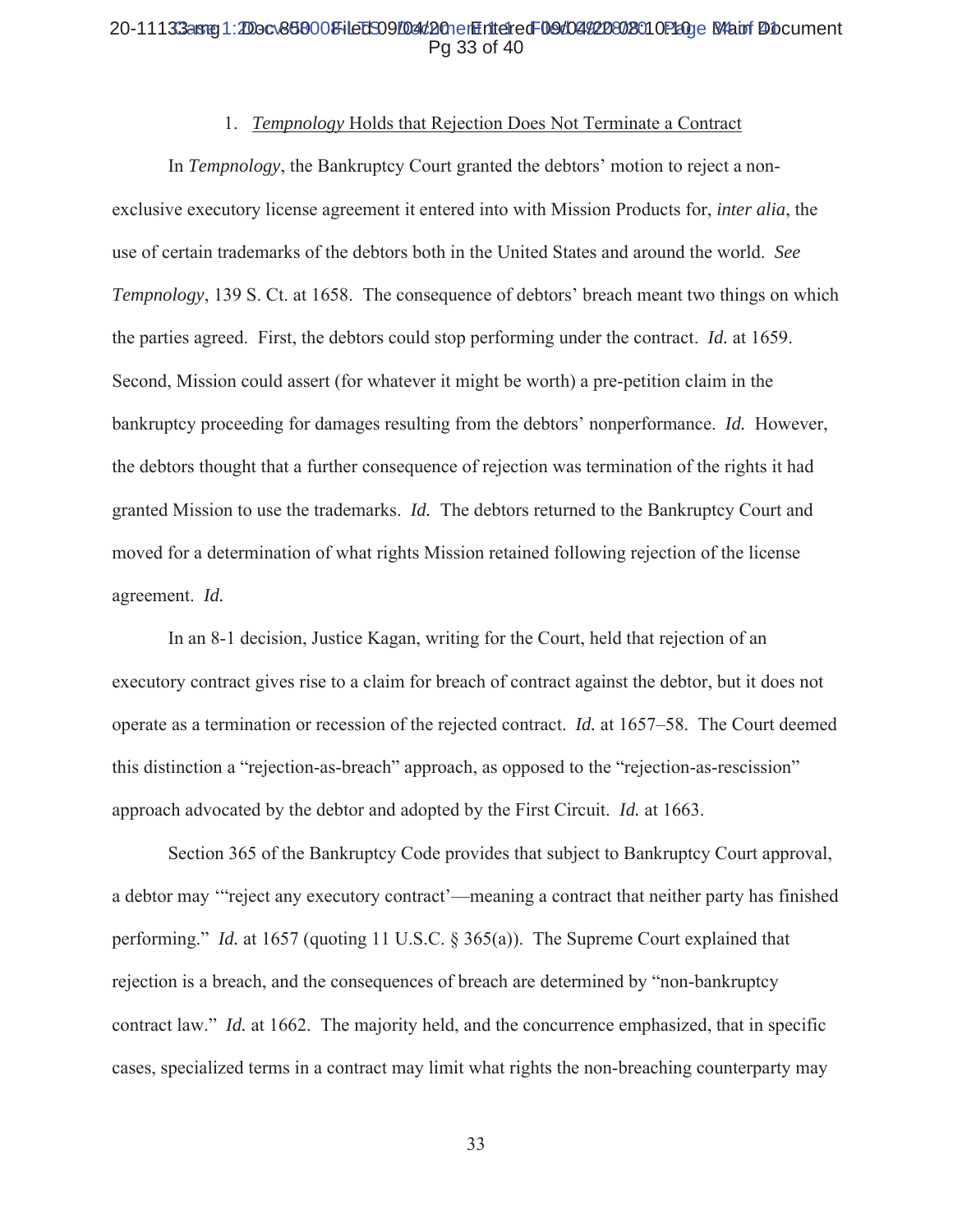## 20-11133aster1:200cv868008+ledS09004d20netEriteredF09d044228023010P20ne MannfDocument Pa 34 of 40

have. See id. at 1666 ("[T] he baseline inquiry remains whether the licensee's rights would survive a breach under applicable nonbankruptcy law. Special terms in a licensing contract or state law could bear on that question in individual cases.") (Sotomayor, J., concurring). Thus, "a debtor's rejection of an executory contract in bankruptcy has the same effect as a breach outside of bankruptcy. Id. That is, it "does not eliminate rights to the contract . . . already conferred on the non-breaching party." *Id.* at 1659. Rather, "[i]t gives the counterparty a claim for damages, while leaving intact the rights the counterparty has received under the contract." *Id.* at 1661. "When [rejection] occurs, the debtor and counterparty do not go back to their pre-contract positions. Instead, the counterparty retains the rights it has received under the agreement. As after a breach, so too after rejection, those rights survive." *Id.* at 1662.

# 2. The Debtors Sold Contract Rights to Specified Sales Processed by AMEX and Credomatic

Here, the determination of any rejection damages claim is not currently an issue before the Court. But the parties have forcefully contested what rights USAV, as Purchaser, received under the RSPA that necessarily survive the Debtors' rejection of the RSPA.

Pursuant to the RSPA, Avianca agreed to (i) sell and transfer to the Purchaser, and to be replaced by the Purchaser in the contractual positions under the Card Processing Agreements with respect to, all rights of the Seller in, to and under the Contract Rights; and (ii) sell and transfer to the Purchaser the Receivables.<sup>9</sup> (Reneger Decl. at 10.) The RSPA defines Contract Rights to mean "the contract rights of the Seller under the Card Processing Agreements to (i) receive any kind of payments, indemnities or economic compensations derived therefrom on

The RSPA defines Receivables to mean "any and all Collections accrued under the Card Processing Agreements that are due on account of Specified Sales from (a) AMEX or Credomatic to the Seller immediately prior to giving effect to this Agreement on the Effective Date (and due to the Purchaser immediately upon giving effect to this Agreement on the Effective Date)." (ECF Doc. #306-2 at 20–21.)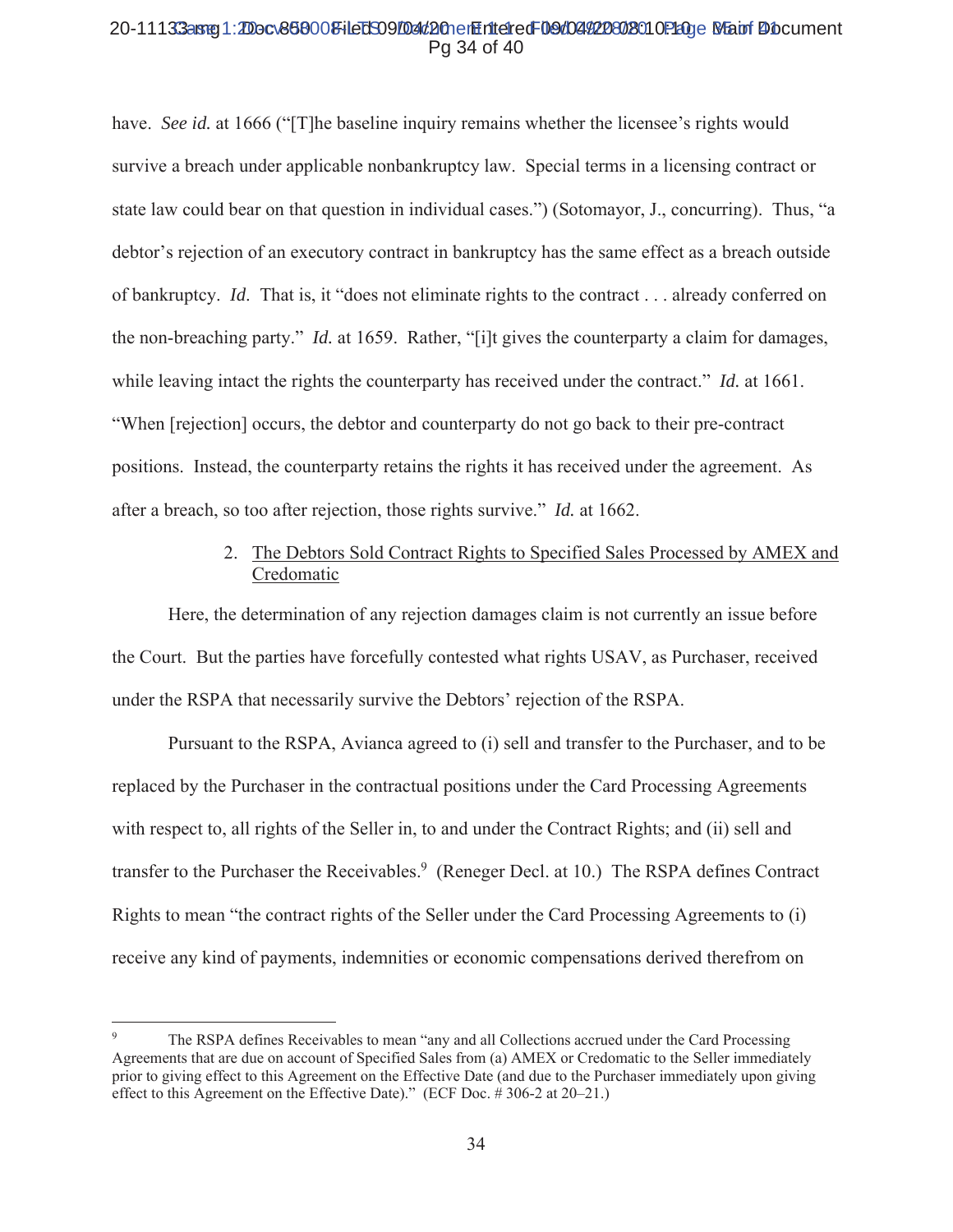#### 20-11133arrej1:200c\868008+ledS09f04d20nerHinteredF09d04920802010P20ge MannfDocument Pg 35 of 40

account of Specified Sales, including the right, among other things, to receive all future Collections derived therefrom; and (ii) enforce the rights referred to in (i) against the respective Card Processors thereunder." (*Id.* at 13.) The RSPA provides a general definition of the term "Specified Sales"<sup>10</sup> and refers to the AMEX Notice and Consent and the Credomatic Notice and Consent to determine what "Specified Sales" means with respect to each Card Processing Agreement. *(Id. at 22.)* 

The AMEX Notice and Consent defines Specified Sales to mean "the sales, including future sales, made by travel agencies in the United States and cleared through ARC of airline tickets or related services provided by the Receivables Seller where payment in the case of any such sale is made by an American Express® Card, however branded, or any one or more of such Cards, including all such sales identified by those certain merchant codes set forth on Exhibit A hereto, with such changes, if any, as shall have been made from time to time after delivery and acceptance of a Merchant ID Supplement." (Id. at 321.) Exhibit A to the AMEX Notice and Consent includes just one (1) merchant number: 7992700286 (the "AMEX Merchant Number"). (Id. at 322.) Accordingly, the Court finds that the Debtors sold to USAV the Debtors' right to receive payment of any sales identified by the AMEX Merchant Number and/or any replacement or additional merchant number assigned by AMEX that identify the Specified Sales with respect

 $10<sup>1</sup>$ The RSPA defines Specified Sales to mean "the sales, including future sales, made by travel agencies in the United States and cleared through ARC of airline tickets or related services provided by the Seller where payment in the case of any such sale is made by a MasterCard® Card, Visa® Card, or American Express® Card, however branded, or any one or more of such Cards, including all such sales identified by those certain merchant codes set forth in any Notice and Consent or any notice given by a Card Processor to the Purchaser and the Collateral Agent from time to time as provided in the Notice and Consent by and among, inter alia, the Purchaser, the Seller, the Collateral Agent, and such Card Processor; provided that with respect to each Card Processing Agreement, 'Specified Sales' shall include only 'Specified Sales' as defined in the Notice and Consent relating to such Card Processing Agreement." (Id. at 22.)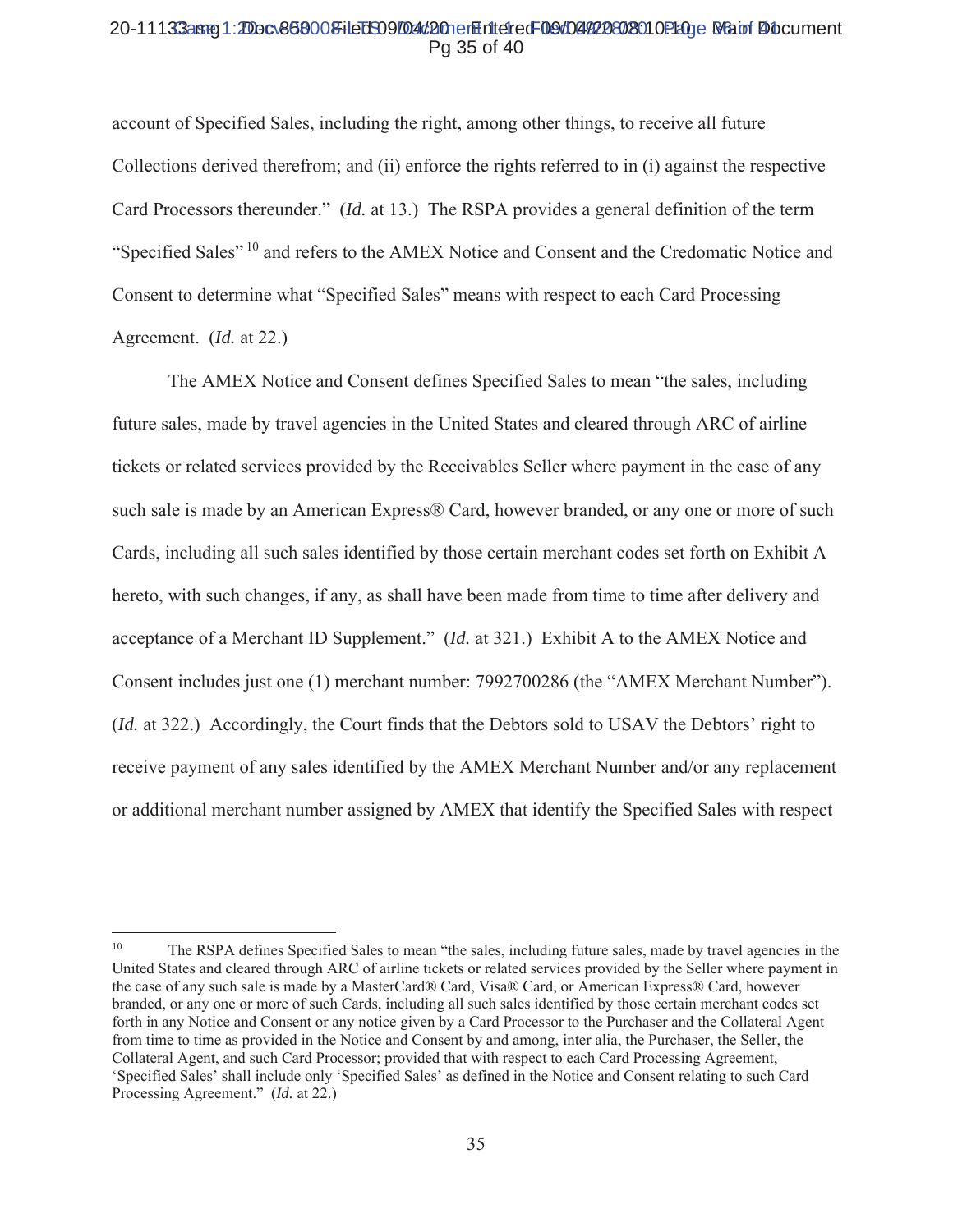#### 20-11133aster1:2Docv868008HeDSO9D4d2OnerHriteredF09d04422802010P10ge Matri Diocument Pa 36 of 40

to AMEX. Rejection of the RSPA and Undertaking Agreement does not terminate USAV's right to receive payment of any sales processed by AMEX under the AMEX Notice and Consent.

The Credomatic Notice and Consent defines Specified Sales to mean "the sales, including future sales, made by travel agencies in the United States and cleared through ARC of airline tickets or related services provided by Avianca S.A. where payment in the case of any such sale is made by a Master Card® Card or Visa® Card, however branded, or any one or more of said Cards, including all such sales identified by those certain merchant codes set forth on Exhibit A hereto, with such changes, if any, as shall have been made from time to time after delivery and acceptance of a Merchant ID Supplement." (Id. at 280–281.) Exhibit A to the Credomatic Notice and Consent includes just one (1) merchant code: "Credomatic FL (VI/MC): 5610-014001084970" (the "Credomatic Merchant Code"). (Id. at 283.) Accordingly, the Court finds that the Debtors also sold to USAV the Debtors' right to receive payment of any sales identified by the Credomatic Merchant Code and/or any replacement or additional merchant code assigned by Credomatic that identify the Specific Sales with respect to Credomatic. Rejection of the RSPA and Undertaking Agreement does not terminate USAV's right to receive payment of any sales processed by Credomatic under the Credomatic Notice and Credomatic Consent and Agreement.

The result of rejection here is not a recession of the RSPA or Undertaking Agreement and rejection does not allow the Debtors to take back the Contract Rights to Specified Sales processed by AMEX and Credomatic that the Debtors sold in 2017. Rather, the result of rejection is to relieve the Debtors of their future performance obligations to USAV, including the unperformed obligation under section  $2.01(a)(ii)$  of the RSPA to sell to USAV the contract rights arising under new credit card processing agreements that the Debtors may seek to enter with new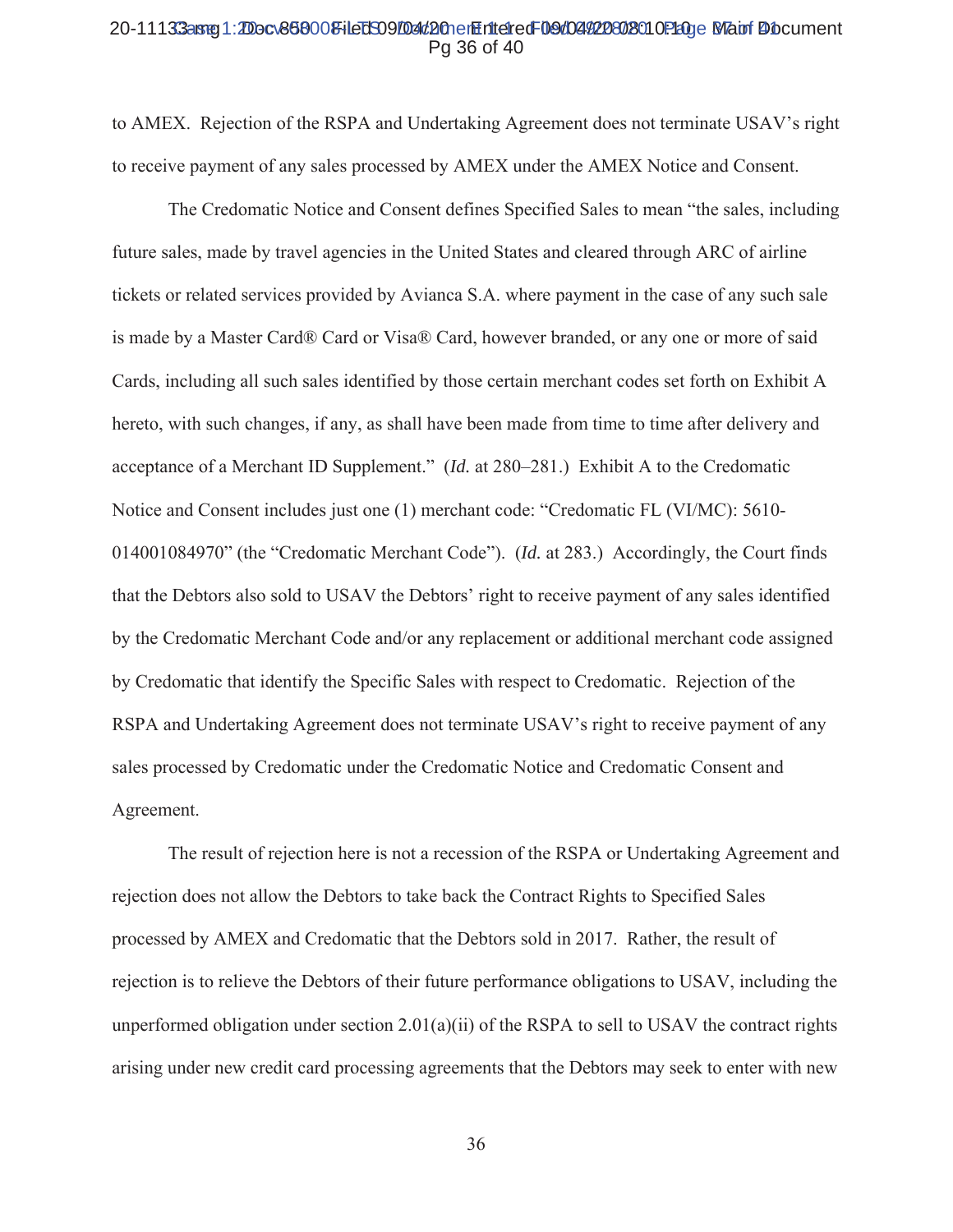#### 20-11133arg1:20ocv868008-iled 509/04/20 en Entered F09/04/220802010 Page 8/auf Document Pg 37 of 40

credit card processors. The only link between the profits generated by operating flights and selling airline tickets and the payment rights purportedly acquired by USAV is the fact that the Debtors have not yet terminated their prepetition credit card agreements with AMEX and Credomatic. (Committee Reply 122.) Accordingly, the Court rejects the USAV parties' argument that rejection of the RSPA and Undertaking Agreement is a rescission of those agreements in violation of the Supreme Court's holding in *Tempnology*.

## **E. Rejection Damages**

The Debtors' rejection of the RSPA and Undertaking Agreement gives the USAV Parties a claim for damages. See 11 U.S.C.  $\S 365(g)(1)$ ; see also Tempnology, 139 S. Ct. at 1661. The USAV Parties argue that any rejection damages claim in the amount of the Liquidated Damages under the RSPA would be wholly secured pursuant to the terms of the RSPA and its attendant security agreements. The Debtors and Committee submit that USAV's claim for rejection damages would be an unsecured prepetition claim in the amount of the Liquidated Damages under the RSPA. The issue of rejection damages must be resolved through the claims resolution process and is not relevant to the question before the Court of whether the Debtors should be permitted to reject the USAV Agreements. Without resolving the rejection damages issues, the Court will summarize the Parties' competing positions in the footnote below.<sup>11</sup> The parties

<sup>&</sup>lt;sup>11</sup> The Lenders argue that providing USAV with an impaired claim under a plan of reorganization would not provide "payment in full" of the Liquidated Damages amount. (Lender Sur-Reply  $\P$  $[6, 20]$ ) The Lenders submit that all obligations of the Debtors under the RSPA and the Undertaking Agreement, including the obligation to "transfer Collection to [USAV] should they be received by [the Debtors] after the date of execution of the RSPA," are "Secured Obligations" under (i) a Pledge over Contract Rights and Future Revenues (the "Colombian Purchaser Security Agreement") between Aerovias, as grantor, and USAV as secured party; and (ii) a Costa Rican Back-Up Security Agreement (the "Costa Rican Purchaser Security Agreement") between Aerovias, as grantor, and USAV as secured party. (Supplemental Lender Response  $\P$  10 (citing RSPA §§ 6.02 and 6.03).) Thus, the Lenders argue that USAV would be entitled to priority rights against the Contract Rights and Proceeds under the Colombian and Costa Rican Purchaser Security Agreements. (*Id.* 12.)

The Lender Group further argues that USAV granted security interests in all of its assets to the Lender Group to secure the obligations under the Loan Agreement, including the Contract Rights, and all of USAV's bank accounts into which the Proceeds are deposited, pursuant to (i) a New York Security Agreement governed by New York law; (ii) an Account Control Agreement governed by New York law; (iii) a Security Agreement governed by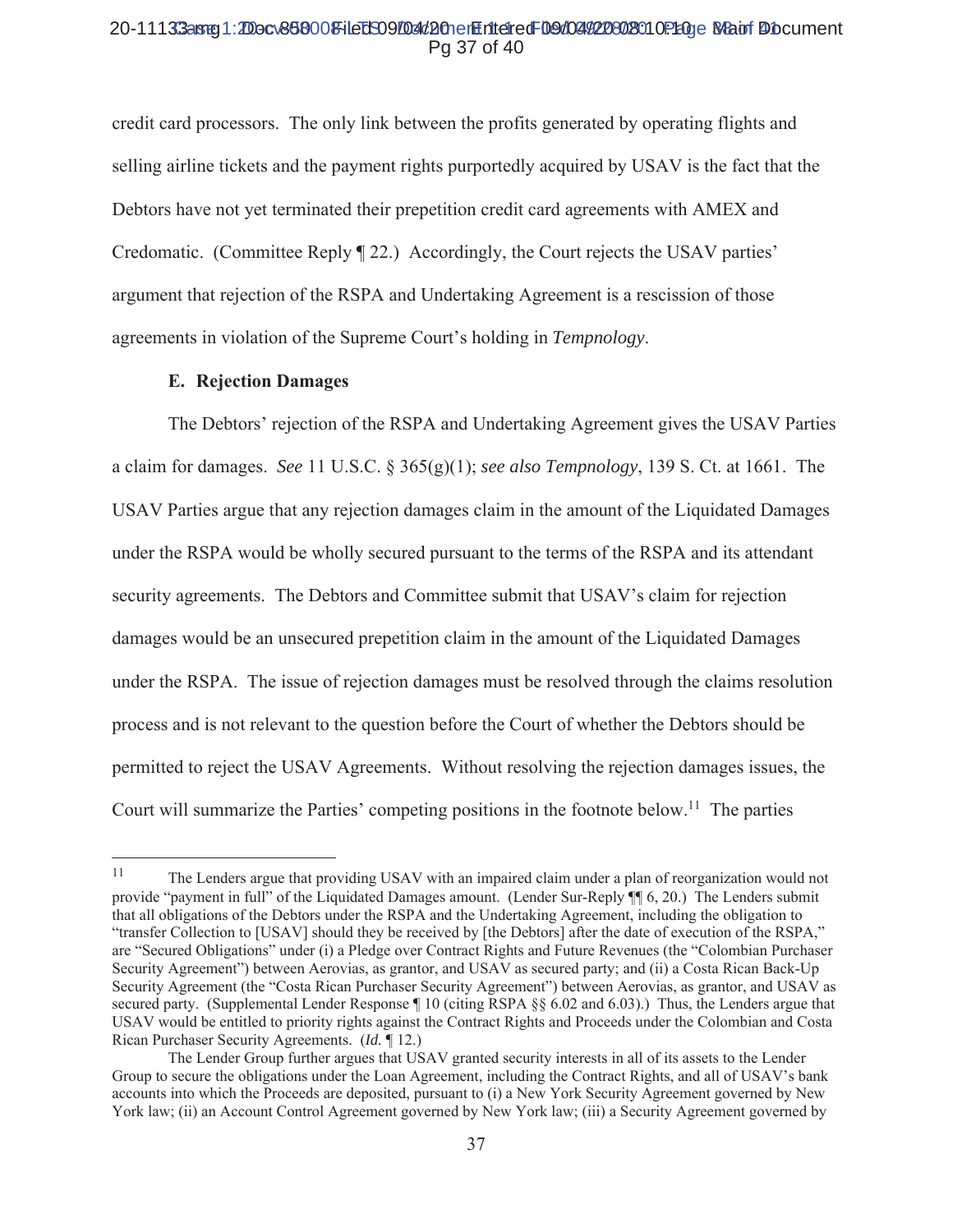should endeavor to resolve these disputes through plan negotiations and, if necessary, through mediation.

# F. Rejecting the RSPA and Undertaking Agreement is a Sound Exercise of the **Debtors' Business Judgement**

In most cases, a court "will not second-guess a debtor's business judgment concerning whether the assumption or rejection of an executory contract or unexpired lease would benefit the debtor's estate." MF Glob. Holdings, 466 B.R. at 242; see also In re Balco Equities Ltd., Inc., 323 B.R. at 98 ("A court 'should defer to a debtor's decision that rejection of a contract would be advantageous."") (quoting In re Sundial Asphalt Co., 147 B.R. at 84). "The 'business' judgment' test merely requires a showing that either assumption or rejection of the executory contract or unexpired lease will benefit the Debtor's estate." MF Glob. Holdings, 466 B.R. at 242.

Here, the Debtors state that rejection of the RSPA and Undertaking Agreement is crucial for their estates because when the Debtors begin flying again, the cash flow generated by the

English law; and (iv) a Security Trust Deed governed by English law. (Id.  $\P$ 13.) Thus, the Lender Group concludes that, in the event that the Court grants the rejection Motion, the Lender Group would have a first-priority lien on the Contract Rights and Proceeds "back-to-back" to the valid and enforceable security interests held by USAV under the Colombian and Costa Rican Purchaser Security Agreements. (Id.)

The Debtors contend that the result of breach as a result of rejection will be USAV's claim for rejection damages against the Debtors—specifically, an unsecured pre-petition claim in the amount of the Liquidated Damages provision contained within the RSPA. (Reply  $\P$  42.) This Liquidated Damages amount is equal to the unpaid principal remaining on USAV's loan, plus surcharged interest on that principal until paid in full, and other miscellaneous costs related to the unwinding of the transaction. (Id.) That breach of the RSPA, the Debtors submit, would lead to this result is apparent from the RSPA itself—for under Colombian law, as under U.S. law, the remedy for breach of contract is determined in the first instance by reference to the contract itself. (See Arrubla Decl. ¶ 18.) The Debtors submit that, at most, they granted a contingent security interest in the Contract Rights and Receivables to USAV in the Colombian and Costa Rican Purchaser Security Agreements. (Debtors' Supplemental Response ¶ 15.) The Debtors argue, however, that the contingent security interests granted in both of these security agreements were not in effect as of the Petition Date, and to date have not vet sprung into effect. (*Id.*) Although the RSPA permitted USAV to file, and USAV did file, a UCC-1 filing statement, the UCC-1 statement did not perfect a security interest in the Contract Rights but rather perfected the sale thereof. (*Id.* 18.) The Debtors submit that, even if the Court were to determine that USAV would have a secured rejection damages claim, section 552 of the Bankruptcy Code would cut off any such security interest with respect to post-petition receivables. (Id. 19.) According to the Debtors, because post-petition receivables are generated by the Debtors' post-petition operations and labor, those receivables would no longer be subject to any security interest that the USAV Parties claim to hold.  $(Id.)$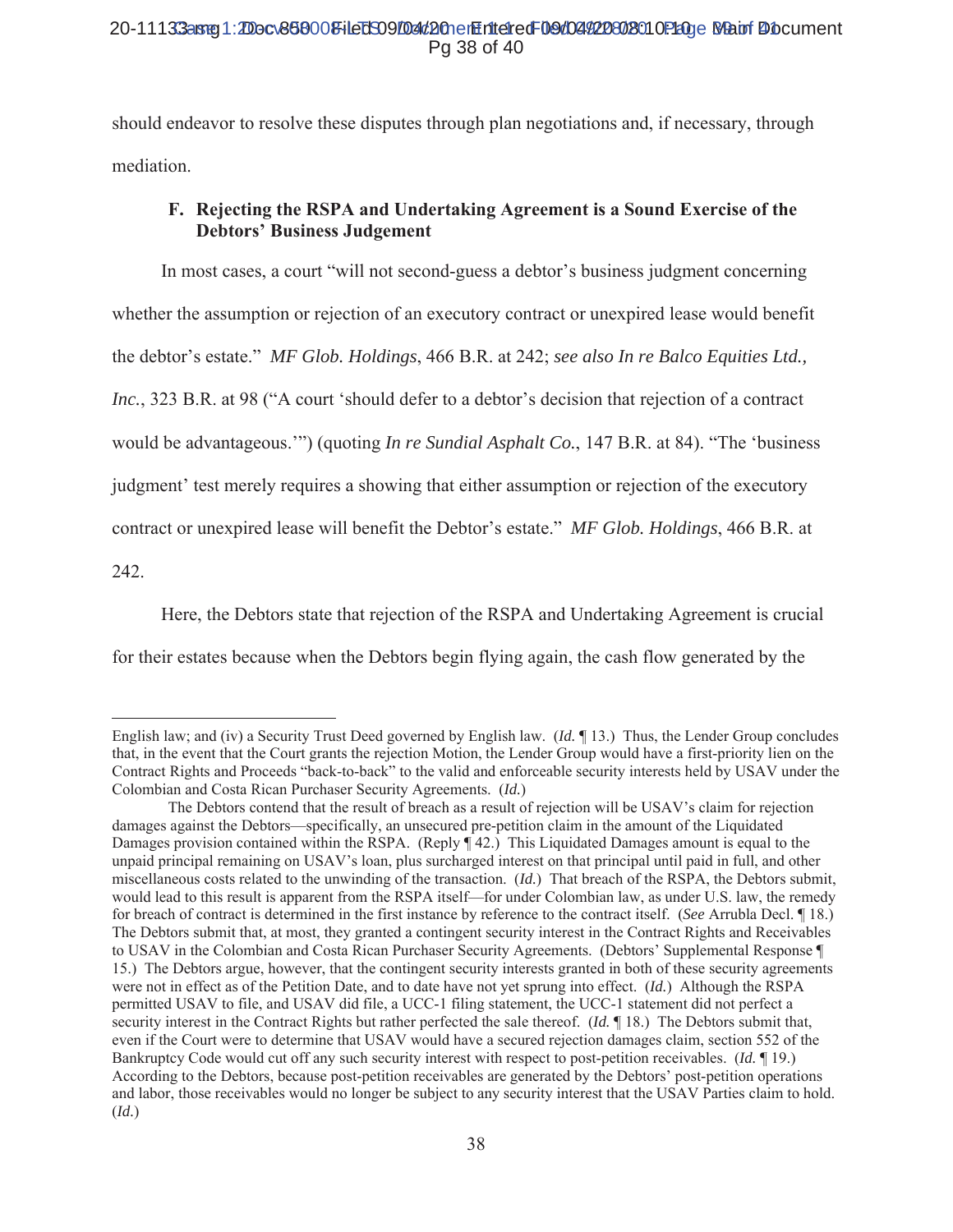#### 20-11133aster1:2Docv868000FileDS09/Dat/2OnerHriteiredF09/04/20802010P20ge Mapri Diocument Pa 39 of 40

credit card receivables collected under the Card Processing Agreements and the proceeds thereof will be a vital component of the Debtors' liquidity. (Reply ¶ 8.) And Debtors believe that rejection is in their best interests whether the rejection damages claim is secured or unsecured. Absent that cash flow, the Debtors will not be able to bear the cost related to producing the services that give rise to such receivables. (*Id.*) The Court finds that being relieved of unperformed obligations under the RSPA and Undertaking Agreement will benefit the Debtors' estates by restoring critical cash flow to the Debtors. Accordingly, the Court concludes that the decision to reject the RSPA and Undertaking Agreement is a sound exercise of the Debtors' business judgment.

#### G. Rejection of the RPSA and Undertaking Agreement Is Effective Nunc Pro **Tunc to June 23, 2020**

The Debtors argue that rejection should be effective as of June 23, 2020, the date that the rejection motion was filed. The USAV Parties appear to dispute that argument. The Court agrees that rejection should be *nunc pro tunc* to the date the Motion was filed. See BP Energy Co. v. Bethlehem Steel Corp., No. 02 CIV. 6419 (NRB), 2002 WL 31548723, at \*3–4 (S.D.N.Y. Nov. 15, 2002) (stating that, in a case involving gas purchase contracts, "nothing in the language of  $\S$  365(a) indicates that a bankruptcy court should be prohibited from assigning a retroactive rejection date" and holding "that a bankruptcy court is not precluded as a matter of law from authorizing a rejection date which precedes the filing of objection when the equities demand such remediation"); see also In re Jamesway Corp., 179 B.R. 33, 38 (S.D.N.Y.1995) ("[A] court can, where appropriate, approve rejection retroactively."); In re CCI Wireless LLC, 279 B.R. 590, 595 (Bankr. D. Colo. 2002) ("[T] his Court may—and in this instance should—approve the